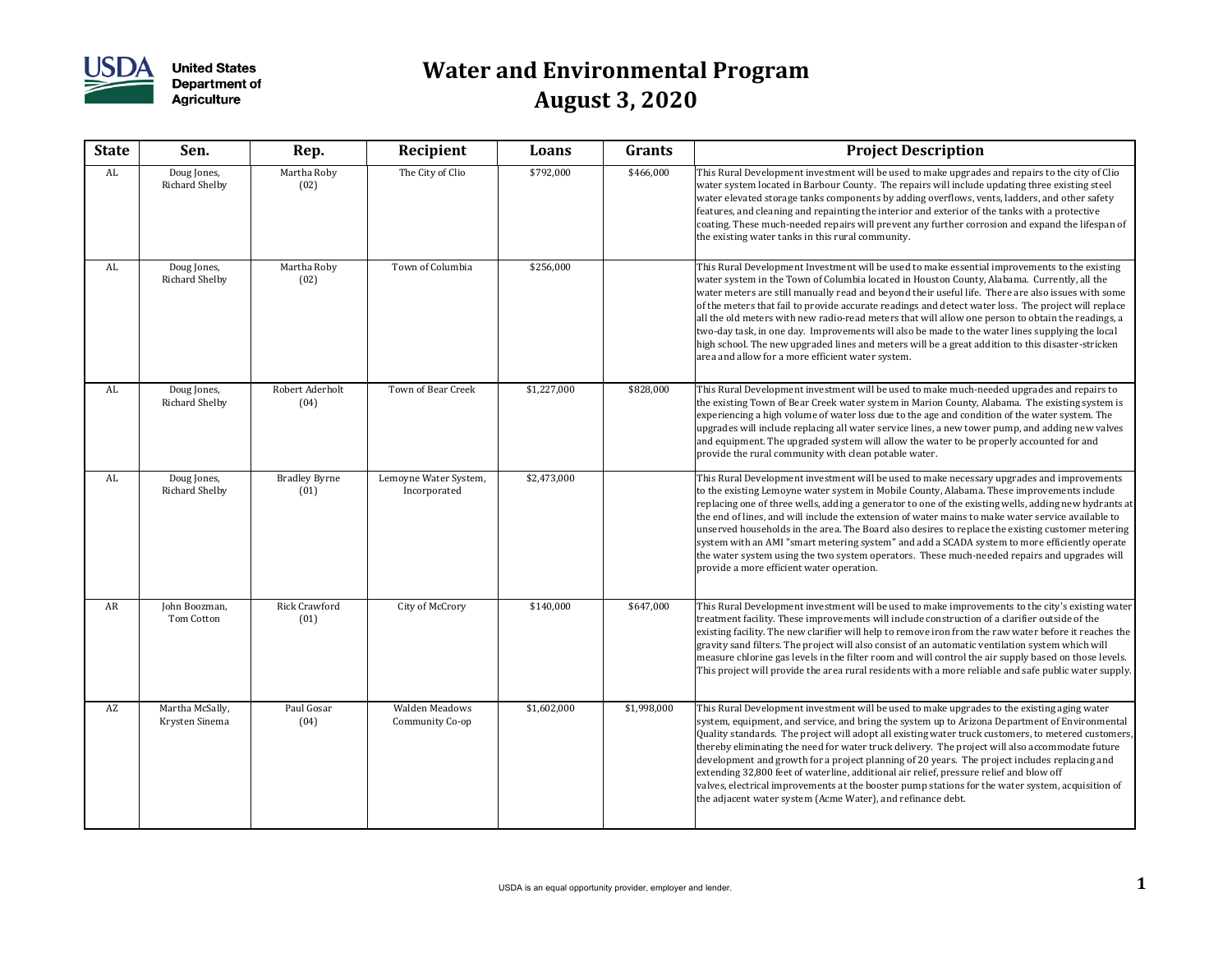

| <b>State</b> | Sen.                                      | Rep.                                            | Recipient                                | Loans        | Grants      | <b>Project Description</b>                                                                                                                                                                                                                                                                                                                                                                                                                                                                                                                                                                                                                                                     |
|--------------|-------------------------------------------|-------------------------------------------------|------------------------------------------|--------------|-------------|--------------------------------------------------------------------------------------------------------------------------------------------------------------------------------------------------------------------------------------------------------------------------------------------------------------------------------------------------------------------------------------------------------------------------------------------------------------------------------------------------------------------------------------------------------------------------------------------------------------------------------------------------------------------------------|
| AZ           | Martha McSally,<br>Krysten Sinema         | Tom O'Halleran<br>(01)                          | Oak Creek Water Company<br>No.1          | \$2,325,000  | \$1,500,500 | This Rural Development investment will be used to replace and extend water lines, service lines<br>including valves and hydrants, rehabilitate four existing water storage tanks, install arsenic<br>treatment systems at well sites, replace meters for this public water system, and refinance<br>debt. The arsenic levels in the water supply have exceeded the Arizona Department of<br>Environmental Quality allowable levels. Most of the system has been in existence since 1953 and<br>age has begun to render several valves, fire hydrants, curb stops, and meters inoperable.                                                                                       |
| CA           | Dianne Feinstein,<br>Kamala Harris        | Doug LaMalfa<br>(01)                            | City of Dunsmuir                         | \$7,934,000  | \$2,285,000 | This Rural Development investment will be used to replace and upgrade the water distribution<br>system for the City of Dunsmuir. This project will include replacing 25,000-feet of failing,<br>problematic waterlines as well as the associated appurtenances including 40 new fire hydrants.                                                                                                                                                                                                                                                                                                                                                                                 |
| CT           | Richard Blumenthal,<br>Christopher Murphy | Joe Courtney<br>(02)                            | Town of Putnam                           | \$1,195,000  | \$305,000   | This Rural Development Investment will be used to replace the existing unreliable generator with<br>two new units; one outside storage building to provide backup power for the administration<br>building and the primary treatment processes and the other to be located outside the existing<br>blower building and secondary treatment processes. The project will also include construction of a<br>new 50-foot x 100-foot pre-engineered steel-fabricated storage building with an indoor truck wash<br>area, with accompanying drainage collection, oil/water separator instillation and discharge to the<br>entrance of the waste water treatment plant for treatment. |
| FL           | Marco Rubio,<br><b>Rick Scott</b>         | Greg Steube<br>(17)                             | Charlotte Harbor Water<br>Association    | \$6,153,000  | \$4,510,000 | This Rural Development investment will be used to make improvements and increase capacity to<br>Charlotte Harbor Water Association's water treatment facility. System improvements will provide<br>quality drinking water and increase fire flow to the citizens served by the system. The project will<br>rehabilitate and expand the treatment plant.                                                                                                                                                                                                                                                                                                                        |
| GA           | Kelly Loeffler,<br>David Perdue           | Sanford Bishop Jr.<br>(02)                      | City of Reynolds                         | \$1,747,000  | \$2,906,000 | This Rural Development investment will be used to make water system improvements. As a result<br>of the Special Evaluation Assistance for Rural Communities and Households Grant awarded to the<br>City of Reynolds in FY 2016, the improvements will alleviate a health hazard by taking asbestos<br>water lines out of service. A new well and storage tank are also proposed.                                                                                                                                                                                                                                                                                               |
| IA           | Joni Ernst,<br>Charles Grassley           | <b>Steve King</b><br>(04)                       | City of Dougherty                        | \$280,000    | \$555,000   | This Rural Development investment will be used to construct a new community sanitary sewer<br>collection and treatment facility for the city of Dougherty. This new facility would be comprised of<br>a pressure collection system and stabilization ponds. This project will ensure the city meets health<br>and sanitary standards. This will improve the quality of life for rural residents.                                                                                                                                                                                                                                                                               |
| IA           | Joni Ernst,<br>Charles Grassley           | Cindy Axne<br>(03)                              | City of Adel                             | \$4,713,000  | \$1,250,000 | This Rural Development investment will be used to improve the current drinking water system,<br>which include the replacement of the existing ground storage reservoir at the water treatment<br>plant, a newly finished water pumping station, a newly finished water main to convey finished<br>water to the high pressure zone of the distribution system, along with other related improvements.<br>This will improve the quality of life for rural residents.                                                                                                                                                                                                             |
| IA           | Joni Ernst,<br>Charles Grassley           | Dave Loebsack<br>$(02)$ ,<br>Cindy Axne<br>(03) | Southern Iowa Rural Water<br>Association | \$53,585,000 |             | This Rural Development investment will be used to construct a 6.0 million gallons per day (MGD)<br>water treatment plant, transmission main piping, a new elevated storage tank and other<br>improvements needed to provide potable water to the Southern Iowa Rural Water Association's<br>rural water service area from the new treatment facility. This will help improve the quality of life<br>for many rural residents.                                                                                                                                                                                                                                                  |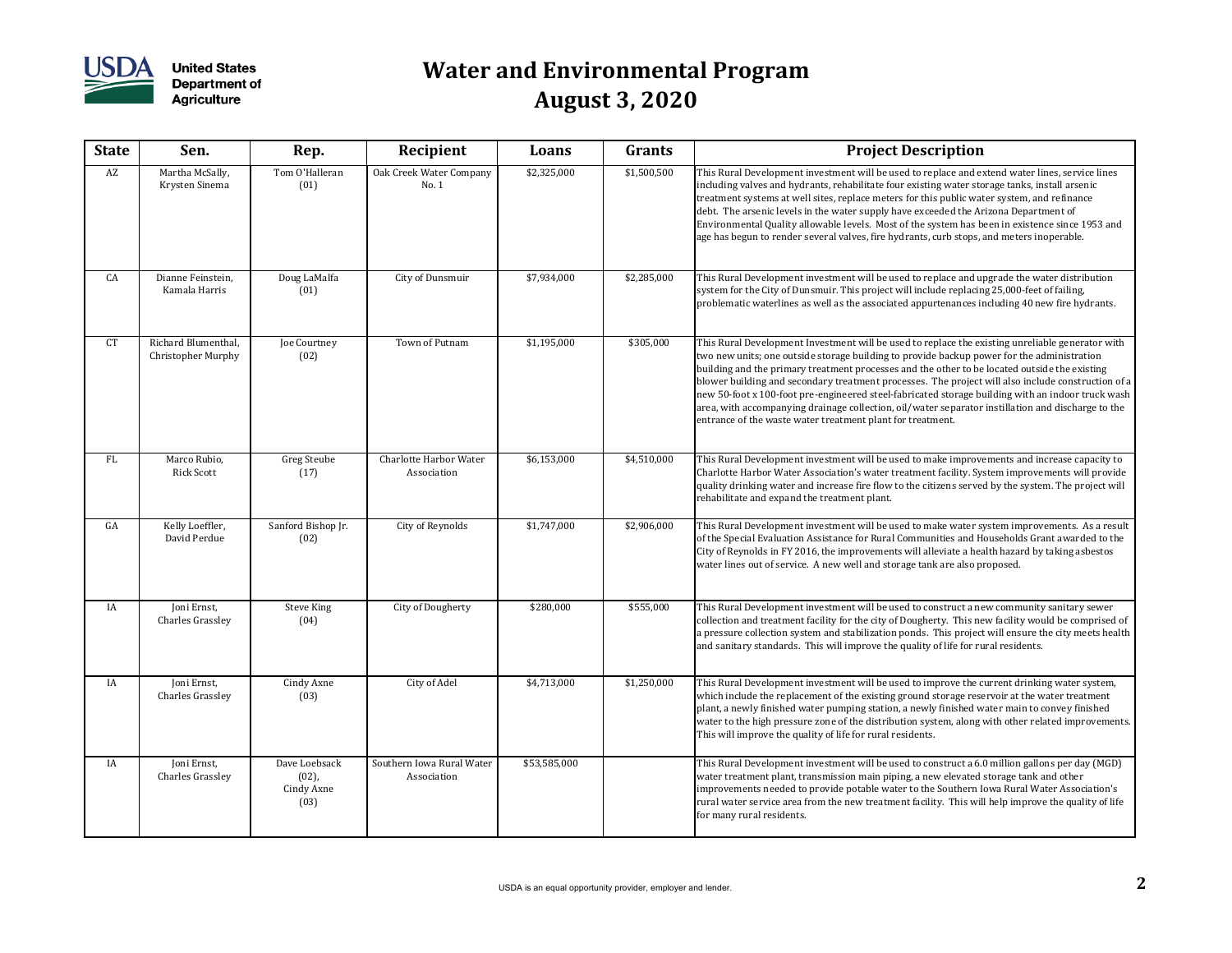

| <b>State</b> | Sen.                            | Rep.                      | Recipient                                   | Loans       | Grants      | <b>Project Description</b>                                                                                                                                                                                                                                                                                                                                                                                |
|--------------|---------------------------------|---------------------------|---------------------------------------------|-------------|-------------|-----------------------------------------------------------------------------------------------------------------------------------------------------------------------------------------------------------------------------------------------------------------------------------------------------------------------------------------------------------------------------------------------------------|
| IA           | Joni Ernst,<br>Charles Grassley | <b>Steve King</b><br>(04) | City of Mondamin                            | \$2,200,000 | \$988,000   | This Rural Development investment will be used to assist the city of Mondamin with the<br>construction of two new municipal water supply wells, a new treatment plant, and piping<br>improvements. Funds will also be used to assist with the cost of installing new water meters. This<br>will help improve the quality of life for rural residents.                                                     |
| IA           | Joni Ernst,<br>Charles Grassley | <b>Steve King</b><br>(04) | City of Soldier                             | \$837,000   | \$1,717,000 | This Rural Development investment will be used to make improvements to the city of Soldier's<br>existing water system. These improvements include the construction of a new well, filtration<br>system, backup power generator, water tower and water meters. This will improve the quality of<br>life for rural residents.                                                                               |
| IA           | Joni Ernst,<br>Charles Grassley | Cindy Axne<br>(03)        | City of Henderson                           | \$736,000   | \$1,085,000 | This Rural Development investment will be used for the construction of a new well, a new filtration<br>system, and a new water tower. Improvements will also be made to the water distribution system<br>and all new radio head water meters will be purchased. This will improve the quality of life for<br>rural residents.                                                                             |
| IA           | Joni Ernst,<br>Charles Grassley | <b>Steve King</b><br>(04) | City of Ute                                 | \$951,000   | \$60,000    | This Rural Development investment will be used to construct a new single pedestal water tower,<br>replace and upgrade water mains throughout the city, miscellaneous distribution looping and up-<br>sizing, and adding a backup generator and transfer switch to the water treatment plant. This will<br>improve the quality of life for rural residents.                                                |
| IA           | Joni Ernst,<br>Charles Grassley | David Loebsack<br>(02)    | City of Princeton                           | \$251,000   |             | This Rural Development investment will be used to provide additional funding on the project to<br>drill a new water well located by Water Tower #2. The addition of this well will increase the<br>efficiency of the water tower and will allow it to be used at full capacity.                                                                                                                           |
| ID           | Mike Crapo,<br>James Risch      | Russ Fulcher<br>(01)      | Hillsdale Estates<br>Homeowners Association | \$1,750,000 |             | This Rural Development investment located in Ada County, Idaho will be used to repair an existing<br>well and drill a back-up well, to address deficiencies in Hillsdale Home Owners Association's water<br>system. The new and improved water system will provide long term facility<br>sustainability for current and future residents.                                                                 |
| ID           | Mike Crapo,<br>James Risch      | Mike Simpson<br>(02)      | City of Fairfield                           | \$825,000   | \$262,600   | This Rural Development Investment will be used to improve and expand the city of Fairfield's<br>wastewater system. The result of this investment will significantly reduce infiltration and inflow,<br>and improve discharge permit compliance. The current, future and surrounding residents will<br>benefit from this project.                                                                          |
| ID           | Mike Crapo,<br>James Risch      | Russ Fulcher<br>(01)      | City of Stites                              | \$972,000   | \$878,000   | This Rural Development investment will be used to improve the city of Stites water system. The<br>project will address the health and safety issues of the current water system by replacing<br>water lines, storage tanks, meters and additional aged parts of the system. More than 200 current<br>and future residents will benefit from this project.                                                 |
| ID           | Mike Crapo,<br>James Risch      | Russ Fulcher<br>(01)      | City of Athol                               | \$2,140,000 | \$710,000   | This Rural Development Investment will be used to update and replace the city of Athol's aged<br>drinking water system. The project will replace reservoirs, undersized water mains, a well pump,<br>and update the control system. The deficiencies in pressure, storage, and water supply will be<br>corrected thereby allowing the current and future residents of Athol to benefit from this project. |
| ID           | Mike Crapo,<br>James Risch      | Russ Fulcher<br>(01)      | City of Troy                                | \$1,553,000 |             | This Rural Development investment will be used to modernize and rebuild the public drinking<br>water system for the city of Troy. The current system is approaching 80 years old and is at high<br>risk of failure due to age and condition. The new public water system will provide clean and safe<br>drinking water for current and future residents of Troy Idaho.                                    |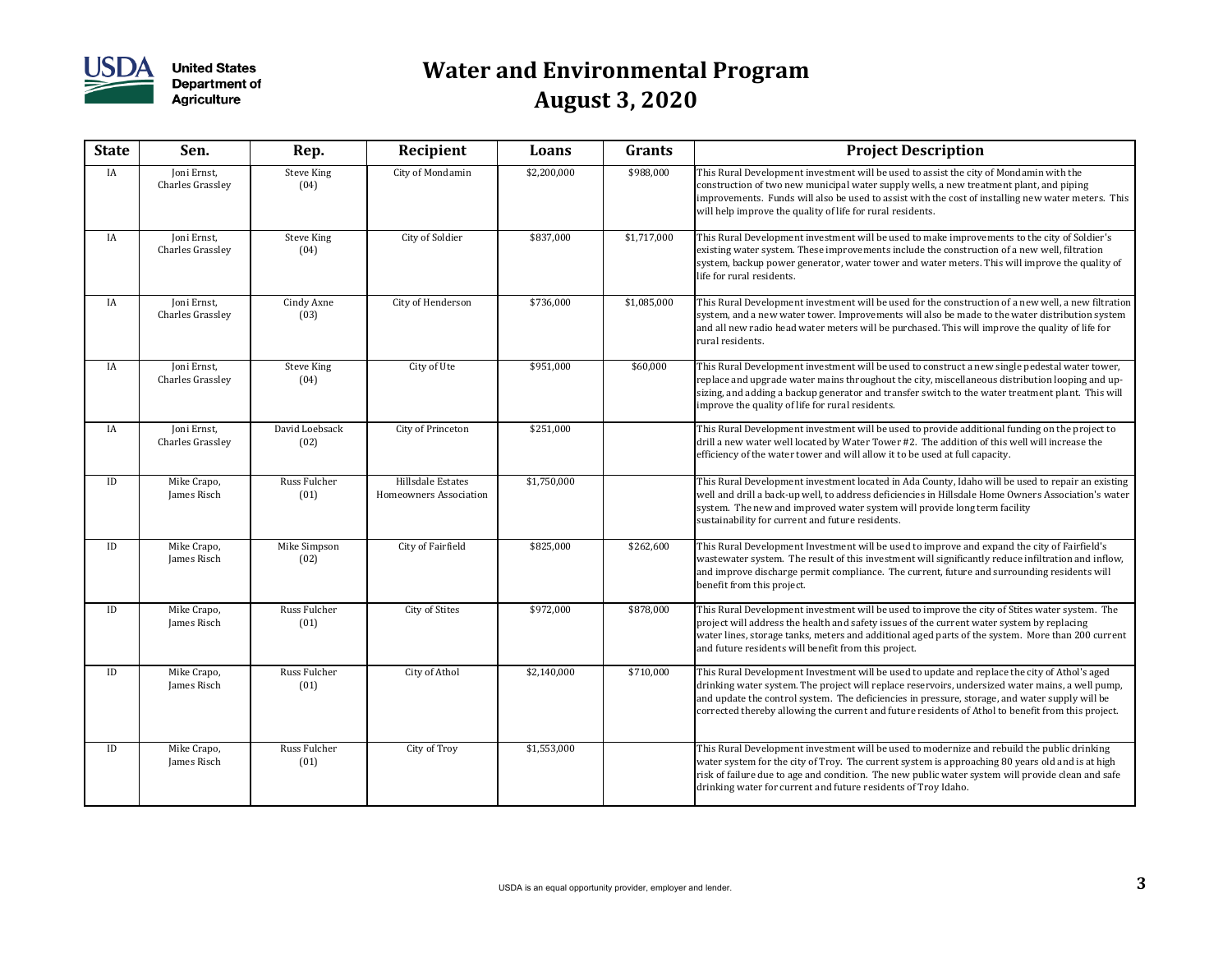

| <b>State</b> | Sen.                                      | Rep.                 | Recipient                             | Loans       | Grants    | <b>Project Description</b>                                                                                                                                                                                                                                                                                                                                                                                                                                                                                                                                                                                                                                                                                                             |
|--------------|-------------------------------------------|----------------------|---------------------------------------|-------------|-----------|----------------------------------------------------------------------------------------------------------------------------------------------------------------------------------------------------------------------------------------------------------------------------------------------------------------------------------------------------------------------------------------------------------------------------------------------------------------------------------------------------------------------------------------------------------------------------------------------------------------------------------------------------------------------------------------------------------------------------------------|
| IL           | Tammy Duckworth,<br>Richard Durbin        | Darin LaHood<br>(18) | City of Beardstown                    | \$2,918,000 |           | This Rural Development investment will repair or replace sewer collection mains that have<br>sustained damage from flooding and purchase collection system maintenance equipment. The<br>collection system consists of eight Lift Stations, 12,550 linear feet of force mains, 137,000 linear<br>feet of gravity sewer main and 417 sanitary sewer manholes. These improvements will address the<br>immediate needs within the collection system where streets are collapsing and sewer mains are<br>failing and alleviate a health and sanitary hazard.                                                                                                                                                                               |
| IL           | Tammy Duckworth,<br>Richard Durbin        | Rodney Davis<br>(13) | City of Pana                          | \$1,095,000 | \$600,000 | This Rural Development investment will be used to construct 11 miles of 4-inch and 6-inch water<br>line to serve additional users that reside around Pana Lake. This project will alleviate a health and<br>sanitary issue that exists due to individual contaminated wells currently being utilized. The project<br>will be funded with Strategic Economic and Community Development funds due the project being<br>included in the Comprehensive Economic Development Strategy Plan which covers Christian and<br>Shelby Counties and will benefit users in a multi-jurisdictional area.                                                                                                                                             |
| IL           | Tammy Duckworth,<br>Richard Durbin        | John Shimkus<br>(15) | Village of Brocton                    | \$676,000   | \$28,000  | This Rural Development investment will be used for water system improvements. The village's<br>water system is nearly 70 years old and has reached its useful life. This project will replace<br>watermain, hydrants, service meters and associated miscellaneous appurtenances. These<br>improvements will eliminate health and sanitary concerns. These ensure that the Village can<br>continue providing safe potable water to their 322 residents in Edgar County, Illinois.                                                                                                                                                                                                                                                       |
| IL           | Tammy Duckworth,<br><b>Richard Durbin</b> | John Shimkus<br>(15) | EJ Water Cooperative,<br>Incorporated | \$3,488,000 | \$889,000 | This Rural Development investment will consist of constructing a new water tower, booster station<br>and 4", 6" and 8" water distribution line to enable EJ to loop thru portions of Christian and Shelby<br>Counties that will improve water flow and provide for better reliability throughout the system. This<br>project will alleviate a health and sanitary issue due to inadequate water pressure within the<br>system.                                                                                                                                                                                                                                                                                                         |
| IL           | Tammy Duckworth,<br>Richard Durbin        | John Shimkus<br>(15) | Village of Elliott                    | \$377,000   |           | This Rural Development Investment will be used for water system improvements for the village of<br>Elliot. The Villages existing water system has reached its useful life and in need of improvements.<br>Repairs include new water-main, hydrants, meters and other appurtenances. Water system<br>improvements will eliminate health and sanitary concerns and provide safe potable water to all<br>users. This project will serve 295 residents in Ford County.                                                                                                                                                                                                                                                                     |
| IL           | Tammy Duckworth,<br>Richard Durbin        | John Shimkus<br>(15) | EJ Water Cooperative,<br>Incorporated | \$1,362,000 |           | This Rural Development investment will consist of constructing approximately 49 miles (or<br>approximately 257,470 lineal feet) of 4-inch, 6-inch, and 8-inch diameter watermain to serve an<br>additional users. This project will alleviate a documented health and sanitary hazard that exists due<br>to private contaminated wells.                                                                                                                                                                                                                                                                                                                                                                                                |
| IL           | Tammy Duckworth,<br><b>Richard Durbin</b> | John Shimkus<br>(15) | EJ Water Cooperative,<br>Incorporated | \$1,526,000 |           | This Rural Development investment will be used for the demolition of the abandoned Shumway<br>elevated water storage tank, acquisition of the village of Strasburg water facility, tap fee for<br>acquisition of a portion of the village of Findlay water tower, relocation of a pump station,<br>replacement of 26 residential meters outside the village of Strasburg corporate limits, repainting of<br>an existing elevated water storage tank, and installation of a new master meter along with<br>associated appurtenances. This project will alleviate a health and sanitary issue that existed with<br>the previous Findlay water tower and will provide potable water to users in the area that have<br>contaminated wells. |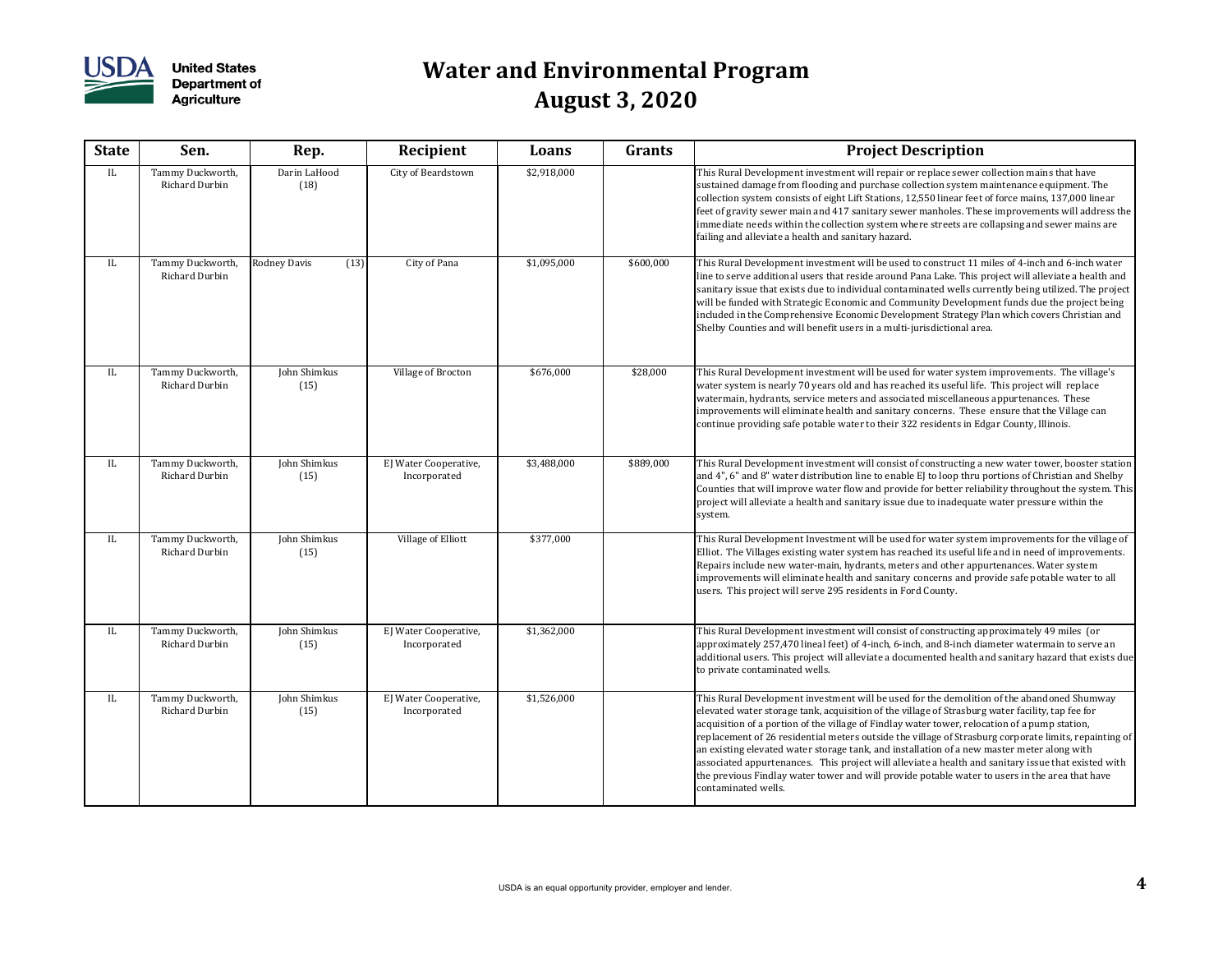

#### **United States Department of**

| <b>State</b> | Sen.                             | Rep.                         | Recipient           | Loans       | Grants      | <b>Project Description</b>                                                                                                                                                                                                                                                                                                                                                                                                                                                                                                                                                                                                                                                                                                                                                                                                                                                                                                                                                                                                                                                                                                                                                                                                             |
|--------------|----------------------------------|------------------------------|---------------------|-------------|-------------|----------------------------------------------------------------------------------------------------------------------------------------------------------------------------------------------------------------------------------------------------------------------------------------------------------------------------------------------------------------------------------------------------------------------------------------------------------------------------------------------------------------------------------------------------------------------------------------------------------------------------------------------------------------------------------------------------------------------------------------------------------------------------------------------------------------------------------------------------------------------------------------------------------------------------------------------------------------------------------------------------------------------------------------------------------------------------------------------------------------------------------------------------------------------------------------------------------------------------------------|
| IN           | Mike Braun,<br><b>Todd Young</b> | Larry Bucshon<br>(08)        | Town of Spurgeon    | \$515,000   | \$3,099,000 | This Rural Development investment will be used to construct a new wastewater collection system<br>for the town of Spurgeon. Funds will also be used for the purchase of connection/capacity with the<br>town of Lynnville who will provide treatment. This regional approach will save money for the town<br>of Spurgeon as well as build on the regional partnerships in the area. The collection system will<br>consist of approximately 14,400 lineal feet of 2, 3, and 4-inch force main throughout the town of<br>Spurgeon. The collection system will discharge to a new lift station located at the south end of town<br>before being sent to the town of Lynnville Wastewater Treatment Plant. Due to limiting soil<br>conditions, the Pike County Health Department no longer issues permits for septic systems in the<br>town. This limits the ability of the town of Spurgeon to add new residents/housing as well as<br>attract rural business. Rural Development will be partnering with two state agencies (State<br>Revolving Fund through the Indiana Finance Authority and Office of Community and Rural Affairs)<br>to provide additional funding to the town of Spurgeon's 207 residents in rural Pike County, Ind. |
| KS           | Jerry Moran,<br>Pat Roberts      | <b>Steve Watkins</b><br>(02) | Brown County RWD #2 | \$2,138,000 | \$562,000   | This Rural Development investment will be used to expand water infrastructure for the Brown<br>County Rural Water District #2. This project will build approximately 52-miles of water<br>distribution infrastructure to 64 additional customers, with the potential for up to 85. These<br>residents currently obtain water from private wells or purchase and haul water from outside<br>sources and quality is poor. In addition to the new water distribution line, 64 new meter settings<br>will be added, numerous valves and hydrants will be installed, as well as 483 radio-read meters.<br>This project will provide the new users with safe and reliable drinking water and improve the<br>service the District provides to their customers with a more reliable meter reading system.                                                                                                                                                                                                                                                                                                                                                                                                                                      |
| KS           | Jerry Moran,<br>Pat Roberts      | <b>Steve Watkins</b><br>(02) | City of Caney       | \$693,000   |             | This Rural Development investment will be used to provide additional financing for a wastewater<br>infrastructure rehabilitation project. Project funds will help to complete mandatory Environmental<br>Protection Agency and Kansas Department of Health and Environment soil testing. The soil testing<br>requirement came about after final design of the original project, renovation of existing sewer pipe<br>mains and replacement of leaking manhole covers, had been approved by Kansas Department of<br>Health and was not incorporated into the original project costs. Funding is anticipated to help with<br>the cost of hauling potentially contaminated soils. The project is necessary to bring the city back<br>into compliance with Kansas Department of Health standards and correct existing sanitary health<br>issues.                                                                                                                                                                                                                                                                                                                                                                                           |
| KS           | Jerry Moran,<br>Pat Roberts      | <b>Steve Watkins</b><br>(02) | City of Overbrook   | \$4,152,000 | \$1,409,000 | This Rural Development investment will be used to improve water infrastructure for the city of<br>Overbrook. Project funds will help make essential improvements to existing water supply wells,<br>chlorine treatment facility, and two elevated water storage tanks. Additionally, funds will be used<br>build a new water supply transmission line between the well field and city, build a new booster<br>pump station and interconnect to Osage County Rural Water District No. 5, install a new telemetry<br>system, and upgrade the city's aging distribution system infrastructure by replacing and up-sizing<br>current mains, replacing isolation values and hydrants, and installing new lines to loop the system<br>together to eliminate dead end mains. These improvements will help correct the existing poor<br>quality of drinking water due to bacteriological growth in the water wells and throughout the<br>system by replacing aging infrastructure and ensuring reliable and safe drinking water for many<br>years to come.                                                                                                                                                                                     |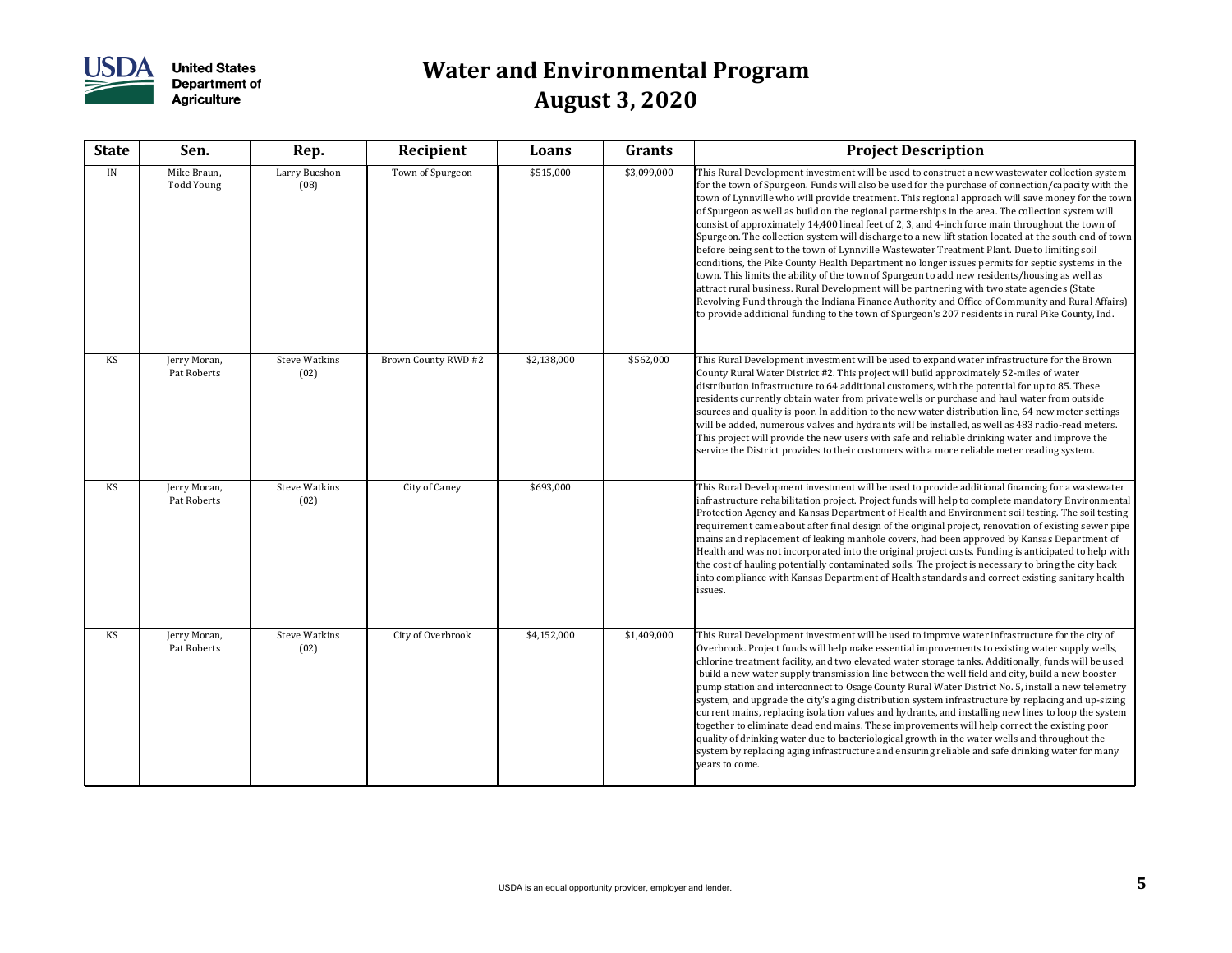

| <b>State</b> | Sen.                          | Rep.                         | Recipient                          | Loans       | Grants      | <b>Project Description</b>                                                                                                                                                                                                                                                                                                                                                                                                                                                                                                                                                                                                                                                                                                                                                                                                                                                                                                                                                                    |
|--------------|-------------------------------|------------------------------|------------------------------------|-------------|-------------|-----------------------------------------------------------------------------------------------------------------------------------------------------------------------------------------------------------------------------------------------------------------------------------------------------------------------------------------------------------------------------------------------------------------------------------------------------------------------------------------------------------------------------------------------------------------------------------------------------------------------------------------------------------------------------------------------------------------------------------------------------------------------------------------------------------------------------------------------------------------------------------------------------------------------------------------------------------------------------------------------|
| <b>KS</b>    | Jerry Moran,<br>Pat Roberts   | Roger Marshall<br>(01)       | City of Turon                      | \$85,000    | \$56,000    | This Rural Development investment will be used to provide additional financing associated with a<br>water infrastructure project started in 2018. Project funds will go towards relocating a well.<br>Original project was to improve the City of Turon's water distribution system, including<br>construction of a new 100,000-gallon elevated water storage tower, new well house and<br>chlorination building as well as installation of approximately 1,860 feet of water lines. This project<br>will address chlorine contamination issues of one of the city's water wells by relocating to another<br>lot owned by the city.                                                                                                                                                                                                                                                                                                                                                           |
| <b>KS</b>    | Jerry Moran,<br>Pat Roberts   | Roger Marshall<br>(01)       | <b>Riley County</b>                | \$181,000   | \$139,000   | This Rural Development investment will be used to improve existing water and sewer system<br>infrastructure for Lakeside Heights housing development. Project funds will go towards installing<br>approximately 4,950-feet of water line, ten gate valves, four flushing hydrants, and six-meter pits<br>for the water system. Sewer system improvements will include installing approximately 2,900-feet<br>of main and five grinder pumps. Both systems will be connected to the neighboring University Park<br>Sewer District, which will provide the water service and treatment of Lakeside Heights sewage. The<br>County Health Department raised concerns that the continued use of existing failing septic systems<br>may contaminate the ground water, affect the wells/drinking water, and create areas for bacteria-<br>borne illnesses to thrive. This project will help address health and safety concerns by connecting<br>these homes to central water and wastewater systems. |
| <b>KS</b>    | Jerry Moran,<br>Pat Roberts   | Roger Marshall<br>(01)       | City of Hanover                    | \$2,797,000 | \$1,033,000 | This Rural Development investment will be used to make water infrastructure improvements for<br>the city of Hanover. Project funds will help replace approximately 31,700 linear feet water<br>distribution piping, replace 392 water meters, install 100 gate valves, and 75 fire hydrants. The<br>existing system is cast iron pipe that has reached the end of its useful life, experiencing leaks and<br>frequent breaks and causing water loss of 27.3%. The completed project will significantly reduce<br>operation and maintenance costs on the system and reduce the excess water purchases from the<br>rural water district due to leaks and breaks.                                                                                                                                                                                                                                                                                                                                |
| <b>KS</b>    | Jerry Moran,<br>Pat Roberts   | <b>Steve Watkins</b><br>(02) | City of Fredonia                   | \$2,174,000 |             | This Rural Development investment will be used to complete phase two of a multi-phase water,<br>wastewater infrastructure project. Project funds will primarily address improvements to the<br>existing wastewater treatment facility, including construction of a flood control berm around the<br>perimeter of the facility site, construction of a 750,000 gallon peak flow detention basin and a peak<br>flow lift station, and rehabilitation of the outfall structure and line from the plant. This project will<br>help protect critical equipment within the plant from being damaged by flood waters and allow for<br>peak flows to be held and sent to the treatment plant in a timely manner.                                                                                                                                                                                                                                                                                      |
| KY           | Mitch McConnell,<br>Rand Paul | James Comer<br>(01)          | <b>Adair County Water District</b> | \$1,945,000 | \$647,930   | This Rural Development investment will be used to construct approximately four miles of new<br>waterline, replace approximately 2,800 lateral feet of substandard waterline, install telemetry at 19<br>sites, and replace three intake pumps at the wastewater treatment plant in order to improve and<br>extend water service and improve wastewater treatment plant processes to ensure a reliable<br>supply of potable water and a safe and sanitary means of waste disposal for a rural population in<br>Adair County.                                                                                                                                                                                                                                                                                                                                                                                                                                                                   |
| KY           | Mitch McConnell,<br>Rand Paul | <b>Brett Guthrie</b><br>(02) | City of Whitesville                | \$300,000   | \$243,250   | This Rural Development investment will be used to improve the existing wastewater treatment<br>plant to bring it into compliance with regulation discharge limits by replacing blowers, installing<br>additional aeration headers, rehabilitating the filters, and improving the ultraviolet system in order<br>to eliminate potential health and sanitary hazards and provide a safe and dependable means of<br>waste disposal for existing customers in rural Daviess County.                                                                                                                                                                                                                                                                                                                                                                                                                                                                                                               |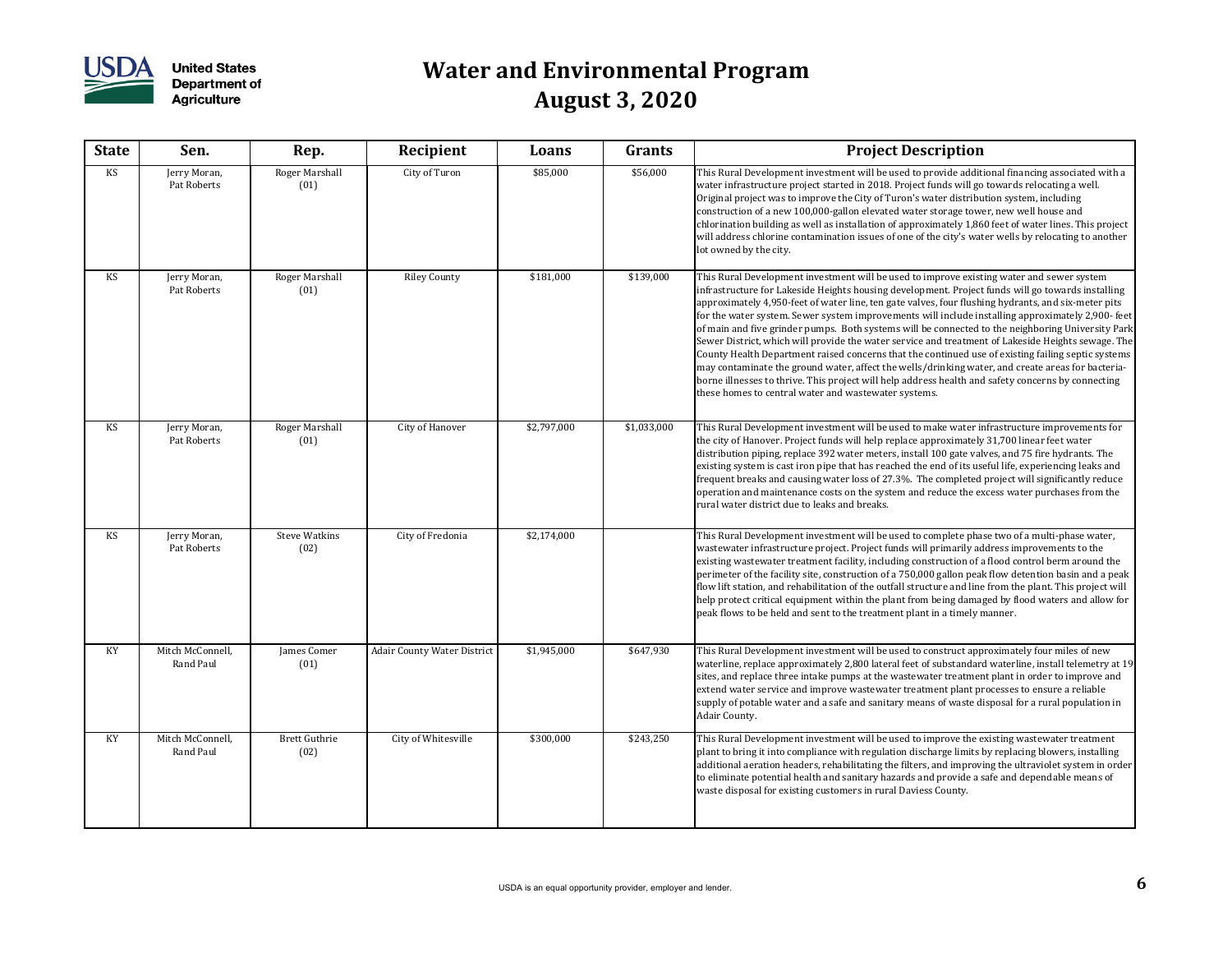

| <b>State</b> | Sen.                          | Rep.                         | Recipient                                            | Loans       | Grants    | <b>Project Description</b>                                                                                                                                                                                                                                                                                                                                                                                                                                                                                                                                                                                                                                                                                                                                               |
|--------------|-------------------------------|------------------------------|------------------------------------------------------|-------------|-----------|--------------------------------------------------------------------------------------------------------------------------------------------------------------------------------------------------------------------------------------------------------------------------------------------------------------------------------------------------------------------------------------------------------------------------------------------------------------------------------------------------------------------------------------------------------------------------------------------------------------------------------------------------------------------------------------------------------------------------------------------------------------------------|
| KY           | Mitch McConnell,<br>Rand Paul | Andy Barr<br>(06)            | Farmdale Water District                              | \$2,458,000 |           | This Rural Development investment will be used to install approximately 12-miles of waterline to<br>replace aged and obsolete waterlines that are subject to breaks, leaks, and water loss in order to<br>provide a safe and dependable supply of potable water for a rural population in Franklin County.                                                                                                                                                                                                                                                                                                                                                                                                                                                               |
| KY           | Mitch McConnell,<br>Rand Paul | Thomas Massie<br>(04)        | City of Warsaw                                       | \$488,000   | \$163,000 | This Rural Development investment will be used to replace the existing sludge handling press at<br>the existing wastewater treatment plant with a rotary press process, which will eliminate the<br>expense of a third-part sludge hauler and allow the city to convey the dried cake sludge to a<br>dumpster and eventually to a permitted landfill. The project also involves the replacement of the<br>ultraviolet system, which is nearly impossible to maintain due to the age and lack of available<br>replacement parts. These two components are necessary to meet regulated permit discharge limits,<br>and their replacements will allow the city to insure a safe and sanitary means of waste disposal for<br>a rural population of 1,615 in Gallatin County. |
| KY           | Mitch McConnell,<br>Rand Paul | <b>Brett Guthrie</b><br>(02) | <b>Grayson County Water</b><br>District              | \$256,000   | \$100,860 | This Rural Development investment will be used to complete the construction of approximately<br>five miles of waterline, three new interconnects, and one new master meter to allow the water<br>district to serve areas of the county where water that is currently purchased from the city of<br>Leitchfield has become unsatisfactory and unacceptable. The water treatment plant has ample<br>capacity to meet demands, and this project will improve the overall service and water quality for a<br>rural population in Grayson County.                                                                                                                                                                                                                             |
| KY           | Mitch McConnell,<br>Rand Paul | <b>Thomas Massie</b><br>(04) | <b>Western Mason County</b><br><b>Water District</b> | \$1,515,000 | \$504,700 | This Rural Development investment will be used to replace approximately 11 -miles of<br>predominantly obsolete asbestos cement distribution mains and 275 customer service meters with<br>new radio meters. The project also includes repairs and maintenance to four existing water storage<br>tanks and five existing pump stations. These improvements will eliminate frequent breaks in the<br>system, disruption of service, loss of revenue, and poor water quality while providing a safe and<br>reliable supply of potable water for a rural population in Mason County.                                                                                                                                                                                         |
| KY           | Mitch McConnell,<br>Rand Paul | <b>Brett Guthrie</b><br>(02) | City of Muldraugh                                    | \$1,209,000 | \$403,000 | This Rural Development investment will be used to replace and install approximately 3.5 miles of<br>gravity sewer and force mains, replace one pump station, and rehabilitate approximately 160<br>manholes in order to eliminate potential health hazards from aging and deteriorating<br>infrastructure, thereby providing a safe and sanitary means of waste disposal for existing<br>customers in rural Meade County.                                                                                                                                                                                                                                                                                                                                                |
| KY           | Mitch McConnell,<br>Rand Paul | <b>Brett Guthrie</b><br>(02) | Lake Village Water<br>Association, Incorporated      | \$2,089,290 |           | This Rural Development investment will be used to replace approximately 17.5-miles of aged,<br>undersized waterline prone to breaks, leaks, low pressures and water loss and replace service<br>connections within the system in order to provide a safe and dependable supply of potable water<br>for a rural population in Mercer County.                                                                                                                                                                                                                                                                                                                                                                                                                              |
| KY           | Mitch McConnell,<br>Rand Paul | Andy Barr<br>(06)            | Levee Road Water<br>Association                      | \$1,050,000 | \$250,000 | This Rural Development investment will be used to upgrade transmission mains, provide flushing<br>hydrants and a new chlorine booster station, and perform repairs to an existing water storage tank<br>to improve overall water quality and reduce water loss from frequent breaks. These improvements<br>will benefit existing customers in rural Montgomery County.                                                                                                                                                                                                                                                                                                                                                                                                   |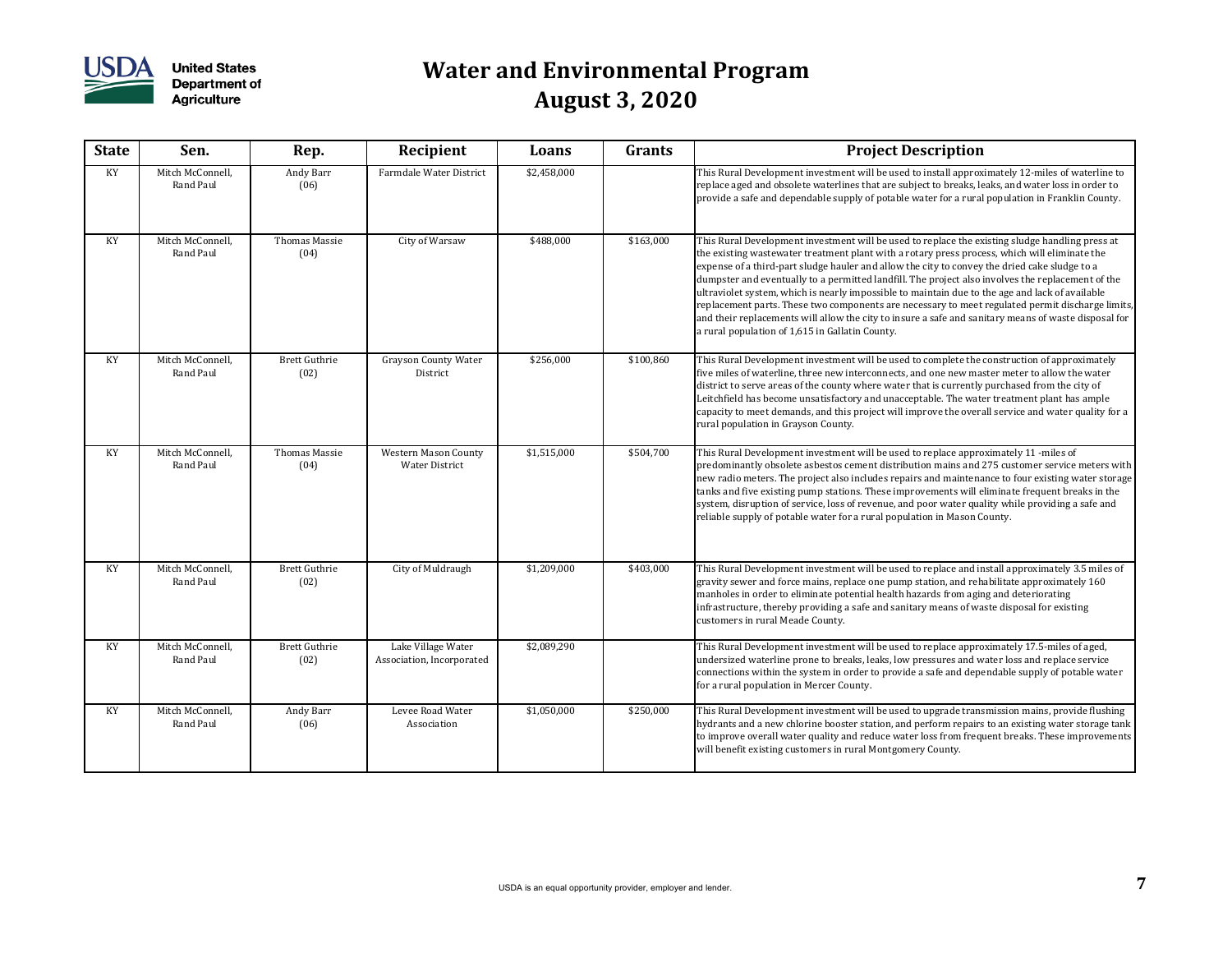

| <b>State</b> | Sen.                                 | Rep.                  | Recipient                                            | Loans       | Grants      | <b>Project Description</b>                                                                                                                                                                                                                                                                                                                                                                                                                                                                                                                                                                                                                                                                                                                                                                                                                                                                                                                                              |
|--------------|--------------------------------------|-----------------------|------------------------------------------------------|-------------|-------------|-------------------------------------------------------------------------------------------------------------------------------------------------------------------------------------------------------------------------------------------------------------------------------------------------------------------------------------------------------------------------------------------------------------------------------------------------------------------------------------------------------------------------------------------------------------------------------------------------------------------------------------------------------------------------------------------------------------------------------------------------------------------------------------------------------------------------------------------------------------------------------------------------------------------------------------------------------------------------|
| LA           | Bill Cassidy,<br>John Kennedy        | Ralph Abraham<br>(05) | Zone Two Water System,<br>Incorporated               | \$541,000   | \$431,000   | This Rural Development investment will be used to replace approximately 29,400 linear feet of<br>small diameter water mains with approximately 15,200 linear feet of 6", approximately 8,100<br>linear feet of 4" and approximately 6,100 linear feet of 3" water main, replace approximately 78<br>meters, provide improvements at the Water Treatment Plant, and construct a meeting room that is<br>Architectural Barriers Act Accessibility Standard (ABAAS) compliant.                                                                                                                                                                                                                                                                                                                                                                                                                                                                                             |
| LA           | Bill Cassidy,<br>John Kennedy        | Ralph Abraham<br>(05) | Town of Colfax                                       | \$1,344,000 | \$893,000   | This Rural Development investment will be used to drill two water production wells, replace<br>deteriorated aerator, repair leaking water lines, and update water meters. The project will ensure<br>a back-up well is available to the town, as recommended by the Ten State Standards. Replacement<br>of the aerator will allow dissolved oxygen to rise to levels necessary for proper reaction with the<br>injection of sodium hydroxide chemicals. These chemicals effectively disinfect the water. The<br>project will decrease the water system's water loss through repairs and accurate reading of<br>customer's water usage.                                                                                                                                                                                                                                                                                                                                  |
| LA           | Bill Cassidy,<br>John Kennedy        | Ralph Abraham<br>(05) | Town of Tullos                                       | \$147,000   | \$1,018,000 | This subsequent Rural Development investment will be used to construct a water treatment plant<br>to correct health and sanitary issues. The town's water system is under administrative order for<br>violations tied to the water treatment process. The project will improve water quality through the<br>clarification and filtration systems. A 2,550 square foot building will be constructed, and an<br>emergency power generator will ensure customers receive potable water in emergency situations.                                                                                                                                                                                                                                                                                                                                                                                                                                                            |
| LA           | Bill Cassidy,<br>John Kennedy        | Mike Johnson<br>(04)  | Waterworks District #2 of St<br>Landry Parish        | \$2,158,000 |             | This Rural Development investment will be used to add two eighty-four-inch diameter water<br>softeners, install a ground storage tank, and replace service pumps which will have variable<br>frequency drives. Other improvements include a new building for the water softeners, remodeling<br>the existing building, and providing a generator for power during emergencies. Along with updated<br>electrical controls and instrumentation, the water system will replace aging water meters with<br>an automated "drive-by" meter reading system.                                                                                                                                                                                                                                                                                                                                                                                                                    |
| MA           | Ed Markey,<br>Elizabeth Warren       | Richard Neal<br>(01)  | Lanesborough Village Fire &<br><b>Water District</b> | \$1,330,000 | \$1,046,200 | This Rural Development investment will involve expanding the service area of the Lanesboroguh<br>Fire and Water District to cover the Berkshire Village area. The project will then extend the water<br>distribution system from the existing Lanesborough Fire and Water District to the existing<br>Berkshire Village water system and replace the majority of the existing Berkshire Village water<br>distribution system. The project will involve the installation of approximately 6,000 linear feet of 8-<br>inch water main on Summer Street starting at the intersection of Summer Street and Old Cheshire<br>Road, the replacement of approximately 4,700 linear feet of 8-inch water mains along Old State<br>Road, Hollow Road, Glassworks Road, and Railroad Street, installation of fire hydrants every 500<br>feet along Old State Road, and the addition and installation of approximately 35 new service<br>connections in the Berkshire Village area. |
| MD           | Benjamin Cardin,<br>Chris Van Hollen | David Trone<br>(06)   | Town of Westernport                                  | \$595,000   |             | This Rural Development investment will be used to fund the re-lining of their existing sanitary<br>sewer collection line along Lincoln Drive. The re-lining of the pipes will repair the fractures, cracks<br>and disconnected and/or uneven joints. The re-lining will eliminate surface water intrusion in the<br>system which causes contamination and is a public safety concern. The system serves a population<br>of 1,888 people.                                                                                                                                                                                                                                                                                                                                                                                                                                                                                                                                |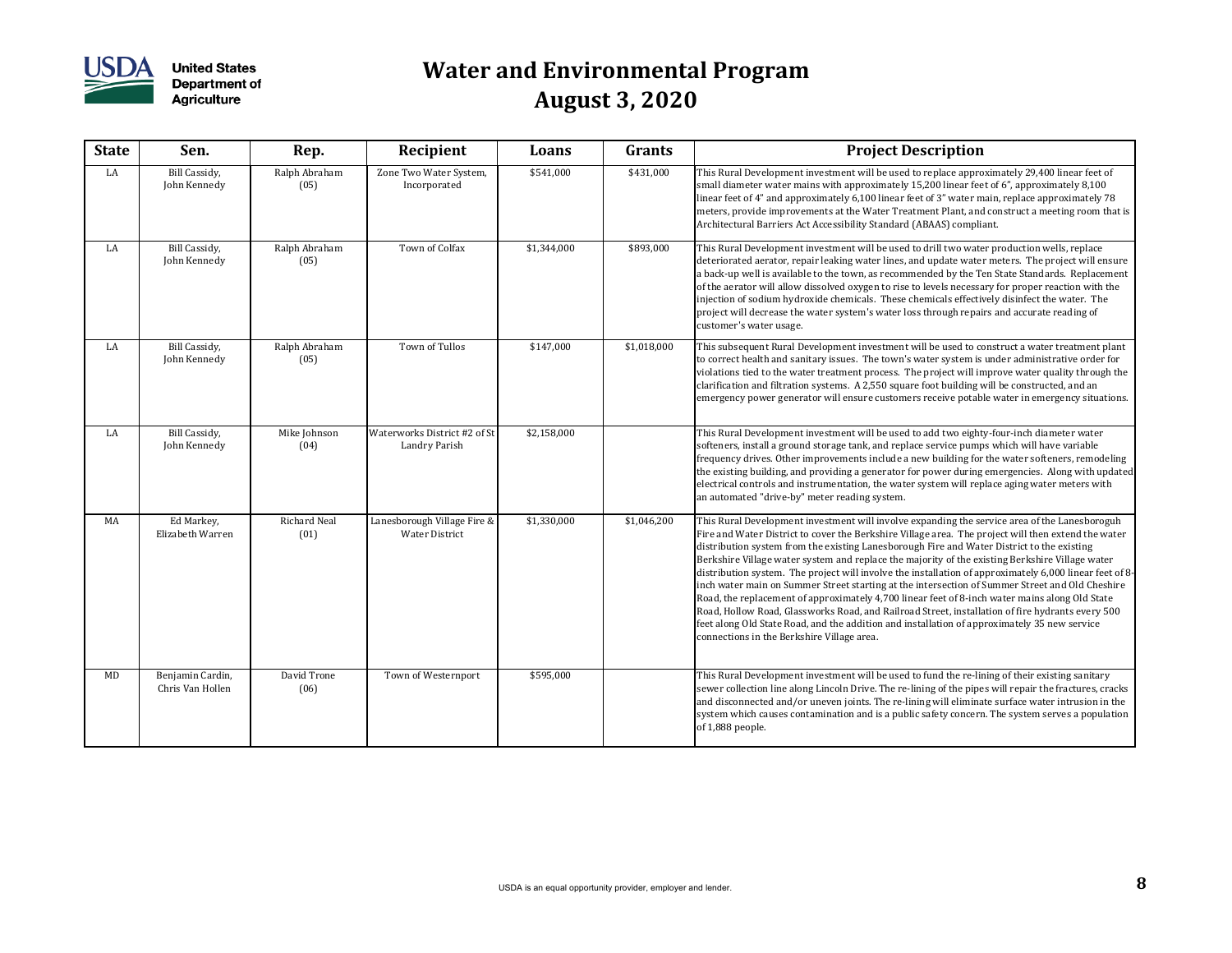

| <b>State</b> | Sen.                                 | Rep.                    | Recipient                                            | Loans       | <b>Grants</b> | <b>Project Description</b>                                                                                                                                                                                                                                                                                                                                                                                                                                                                                                                                                                                                                                                                                                                                                                                                                                                         |
|--------------|--------------------------------------|-------------------------|------------------------------------------------------|-------------|---------------|------------------------------------------------------------------------------------------------------------------------------------------------------------------------------------------------------------------------------------------------------------------------------------------------------------------------------------------------------------------------------------------------------------------------------------------------------------------------------------------------------------------------------------------------------------------------------------------------------------------------------------------------------------------------------------------------------------------------------------------------------------------------------------------------------------------------------------------------------------------------------------|
| MD           | Benjamin Cardin,<br>Chris Van Hollen | Andy Harris<br>(01)     | Town of Port Deposit                                 | \$245,000   | \$572,000     | This Rural Development investment will be used to construct a storm drainage system within the<br>town of Port Deposit to control flooding around Race Street, Granite Avenue and Rock Run Road.<br>The investment is needed due to the lack of existing infrastructure needed to prevent or reduce<br>storm-water from encroaching onto the affected properties and into dwellings during storm<br>events. Additionally, the paved surfaces of Granite Avenue have been compromised over time from<br>frost and flooding. The population served is 653 and includes Port Deposit, Cecil County, Maryland.                                                                                                                                                                                                                                                                         |
| MD           | Benjamin Cardin,<br>Chris Van Hollen | Andy Harris<br>(01)     | Dorchester County Sanitary<br>District, Incorporated | \$65,000    | \$732,000     | Dorchester Sanitary District, Bonnie Brook Water System Improvement Project: This Rural<br>Development investment will be used to upgrade the existing water treatment system in the<br>Bonnie Brook subdivision in the area of Linkwood. This project will provide for modernization of<br>equipment in order to address a health and sanitary standard to protect public drinking water. This<br>is additional funding for increased project. Rural Development provided \$325,000 in loan funds<br>and \$366,000 in grant funds for this project previously.                                                                                                                                                                                                                                                                                                                    |
| MD           | Benjamin Cardin,<br>Chris Van Hollen | Andy Harris<br>(01)     | <b>Talbot County</b>                                 | \$350,000   | \$1,050,000   | This Rural Development investment will be used to provide additional funding to improve the St.<br>Michaels wastewater collection system. The project will expand on the initial construction area to<br>continue to replace part of the sewer collection system and rehabilitate sections of the sewer<br>system where the structural integrity of the pipe remains in St. Michaels. These improvements will<br>reduce the inflow and infiltration the county is experiencing with the existing St. Michaels sewer<br>system service area. A previous loan in the amount of \$1,674,000 and grant in the amount of<br>\$5,021,000 had been obligated.                                                                                                                                                                                                                             |
| ME           | Susan Collins,<br>Angus King         | Chellie Pingree<br>(01) | <b>Bridgton Water District</b>                       | \$1,800,000 | \$600,000     | This Rural Development investment will be used to replace approximately 7,800-linear feet of<br>existing water mains in the greater downtown area of Bridgton, Maine, as they have outlived their<br>useful lives. The 80 year old mains, which are comprised of unlined cast iron, contain excessive<br>tuberculation and corrosion which is creating issues with both the quantity and quality of water<br>delivered to the customers. The Bridgton Water District provides safe and reliable water services<br>for the inhabitants of Bridgton, Maine. The rehabilitation improvements address the aging<br>infrastructure and capacity issues in the project area, as well as restore the design capacity of the<br>system at a reasonable cost. The proposed upgrades, which are long overdue, will help the<br>distribution system operate more effectively and efficiently. |
| ME           | Susan Collins,<br>Angus King         | Jared Golden<br>(02)    | Milo Water District                                  | \$1,200,000 | \$1,200,000   | This Rural Development investment will be used to upgrade the 2nd Street Pump Station, the Ida<br>Moore Pump Station and Infiltration & Inflow reduction in the collection system. The project also<br>includes some minor upgrades at the wastewater treatment facility. The primary purpose of the<br>project is to address the applicable health or sanitary standard.                                                                                                                                                                                                                                                                                                                                                                                                                                                                                                          |
| MI           | Gary Peters,<br>Debbie Stabenow      | Jack Bergman<br>(01)    | Village of Honor                                     | \$942,000   |               | This Rural Development investment will be used to make improvements to their sewer system. The<br>proposed project will construct new headworks facilities and a new submerged aeration system<br>with distribution piping and blowers. The sewer system serves 425 residents.                                                                                                                                                                                                                                                                                                                                                                                                                                                                                                                                                                                                     |
| MI           | Gary Peters,<br>Debbie Stabenow      | Fred Upton<br>(06)      | Coloma Charter Township                              | \$2,507,000 |               | This Rural Development investment will be used to make improvements to their sewer collection<br>system. The proposed project will consist of lining of manholes, full pipe lining, and spot lining<br>repair along with replacement of six lift stations and the installation of a flow meter at a mobile<br>home park. The sewer system serves 3,584 residents.                                                                                                                                                                                                                                                                                                                                                                                                                                                                                                                  |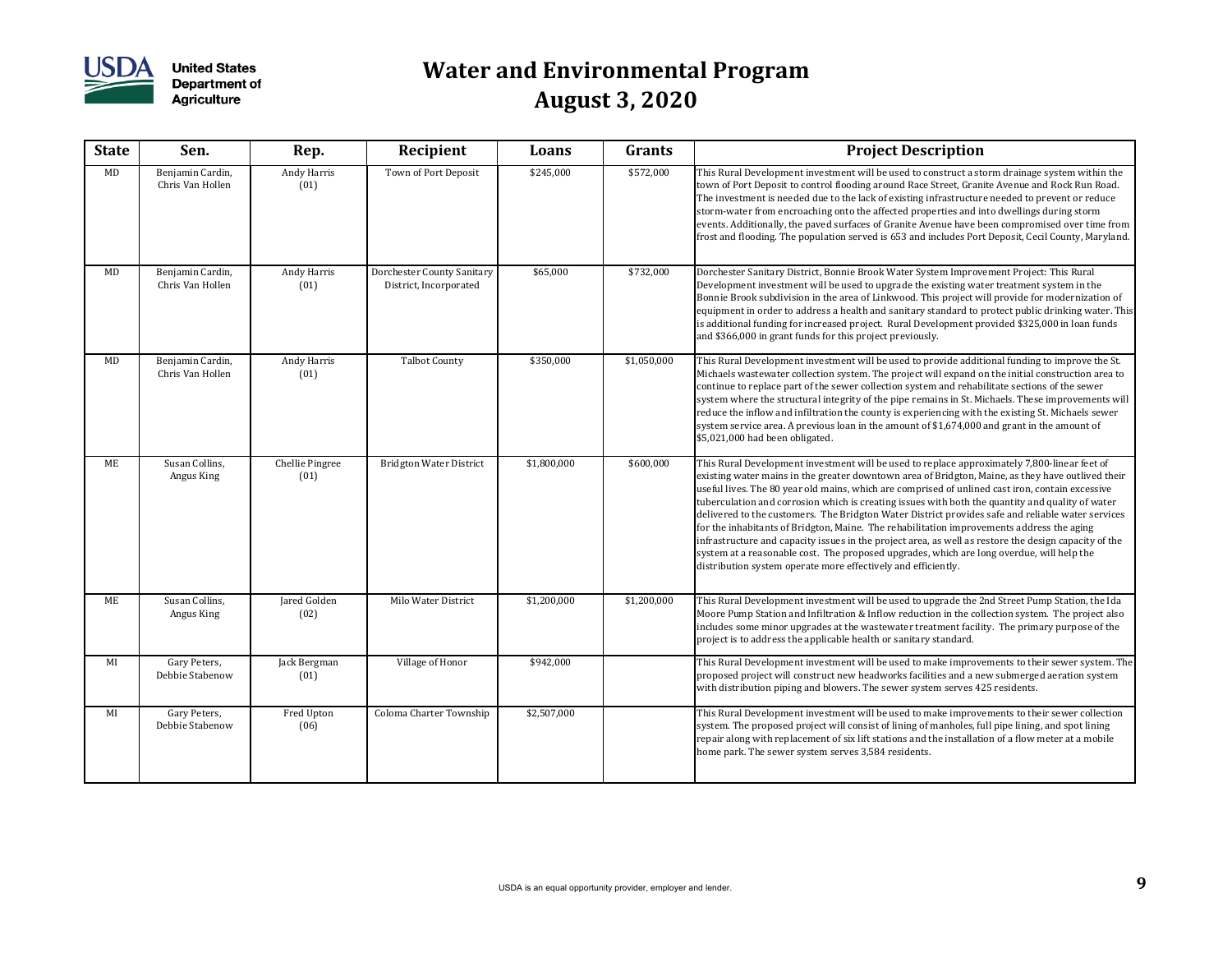

| <b>State</b> | Sen.                            | Rep.                   | Recipient                | Loans       | Grants      | <b>Project Description</b>                                                                                                                                                                                                                                                                                                                                                                                                                                                                                                                                                                                                                                                                                                                         |
|--------------|---------------------------------|------------------------|--------------------------|-------------|-------------|----------------------------------------------------------------------------------------------------------------------------------------------------------------------------------------------------------------------------------------------------------------------------------------------------------------------------------------------------------------------------------------------------------------------------------------------------------------------------------------------------------------------------------------------------------------------------------------------------------------------------------------------------------------------------------------------------------------------------------------------------|
| MI           | Gary Peters,<br>Debbie Stabenow | John Moolenaar<br>(04) | City of Beaverton        | \$999,000   | \$726,000   | This Rural Development investment will be used to make water and sewer system improvements.<br>The water distribution main is aging and undersized. Approximately one half mile of watermain,<br>valves, fire hydrants and service leads will be replaced on Saginaw St. The sewer system is<br>comprised of nine miles of sanitary sewer collection, four pump stations and a wastewater<br>treatment plant. The sewer collection main has outlived its useful life and there are increased E.<br>coli levels in Ross Lake. Approximately one half mile of sanitary sewer main and manholes will be<br>replaced. The proposed project will be done in conjunction with a road paving project. The water<br>and sewer systems serve 135 residents. |
| MI           | Gary Peters,<br>Debbie Stabenow | Paul Mitchell<br>(10)  | Village of Cass City     | \$1,237,000 |             | This Rural Development investment will be used by the village of Cass City for improvements to<br>their water system. The proposed project will replace about two miles of watermain, which will be<br>done in conjunction with a sanitary sewer replacement at four intersections and also a future street<br>paving project. The water system serves 319 residents.                                                                                                                                                                                                                                                                                                                                                                              |
| MI           | Gary Peters,<br>Debbie Stabenow | John Moolenaar<br>(04) | City of Beaverton        | \$41,000    | \$125,000   | This Rural Development investment will be used to fund additional costs for their sewer pump<br>station replacement project. This project was initially funded in Fiscal Year 2018. The proposed<br>project will upgrade three existing pump stations and new sewer force mains. The sewer system<br>serves 1,071 residents.                                                                                                                                                                                                                                                                                                                                                                                                                       |
| MI           | Gary Peters,<br>Debbie Stabenow | Jack Bergman<br>(01)   | <b>Bessemer Township</b> | \$2,798,000 | \$4,562,000 | This Rural Development investment will be used to make improvements to their water and sewer<br>system. The sewer collection mains are originally from the 1920s mining-era which contribute to<br>excessive water inflow and infiltration. The water system is old and undersized. The proposed<br>project will replace over two miles of water and sewer mains and pump station upgrade. This<br>project serves 277 residents.                                                                                                                                                                                                                                                                                                                   |
| MI           | Gary Peters,<br>Debbie Stabenow | Jack Bergman<br>(01)   | City of Houghton         | \$87,000    | \$138,000   | This Rural Development investment will be used to fund additional project costs. The project<br>was initially funded in Fiscal Year 2018. The proposed project will replace sewer main at<br>prioritized locations in the city which will alleviate infiltration and inflow of ground water. The<br>sewer system serves 7,708 residents.                                                                                                                                                                                                                                                                                                                                                                                                           |
| MI           | Gary Peters,<br>Debbie Stabenow | Daniel Kildee<br>(05)  | Hampton Charter Township | \$2,768,000 | \$2,225,000 | This Rural Development investment will be used to improve the Hampton Charter Township's<br>collection system. The proposed project will rehabilitate 15 lift stations and approximately five<br>miles of cure-in place sewer main and install emergency generators. This project will reduce the<br>amount of inflow and infiltration thus reducing the amount of clean water being treated by the<br>contracted wastewater treatment plant. The sewer system serves 5,431 residents.                                                                                                                                                                                                                                                             |
| MI           | Gary Peters,<br>Debbie Stabenow | John Moolenaar<br>(04) | Nottawa Township         | \$4,969,000 |             | This Rural Development investment will be used to construct a sewer collection system in the<br>unincorporated area of Coldwater Lake. The residents around this lake have private septic systems<br>that do not meet health department requirements. The sewage will be pumped to Mount Pleasant<br>for treatment. The sewer collection system will serve 864 residents.                                                                                                                                                                                                                                                                                                                                                                          |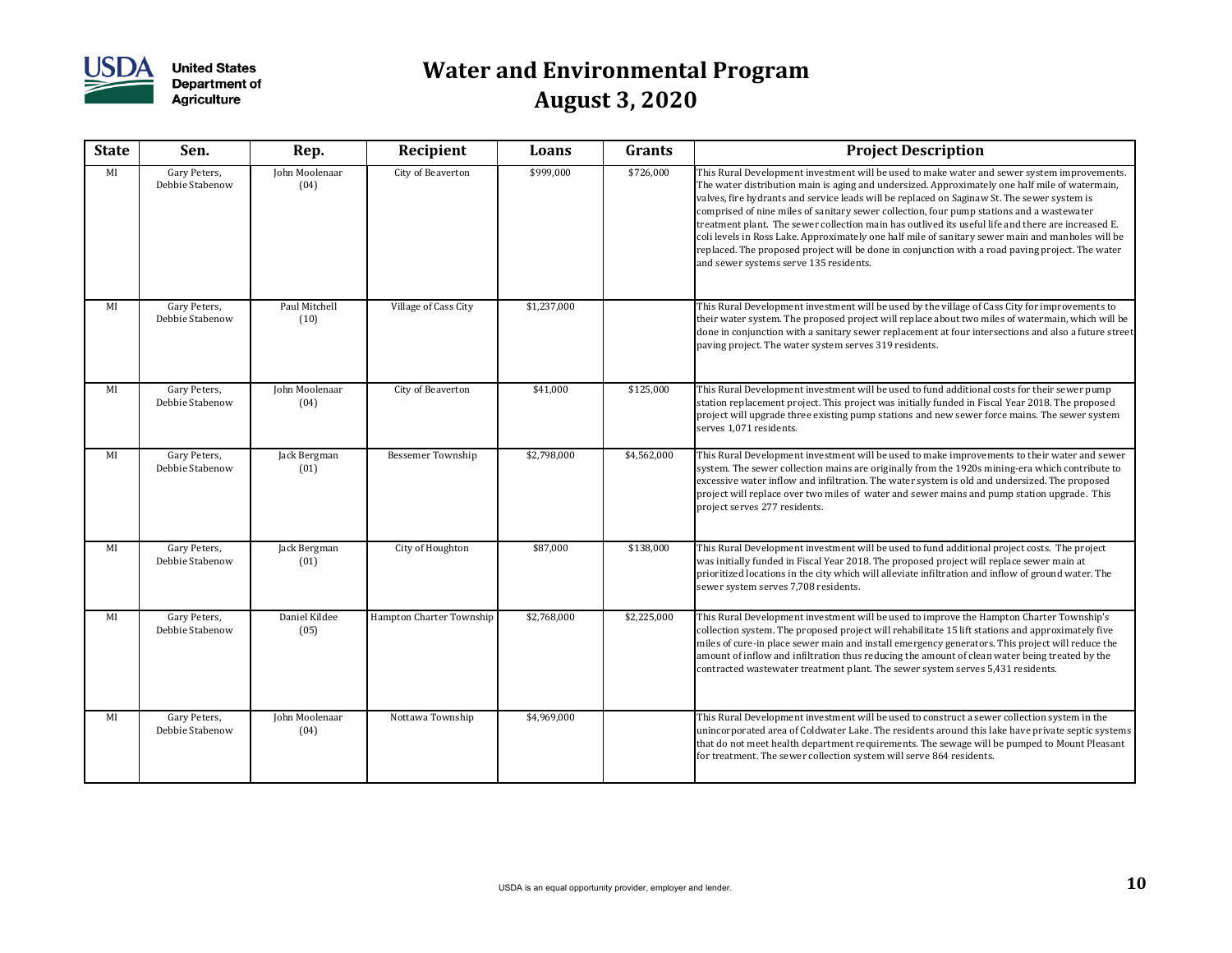

| <b>State</b> | Sen.                            | Rep.                    | Recipient                       | Loans     | Grants      | <b>Project Description</b>                                                                                                                                                                                                                                                                                                                                                                                                                                                                                                                                                                                                                                                                                                                                                                                                                                                                                                                                                                                                                                                                                                                                                                                                                                                                                                                                   |
|--------------|---------------------------------|-------------------------|---------------------------------|-----------|-------------|--------------------------------------------------------------------------------------------------------------------------------------------------------------------------------------------------------------------------------------------------------------------------------------------------------------------------------------------------------------------------------------------------------------------------------------------------------------------------------------------------------------------------------------------------------------------------------------------------------------------------------------------------------------------------------------------------------------------------------------------------------------------------------------------------------------------------------------------------------------------------------------------------------------------------------------------------------------------------------------------------------------------------------------------------------------------------------------------------------------------------------------------------------------------------------------------------------------------------------------------------------------------------------------------------------------------------------------------------------------|
| MI           | Gary Peters,<br>Debbie Stabenow | Fred Upton<br>(06)      | Charter Township of<br>Oshtemo  | \$864,000 |             | This Rural Development investment will be used toprovide additional financing for the expansion<br>of the sewer collection system. The project was initially funded in Fiscal Year 2018. The project<br>which will add 4.5 miles of sewer collection main, one lift station and road restoration. The<br>expanded sewer collection system will serve 4,040 residents.                                                                                                                                                                                                                                                                                                                                                                                                                                                                                                                                                                                                                                                                                                                                                                                                                                                                                                                                                                                        |
| <b>MN</b>    | Amy Klobuchar,<br>Tina Smith    | Collin Peterson<br>(07) | Red Band of Chippewa<br>Indians | \$373,000 | \$1,963,000 | This Rural Development investment will be used to improve the water, wastewater, and storm<br>sewer systems serving the Northeast (NE) Area Housing Development on the Red Lake Tribal<br>Reservation. The Red Lake Reservation is in North Central Minnesota approximately 70 miles<br>South of the Canadian Border. The NE Area Housing Development consists of 54 individual homes<br>located on the Eastern edge of the Red Lake community. Each has a private septic system, which<br>are failing due to lack of maintenance. 52 of the homes are connected to an untreated water system<br>which provides poor quality water due to stagnation. None of the homes have a direct connection<br>to the storm sewer system. All storm sewer is localized instead of being part of a master network.<br>This project will help make improvements to the system infrastructure, including installation of a<br>complete sewer system that will connect all 54 homes to the Red Lake Sewer System;<br>improvements to the water system will provide steady water movement to eliminate the<br>stagnation that currently occurs and connect the remaining two homes to the system; and the<br>storm sewer will be extended into the housing area to provide improved surface water drainage.                                                                  |
| MN           | Amy Klobuchar,<br>Tina Smith    | Collin Peterson<br>(07) | City of Prinsburg               | \$700,000 | \$70,000    | This Rural Development investment will be used to make improvements to the water distribution<br>system infrastructure. This is the first step in a complete water system upgrade for the city. Water<br>system upgrades will be made in areas of the city where county and state construction projects are<br>taking place. Kandiyohi County is replacing the county road that runs North and South through<br>Prinsburg, and the city is coordinating water infrastructure improvements to streamline<br>construction of both projects. This project will replace existing watermain that was installed in<br>1979 to resolve numerous breaks and high corrosion. During watermain breaks, the city has had to<br>shut off water to various areas of the city, including the water tower, due to faulty gate valves. This<br>project will also replace multiple gate valves and hydrants to address past flooding problems.                                                                                                                                                                                                                                                                                                                                                                                                                                |
| MN           | Amy Klobuchar,<br>Tina Smith    | Collin Peterson<br>(07) | City of Borup                   | \$720,000 | \$1,175,000 | This Rural Development investment will help make improvements to the existing water and<br>wastewater infrastructure in Borup, MN. The city's existing wastewater collection system and<br>treatment facility are in poor condition. There are high levels of inflow and infiltration (I&I) due<br>pipe deterioration; outdated building operations at the treatment facility due to aging<br>infrastructure; and the treatment ponds have seepage rates that are below health and safety<br>standards. Additionally, the existing water treatment plant and distribution system are in poor<br>condition and in need of many repairs. This project will help to reconstruct the wastewater<br>collection system with 6,000-square feet of new piping and liners; replace the current lift station;<br>and upgrade the primary and secondary treatment ponds to outlet and control structures. Project<br>funds will also help to replace the existing water reservoir building with a new 8,000-gallon<br>reservoir; replace existing service pumps; install a new pressure tank, fluoride injection system<br>and new controls; and rehabilitate the existing two water wells. Once complete, this project will<br>help the city of Borup ensure safe, reliable drinking water and wastewater treatment for this small<br>rural community of 110 residents |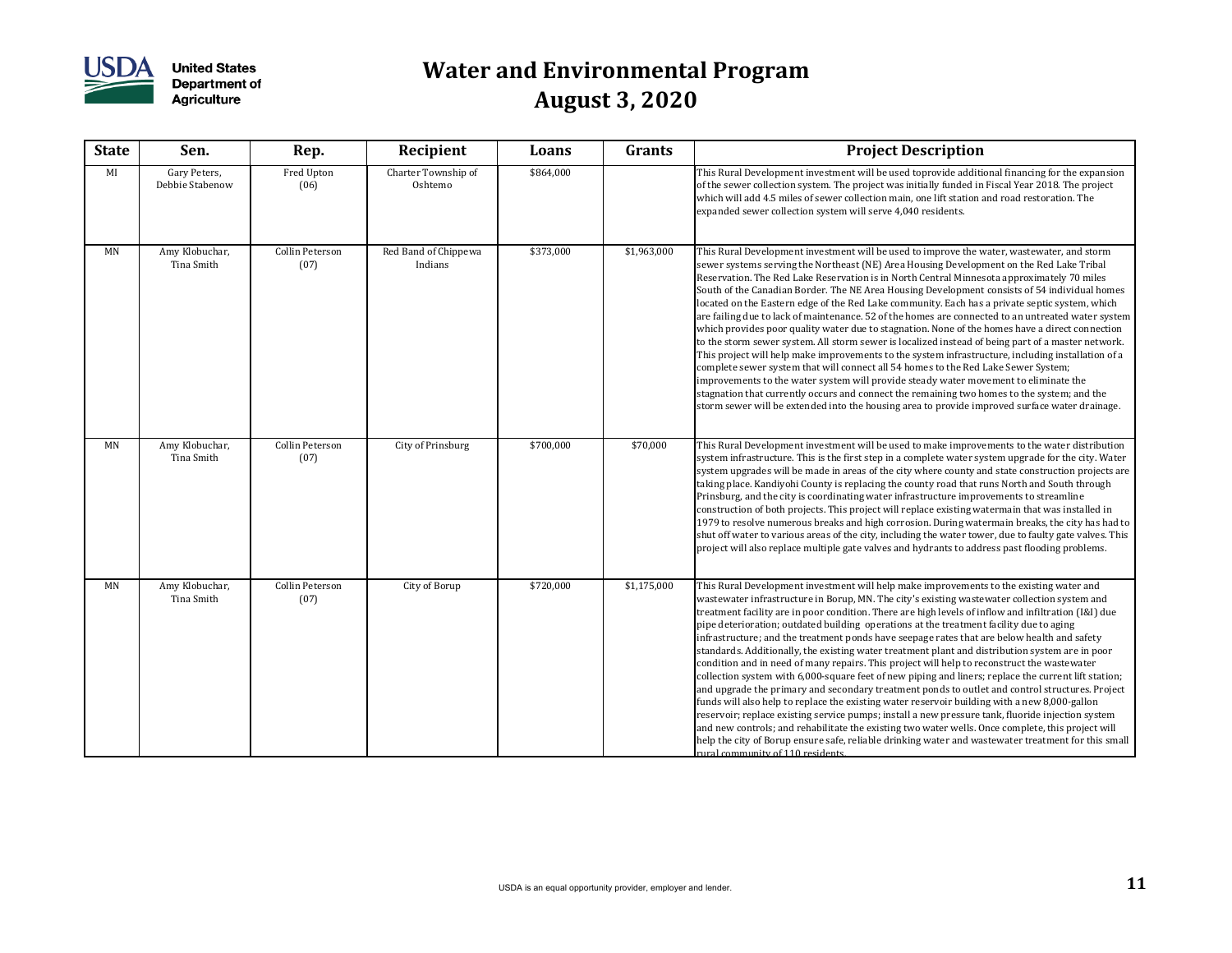

| <b>State</b>   | Sen.                              | Rep.                    | Recipient                                                         | Loans       | <b>Grants</b> | <b>Project Description</b>                                                                                                                                                                                                                                                                                                                                                                                                                                                                                                                                                                                                                                                                                                                                                                                                                                                                                                                                                                                              |
|----------------|-----------------------------------|-------------------------|-------------------------------------------------------------------|-------------|---------------|-------------------------------------------------------------------------------------------------------------------------------------------------------------------------------------------------------------------------------------------------------------------------------------------------------------------------------------------------------------------------------------------------------------------------------------------------------------------------------------------------------------------------------------------------------------------------------------------------------------------------------------------------------------------------------------------------------------------------------------------------------------------------------------------------------------------------------------------------------------------------------------------------------------------------------------------------------------------------------------------------------------------------|
| MN             | Amy Klobuchar,<br>Tina Smith      | Collin Peterson<br>(07) | City of Murdock                                                   | \$1,503,000 | \$655,000     | This Rural Development investment will used to improve the municipal water system in Murdock.<br>The city has two active groundwater wells, constructed in 1946 and 1974, that supply raw water to<br>the city's system. The water tower was constructed in approximately 1938 and has a small capacity<br>that does not meet the needs of the community. Most of the water mains were installed in either<br>1986 or 1997 depending on the location, and they have become increasingly susceptible to breaks.<br>This project will help to construct two new wells, a water treatment facility, and a 50,000-gallon<br>water tower; replace existing water mains; and install new water meters.                                                                                                                                                                                                                                                                                                                        |
| MO             | Roy Blunt,<br>Josh Hawley         | Jason Smith<br>(08)     | City of Van Buren                                                 | \$2,382,000 | \$1,238,800   | This Rural Development investment will be used to improve the city's water distribution system.<br>Improvements include replacing approximately four miles of water distribution lines, replacing<br>valves, installing new flush hydrants, installing two new water wells, and installing a new 250,000-<br>gallon elevated storage tank as well as a 60,000-gallon standpipe. The existing distribution lines are<br>prone to low pressures and the current ground source wells are subject to contamination during<br>high water events. By relocating the new water sources to higher elevations, the city can improve<br>its ability to better serve customers with a more reliable and safe drinking water system.                                                                                                                                                                                                                                                                                                |
| M <sub>0</sub> | Roy Blunt,<br>Josh Hawley         | Jason Smith<br>(08)     | City of Holcomb                                                   | \$1,031,000 | \$1,050,300   | This Rural Development investment will be used to make improvements to the city's wastewater<br>collection and treatment system. Holcomb's aging collection system is a primary cause of increase<br>inflow and infiltration which causes the treatment system to not be able to properly meet limits set<br>by Missouri Department of Natural Resources for total suspended solids, biological oxygen<br>demands, and E. coli. Planned improvements include manhole rehabilitations, lift station pump and<br>control replacement, gravity main lining, and the construction of a non-discharge lagoon and spray<br>field. In addition, this project will renovate the existing lagoon system and convert it to a non-<br>discharge system with a spray field which will eliminate the disinfection rules and the limits<br>mentioned above as they will not apply to this newly converted system type. When complete, the<br>improvements will provide a safer and more reliable system for all residents in Holcomb. |
| M <sub>0</sub> | Roy Blunt,<br>Josh Hawley         | Vicky Hartzler<br>(04)  | Public Water Supply District<br>#3 of Laclede County,<br>Missouri | \$1,000,000 |               | This Rural Development investment will be used to improve the district's water distribution<br>system. Much of the district infrastructure was originally constructed in 1970 and is starting to<br>exhibit some wear. This project will upgrade existing water storage tanks, replace aging water<br>meters, and electronically map the water system. These improvements will help the district<br>provide clean potable water to its users.                                                                                                                                                                                                                                                                                                                                                                                                                                                                                                                                                                           |
| M <sub>0</sub> | Roy Blunt,<br>Josh Hawley         | Jason Smith<br>(08)     | City of Thayer                                                    | \$300,000   |               | This Rural Development investment will be used to complete improvements to the city's<br>wastewater treatment and collection system. Thayer's aging collection system is experiencing<br>excessive inflow and infiltration and the wastewater treatment plant needs upgrades to maintain<br>proper effluent limits imposed by Missouri Department of Natural Resources. Planned<br>improvements include repairs to specific sections of the collection system and upgrades to the<br>wastewater treatment facility, improving dissolved oxygen levels in the effluent. These<br>improvements will help the city achieve its goal of reducing inflow and infiltration, meeting proper<br>effluent limits, and practicing environmentally sound wastewater treatment. This is additional<br>funding that will be used to complete improvements due to increased project costs.                                                                                                                                            |
| MS             | Cindy Hyde-Smith,<br>Roger Wicker | Trent Kelly<br>(01)     | Alcorn County Water<br>Association, Incorporated                  | \$7,285,000 | \$4,032,000   | This Rural Development investment will be used to make improvements to the water system<br>including water treatment plants, distribution system and replacement of meters.                                                                                                                                                                                                                                                                                                                                                                                                                                                                                                                                                                                                                                                                                                                                                                                                                                             |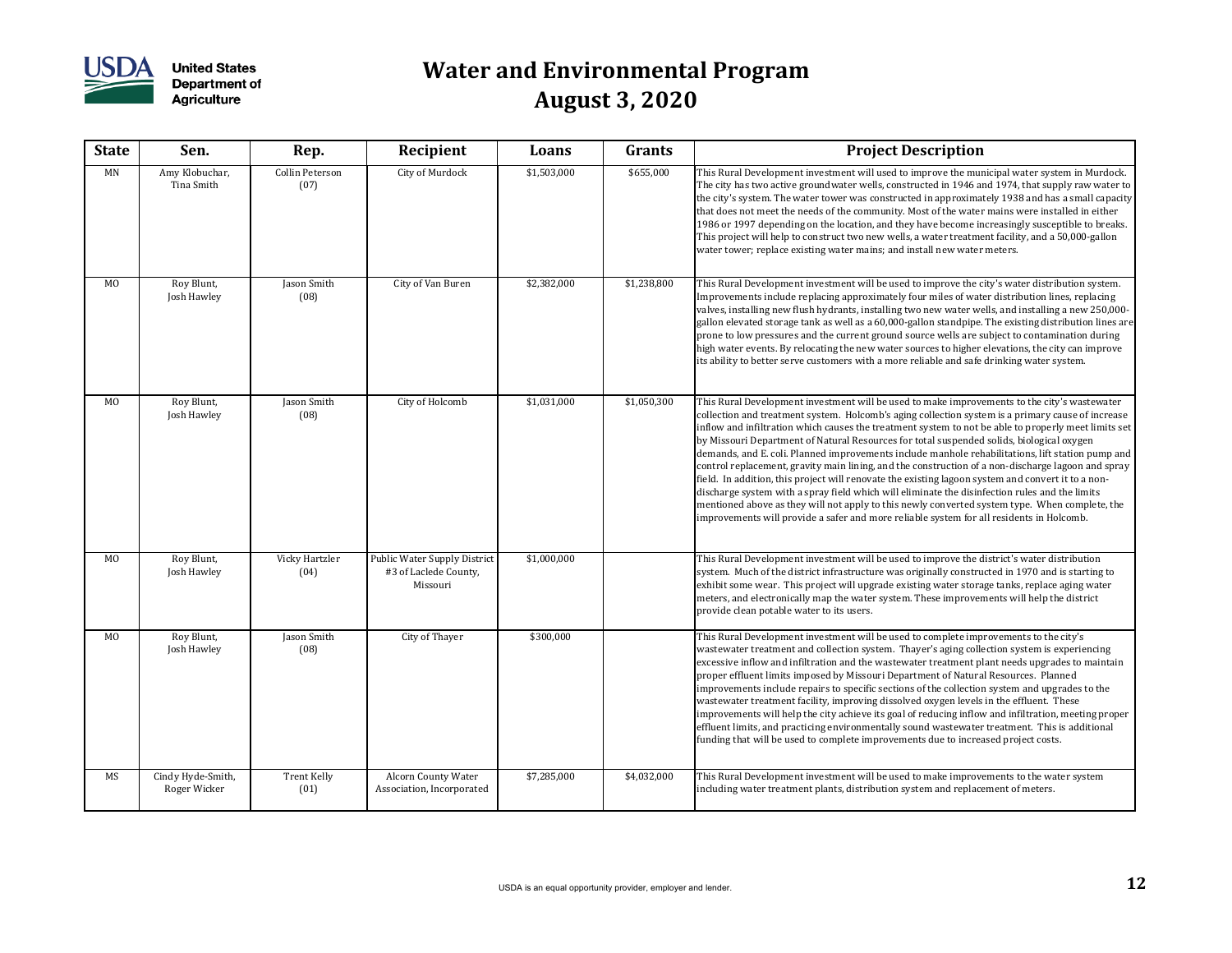

| <b>State</b> | Sen.                               | Rep.                          | Recipient                                       | Loans       | Grants      | <b>Project Description</b>                                                                                                                                                                                                                                                                                                                                                                                                                                                                                                                                                                                                                                                                                                                                                                                                                                                                                                                                                                                             |
|--------------|------------------------------------|-------------------------------|-------------------------------------------------|-------------|-------------|------------------------------------------------------------------------------------------------------------------------------------------------------------------------------------------------------------------------------------------------------------------------------------------------------------------------------------------------------------------------------------------------------------------------------------------------------------------------------------------------------------------------------------------------------------------------------------------------------------------------------------------------------------------------------------------------------------------------------------------------------------------------------------------------------------------------------------------------------------------------------------------------------------------------------------------------------------------------------------------------------------------------|
| MS           | Cindy Hyde-Smith,<br>Roger Wicker  | <b>Trent Kelly</b><br>(01)    | Mud Creek Water<br>Association, Incorporated    | \$2,873,000 |             | This Rural Development investment will be used to construct two new wells, an elevated water<br>tank and to add a water line extension that will provide service to 35 new customers.                                                                                                                                                                                                                                                                                                                                                                                                                                                                                                                                                                                                                                                                                                                                                                                                                                  |
| MT           | Steve Daines,<br>Jon Tester        | Greg Gianforte<br>(At Large)  | Roberts Carbon County<br>Water & Sewer District | \$750,000   |             | This Rural Development investment will be used to make wastewater improvements. The District<br>is a Census Designated Place located approximated 46 miles southwest of Billings, MT. Funds will<br>be used to upgrade and replace sewer services in the District's wastewater system improvement<br>plant for eligible properties.                                                                                                                                                                                                                                                                                                                                                                                                                                                                                                                                                                                                                                                                                    |
| MT           | Steve Daines,<br><b>Jon Tester</b> | Greg Gianforte<br>(At Large)  | Town of Ryegate                                 | \$205,000   | \$435,000   | The Rural Development investment will be used to construct total retention lagoons that will allow<br>the town to eliminate groundwater discharges, eliminating health threats from bacterial pathogens,<br>waterborne viruses and protozoa from untreated or inadequately treated wastewater. Funds will<br>also be used to rehabilitate or replace the lift station and add security fencing and safety<br>equipment.                                                                                                                                                                                                                                                                                                                                                                                                                                                                                                                                                                                                |
| MT           | Steve Daines,<br>Jon Tester        | Greg Gianforte<br>(At Large)  | City of Wolf Point                              | \$109,000   | \$56,000    | This Rural Development investment will be used to replace water mains in rural Roosevelt County,<br>Wolf Point, Montana. The existing mains were first installed by the city of Wolf Point in<br>approximately 1900, and 1950. These mains have reached the end of their effective life span and<br>need to be replaced. The mains beneath the railroad tracks have been recently experiencing leaks.<br>When the leaking mains were excavated for repair, the condition of the existing pipe was identified<br>as having significant deterioration, and corrosion.                                                                                                                                                                                                                                                                                                                                                                                                                                                    |
| MT           | Steve Daines,<br>Jon Tester        | Greg Gianforte<br>(At Large)  | Sanders County Sewer<br>District at Paradise    | \$770,000   | \$190,000   | This Rural Development investment will be used to install a wastewater collection and treatment<br>system in the unincorporated town of Paradise, Sanders County, Montana. The Town of Paradise<br>wastewater is currently treated by a variety of individual, on-site systems dating back to the early<br>1880's. These consist of railroad tie cribs, cesspools, car bodies, 55-gallon drums and direct<br>discharge to soil. The current substandard treatment methods are contributing to degraded water<br>quality for both the town's domestic water supply and the adjacent Clark Fork River. Due to the<br>small size of the lots in the community, there is not sufficient space to locate appropriate septic and<br>drain field systems on individual lots. Many of the residents are elderly and on fixed incomes. This<br>project will install a wastewater collection system and a centralized treatment system. The system<br>will improve the water quality and environmental quality of the community. |
| MT           | Steve Daines,<br><b>Jon Tester</b> | Greg Gianforte<br>(At Large)  | City of Harlowton                               | \$750,000   | \$596,750   | This Rural Development investment will be used to finance improvements to the wastewater<br>treatment systems in Harlowton, Wheatland County, Montana. These improvements consist of the<br>installation of an Ultraviolet (UV) disinfection system and building, a non-potable water system<br>and wet well, back-up generators, propane tank, lift station pump replacements, sludge removal<br>and disposal, and a telemetry system for the lift station, blower building, and UV building. The<br>primary purpose of these improvements is to upgrade the existing facilities required to alleviate a<br>health and sanitary issue.                                                                                                                                                                                                                                                                                                                                                                                |
| NC           | Richard Burr,<br>Thom Tillis       | <b>Gregory Murphy</b><br>(03) | Town of Edenton                                 | \$4,006,000 | \$1,988,000 | This Rural Development investment will be used to improve the wastewater treatment system for<br>phase one of two phases of various improvements to its wastewater treatment system. Phase one<br>includes improvements to the lagoon aeration system, headworks, pump station, disinfection<br>system, administration building, and other necessary appurtenances. These improvements will<br>allow the town to become compliant with its non-discharge permit. The improvements will benefit<br>the town's 5,004 residents.                                                                                                                                                                                                                                                                                                                                                                                                                                                                                          |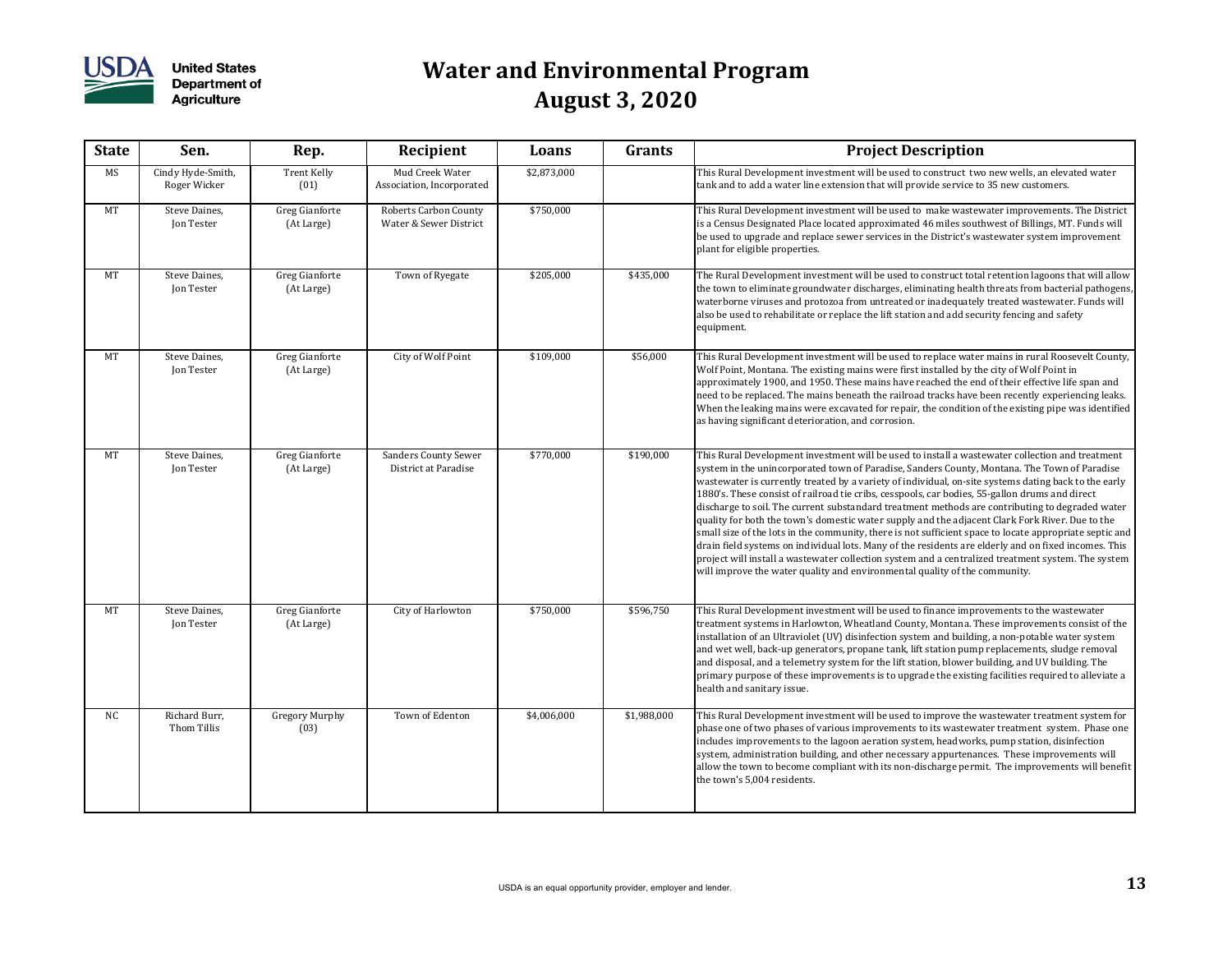

| <b>State</b> | Sen.                         | Rep.                                                 | Recipient                               | Loans       | Grants      | <b>Project Description</b>                                                                                                                                                                                                                                                                                                                                                                                                                                                                                                                                                                                                                                                     |
|--------------|------------------------------|------------------------------------------------------|-----------------------------------------|-------------|-------------|--------------------------------------------------------------------------------------------------------------------------------------------------------------------------------------------------------------------------------------------------------------------------------------------------------------------------------------------------------------------------------------------------------------------------------------------------------------------------------------------------------------------------------------------------------------------------------------------------------------------------------------------------------------------------------|
| NC           | Richard Burr,<br>Thom Tillis | Patrick McHenry<br>(10)                              | Town of Lawndale                        | \$872,000   | \$1,577,000 | This Rural Development investment will be used to provide sanitary sewer service to an area of the<br>town that is currently without sewer service. Many of the homes in this area currently depend on<br>individual onsite septic systems which are failing. The proposed project will install approximately<br>16,785 linear feet of 8" gravity sewer line, 60 manholes, 141 cleanouts, service laterals, and<br>necessary appurtenances to service 141 additional residences.                                                                                                                                                                                               |
| NC           | Richard Burr,<br>Thom Tillis | G.K Butterfield<br>(01)                              | Edgecombe Water and<br>Sewer District 6 | \$425,000   | \$1,273,000 | This Rural Development investment will be used to cover additional proposed project costs. The<br>proposed project is to make various improvements to the town of Princeville's water and sewer<br>systems. These improvements include rehabilitation of seven sewer pump stations; rehabilitation<br>and/or replacement of 79 sewer manholes; replacement of 40 water valves; rehabilitation and/or<br>replacement of approximately 28,000 linear feet of 8-inch gravity sewer lines; replacement of 267<br>sewer service laterals; replacement of all water meters, emergency interconnection with<br>Edgecombe Water and Sewer District No. 2; and necessary appurtenances. |
| NC.          | Richard Burr,<br>Thom Tillis | Vacant<br>(NC 11)                                    | City of Marion                          | \$179,000   |             | This Rural Development investment will be used to provide additional financing. The original<br>project was to address significant storm-water management needs due to the emergence of sink<br>holes within the Community Building Park and City Hall area of the city.                                                                                                                                                                                                                                                                                                                                                                                                       |
| NC           | Richard Burr,<br>Thom Tillis | George Holding<br>$(02)$ ,<br>Richard Hudson<br>(08) | Town of Carthage                        | \$1,703,000 | \$4,605,000 | This Rural Development investment will be used to replace the existing interconnection force-main<br>with approximately 31,000 linear feet of new 16-inch force-main; upgrade the interconnection<br>pump station; replace existing pump, controls and generators; as well as modify the electrical<br>switchgear at two other existing pump stations. The total cost for the project is \$6,308,000 which<br>will benefit the 2,209 residents of the town.                                                                                                                                                                                                                    |
| NC           | Richard Burr,<br>Thom Tillis | Patrick McHenry<br>(10)                              | Town of Columbus                        | \$973,000   | \$980,000   | This Rural Development investment will be used to construct a new 500,000 gallon ground storage<br>tank with associated site work and piping, approximately 2,430 linear feet of water line, and<br>approximately 2,025 linear feet of sewer line. The project will benefit all 2,047 residents of the<br>town.                                                                                                                                                                                                                                                                                                                                                                |
| NC           | Richard Burr,<br>Thom Tillis | Dan Bishop<br>(09)                                   | Town of Red Springs                     | \$766,000   | \$1,746,000 | This Rural Development investment will be used to provide additional financing to balance the<br>project budget. The project involves rehabilitation of the existing balance the project budget due<br>shortfalls and allow the project to proceed to constructing water treatment plant, improvements at<br>the three existing water supply wells, improvements at the water storage tanks sites, and<br>replacement of deteriorated water lines, and necessary appurtenances.                                                                                                                                                                                                |
| NC.          | Richard Burr,<br>Thom Tillis | <b>G.K Butterfield</b><br>(01)                       | Town of Warrenton                       | \$228,000   | \$733,000   | This Rural Development investment will be used to provide additional financing to cover<br>construction costs. The project includes making various improvements to the town's water and<br>sewer system infrastructure, plus improvements to the administrative/utility department building.                                                                                                                                                                                                                                                                                                                                                                                   |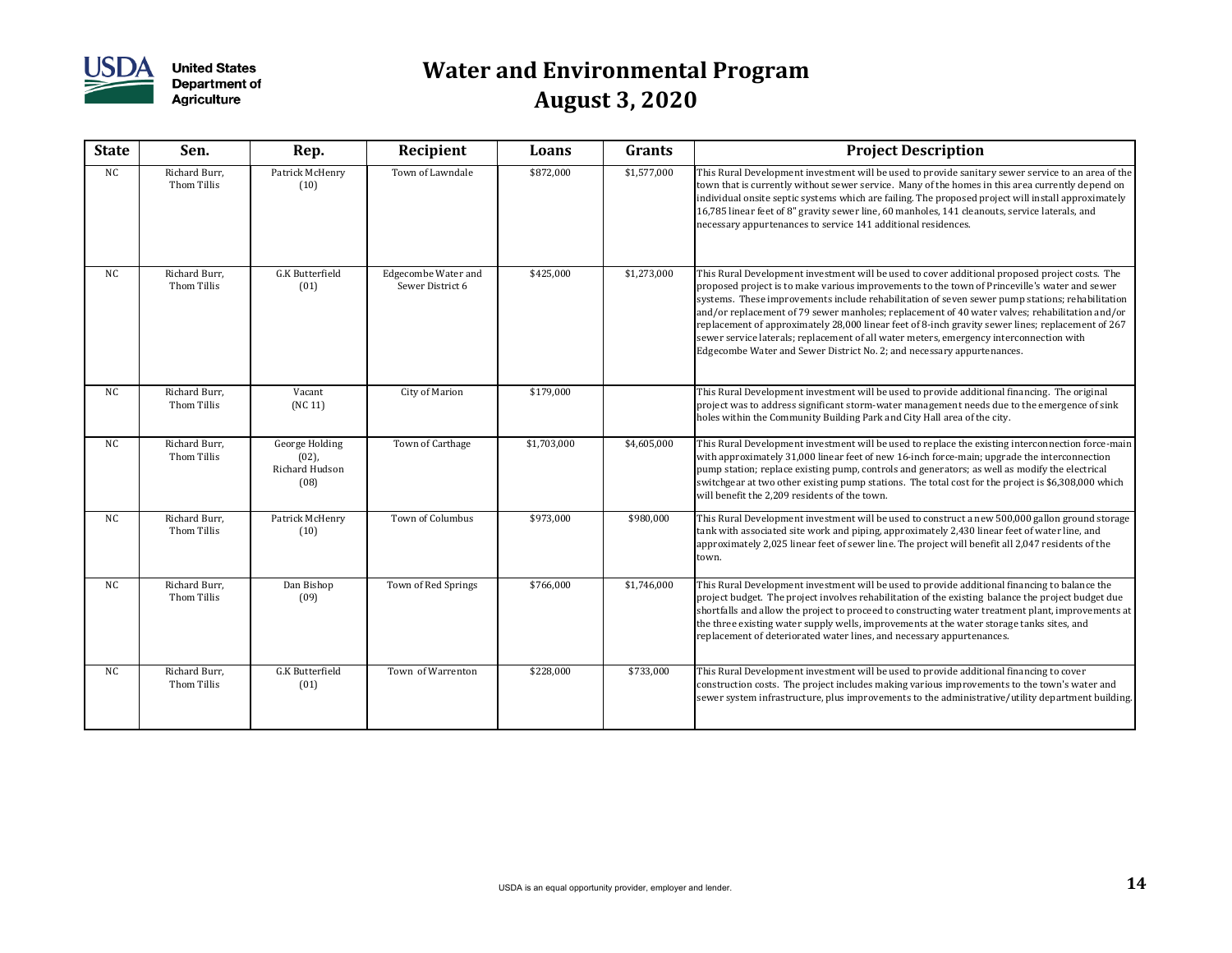

| <b>State</b> | Sen.                             | Rep.                     | Recipient             | Loans       | Grants      | <b>Project Description</b>                                                                                                                                                                                                                                                                                                                                                                                                                                                                                                                                                                                                                                                                                                                                                                                                                                                                                                                                                                                                                                                                                                                                                                                                                                                                   |
|--------------|----------------------------------|--------------------------|-----------------------|-------------|-------------|----------------------------------------------------------------------------------------------------------------------------------------------------------------------------------------------------------------------------------------------------------------------------------------------------------------------------------------------------------------------------------------------------------------------------------------------------------------------------------------------------------------------------------------------------------------------------------------------------------------------------------------------------------------------------------------------------------------------------------------------------------------------------------------------------------------------------------------------------------------------------------------------------------------------------------------------------------------------------------------------------------------------------------------------------------------------------------------------------------------------------------------------------------------------------------------------------------------------------------------------------------------------------------------------|
| <b>NE</b>    | Deb Fischer,<br>Ben Sasse        | Adrian Smith<br>(03)     | Village of Clearwater | \$311,000   | \$330,600   | This Rural Development investment will be used to provide additional financing for a sewer<br>improvement project that will upgrade the existing collection system and construct new lagoons<br>required to meet applicable health and sanitary standards, specifically the National Pollutant<br>Discharge Elimination System (NPDES) limits. The effluent from the village's one cell-controlled<br>discharge lagoon is not able to meet the present permit levels making the village in violation of the<br>Clean Water Act NPDES permit. The village is also having infiltration and inflow issues with the<br>collection system, which results in high inaccurate wastewater flows for the village, causing more<br>wear and tear on the system. The suggested improvements are to construct a new 3-cell lagoon<br>system with a controlled discharge via land application, a combination of replacement and relining<br>of the collection system, and the installation of new water meters. The existing lift station will be<br>updated. The new lagoon system will put them back in compliance with the NPDES permit, and the<br>collection system improvements and water meter installation will reduce the amount of infiltration<br>and inaccurate readings of wastewater flows. |
| NE           | Deb Fischer,<br>Ben Sasse        | Jeff Fortenberry<br>(01) | City of Lyons         | \$1,000,000 | \$586,000   | This Rural Development investment will be used to improve the city's water treatment plant in<br>order to meet applicable health and sanitary standards. The city has an old iron and manganese<br>removal plant that was built in 1978. It has an aerator tower, flocculation tank, and four-cell<br>gravity filters. The effluent is able to meet the Safe Drinking Water Act. The facility, however, is 40<br>years old and corrosion of the tanks (treatment vessels) for the iron and manganese are beginning<br>to leak. Since the State of Nebraska is making an effort to make people aware of manganese, this is<br>considered a health hazard. The project will alleviate the problem by replacing the treatment<br>vessels.                                                                                                                                                                                                                                                                                                                                                                                                                                                                                                                                                       |
| NE           | Deb Fischer,<br>Ben Sasse        | Adrian Smith<br>(03)     | Village of Hyannis    | \$1,457,000 | \$1,152,300 | This Rural Development investment will improve the water system in the village of Hyannis. Aging<br>infrastructure will be replaced including the storage tank, distribution pipe, valves, fire hydrants,<br>and the purchase and installation of new meters. Additionally, funds will replace deteriorating<br>parts of the collection system. The project will ensure a safe water source and promote water<br>conservation practices in this rural community.                                                                                                                                                                                                                                                                                                                                                                                                                                                                                                                                                                                                                                                                                                                                                                                                                             |
| NE           | Deb Fischer,<br>Ben Sasse        | Adrian Smith<br>(03)     | Village of Page       | \$40,000    | \$61,000    | This Rural Development investment will be used to make improvements and upgrades to the<br>village's current water system. The village is having unaccounted for water and one of its two wells<br>is not able to meet average and maximum day demand without treatment. The village does have a<br>treatment plant. The village is not meeting certain applicable health or sanitary standards,<br>specifically not having backup power. Backup power would provide a water storage in an<br>emergency. Improvements are to update equipment at the water treatment plant and well by<br>installing backup power at both. New water meters will be installed. Replacing 2,200-linear feet of<br>water mains that are necessary for fire suppression.                                                                                                                                                                                                                                                                                                                                                                                                                                                                                                                                        |
| <b>NH</b>    | Maggie Hassan,<br>Jeanne Shaheen | Chris Pappas<br>(01)     | Sanbornville Precinct | \$2,981,000 | \$695,885   | This Rural Development investment will be used to replace outdated water system infrastructure<br>from the 1930's. This project will resolve a state health and sanitary issue by replacing 2.34 miles of<br>failing bituminous coated steel water mains, as well as make minor upgrades to the source pump<br>house facility. The pump house upgrades will include treatment and chemical storage to prevent<br>further corrosion of the equipment and also update mechanical and electrical systems which will<br>improve operator safety and efficiency. These improvements will bring the system into both state<br>and Occupational Safety and Health Administration compliance and provide enhanced water<br>quality and reliability for 1,056 residents. The engineering study and environmental report were<br>funded in 2019 with a \$30,000 Rural Development Special Evaluation Assistance for Communities<br>and Households Grant.                                                                                                                                                                                                                                                                                                                                               |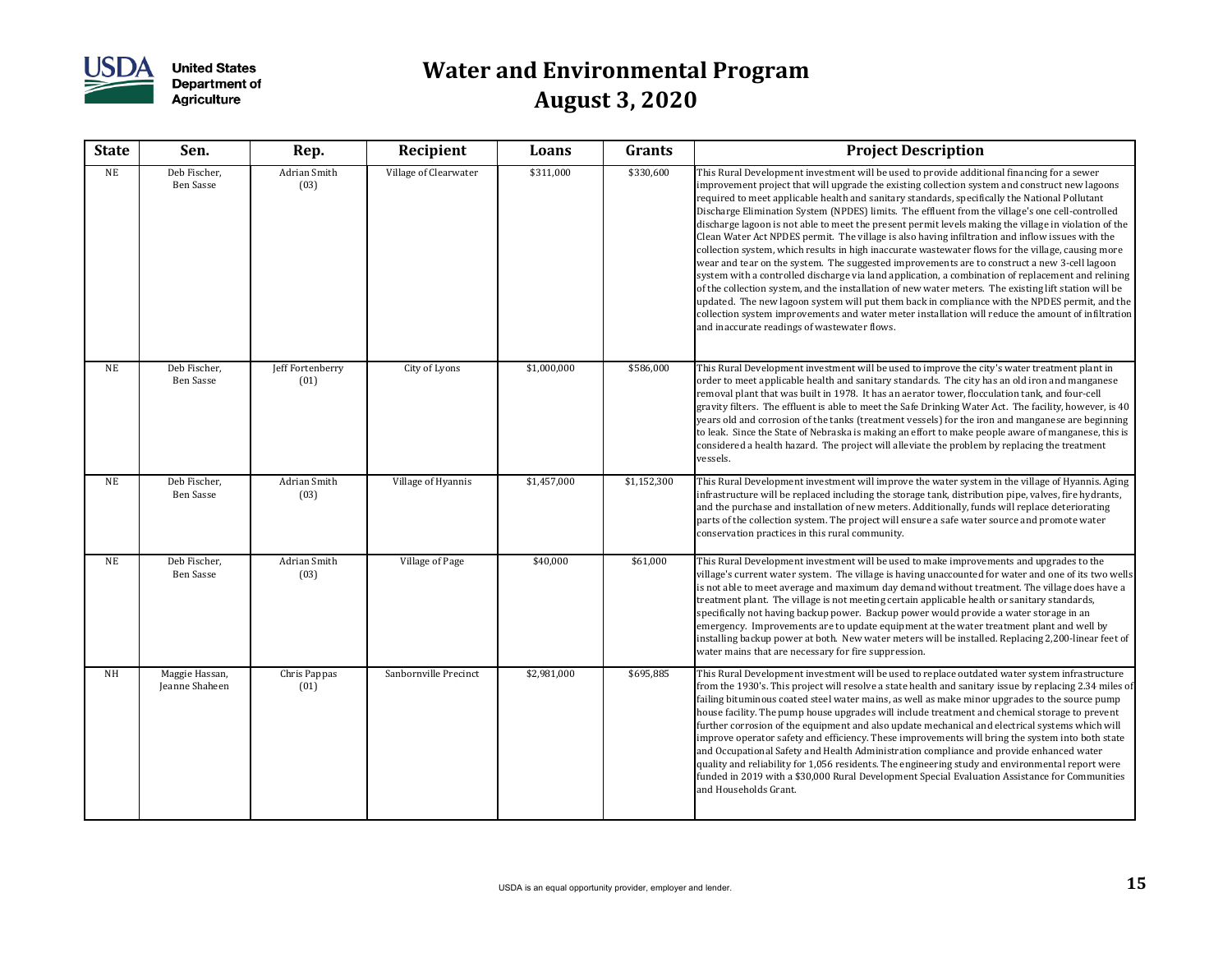

| <b>State</b>   | Sen.                            | Rep.                         | Recipient                                                                   | Loans       | Grants      | <b>Project Description</b>                                                                                                                                                                                                                                                                                                                                                                                                                                                                                                                                                                                                                                                                                                                                                                                                                                                                                                                                                                                                                                                                                                                                                                                             |
|----------------|---------------------------------|------------------------------|-----------------------------------------------------------------------------|-------------|-------------|------------------------------------------------------------------------------------------------------------------------------------------------------------------------------------------------------------------------------------------------------------------------------------------------------------------------------------------------------------------------------------------------------------------------------------------------------------------------------------------------------------------------------------------------------------------------------------------------------------------------------------------------------------------------------------------------------------------------------------------------------------------------------------------------------------------------------------------------------------------------------------------------------------------------------------------------------------------------------------------------------------------------------------------------------------------------------------------------------------------------------------------------------------------------------------------------------------------------|
| NJ             | Cory Booker,<br>Robert Menendez | <b>Jeff Van Drew</b><br>(02) | West Wildwood Borough                                                       | \$983,000   | \$954,200   | This Rural Development investment will be used to make improvements to portions of the sanitary<br>sewer system along Poplar and G Avenues. The sewer system on each roadway will be excavated<br>and new pipe, manholes and service laterals will be replaced. This project will help prevent and<br>eliminate flooding and avoid water from entering the sewer pipes along this area of the borough.                                                                                                                                                                                                                                                                                                                                                                                                                                                                                                                                                                                                                                                                                                                                                                                                                 |
| NI             | Cory Booker,<br>Robert Menendez | Tom Malinowski<br>(07)       | Borough of Flemington                                                       | \$3,758,000 | \$1,142,000 | This Rural Development investment will be used to install a new elevated water storage tank with<br>approximately 300,000-gallons of capacity. Upon completion, the existing standpipe will be<br>repaired and rehabilitated to ensure compliance with the New Jersey Safe Drinking Water<br>Standards, as well as protect the health and safety of the general public. In addition, the proposed<br>improvements will bring the Borough's potable water system into conformance with the New<br>Jersey Department of Environmental Protection Division of Water Supply and Storage Regulations.<br>This project will benefit approximately 4,500 residents.                                                                                                                                                                                                                                                                                                                                                                                                                                                                                                                                                           |
| N <sub>I</sub> | Cory Booker,<br>Robert Menendez | Chris Smith<br>(04)          | Lakehurst Borough                                                           | \$960,000   | \$212,200   | This Rural Development investment will be used to replace deteriorated water mains and the<br>replacement of water services with trench restorations to portions of the Borough of Lakehurst.<br>The existing Asbestos-cement pipes will be upgraded with new Ductile Iron Pipe. Approximately<br>6,373 linear feet of water mains will be 8-inch diameter and 1,575 linear feet will be replaced with<br>6-inch diameter water mains. This project will improve the water distribution system and service<br>to over 2,600 rural residents in the borough.                                                                                                                                                                                                                                                                                                                                                                                                                                                                                                                                                                                                                                                            |
| NM             | Martin Heinrich,<br>Tom Udall   | Xochiti Torres Small<br>(02) | City of Grants                                                              | \$3,008,000 | \$1,968,500 | This Rural Development investment will be used to finance a wastewater improvement project for<br>the City of Grants. The much-needed improvements to the wastewater treatment system will<br>include replacing the wastewater lines throughout the City of Grants and surrounding area. By<br>doing so, the new pipelines will eliminate the risk for ground water contamination due to the old<br>and faulty pipelines. The upgrade to the wastewater system will also allow for continued growth<br>for the city of Grants. The City of Grants is located in Cibola County, in northwest New Mexico with<br>a population of approximately 9,100 residents.                                                                                                                                                                                                                                                                                                                                                                                                                                                                                                                                                          |
| NM             | Martin Heinrich,<br>Tom Udall   | Xochiti Torres Small<br>(02) | Alto De Las Flores Mutual<br><b>Domestic Water Consumers</b><br>Association | \$298,000   | \$432,000   | This Rural Development investment will be used to provide additional funding to complete their<br>project by including the renovation of Well #4, water line extensions along with distribution line<br>upgrades. This additional funding, in conjunction with their previous obligated funding through<br>Rural Development and the State Leveraging Funding for a total project cost of \$4,136,498. The<br>additional funding will allow the Association. This project will address the community's health and<br>sanitary health risk of high concentration of iron and manganese, which produces an unpleasant<br>odor and unacceptable quality of drinking water. The project will connect the existing system to a<br>different aquifer, which does not have these problems. In addition, it will result in the Association's<br>system to be more functional and operational. The proposed improvements will be used in<br>conjunction with the existing facility to provide safe and reliable drinking water to the community.<br>The project will benefit 1,153 residents that make up the Alto De Las Flores Mutual Domestic Water<br>Consumers Association located six miles north of Ruidoso, New Mexico. |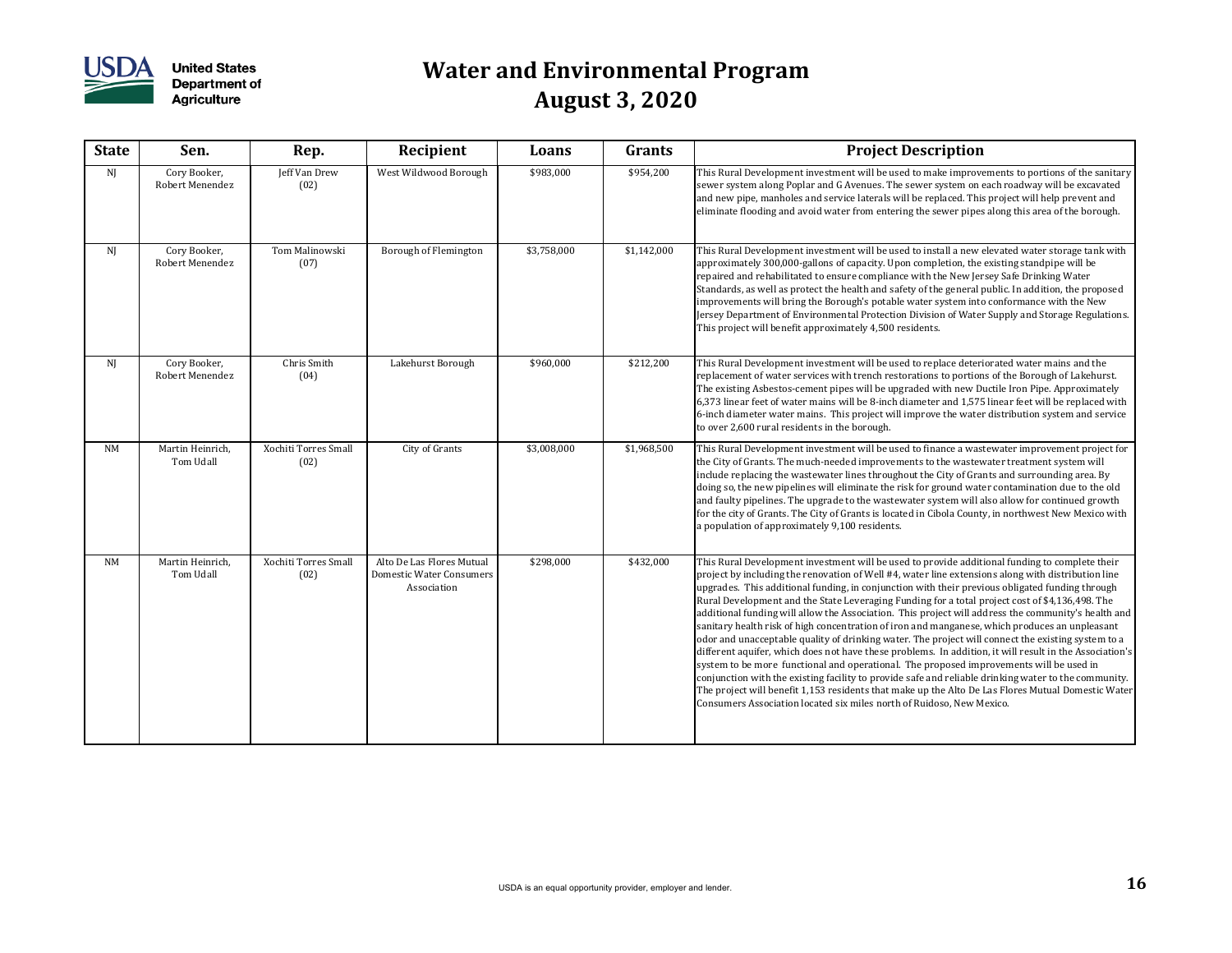

| <b>State</b> | Sen.                                   | Rep.                         | Recipient                             | Loans       | Grants      | <b>Project Description</b>                                                                                                                                                                                                                                                                                                                                                                                                                                                                                                                                                                                                                                                                                                                                                                                                                                                                                                                                                                                                                                                                                                                                                                                                                                                                                                                                                                                                                                                                                                                                                                                                                                                                                                                                                                                                                                                                                                                                                                                                                  |
|--------------|----------------------------------------|------------------------------|---------------------------------------|-------------|-------------|---------------------------------------------------------------------------------------------------------------------------------------------------------------------------------------------------------------------------------------------------------------------------------------------------------------------------------------------------------------------------------------------------------------------------------------------------------------------------------------------------------------------------------------------------------------------------------------------------------------------------------------------------------------------------------------------------------------------------------------------------------------------------------------------------------------------------------------------------------------------------------------------------------------------------------------------------------------------------------------------------------------------------------------------------------------------------------------------------------------------------------------------------------------------------------------------------------------------------------------------------------------------------------------------------------------------------------------------------------------------------------------------------------------------------------------------------------------------------------------------------------------------------------------------------------------------------------------------------------------------------------------------------------------------------------------------------------------------------------------------------------------------------------------------------------------------------------------------------------------------------------------------------------------------------------------------------------------------------------------------------------------------------------------------|
| NM           | Martin Heinrich,<br>Tom Udall          | Xochiti Torres Small<br>(02) | Cottonwood Rural Water<br>Association | \$1,164,000 | \$2,872,000 | This Rural Development investment will be used to improve the water system of the Cottonwood<br>Rural Water Association near Artesia, New Mexico. The improvements will include upgrading the<br>existing undersized distribution lines for future growth and to provide enough water for fire flow.<br>The funding will also pay for the installation of fire hydrants and will upgrade service meters along<br>the proposed distribution line upgrades. By doing so it will match current water meters in the<br>remaining service area. Funding will also pay for the installation of a mixer at the Firehouse tank<br>that will resolve the stagnant water issue. These funds will also be used to acquire approximately<br>50 acre-feet of water rights that will allow for anticipated growth in the area. Also, the funding will<br>allow the purchase a hydrov machine to allow the Association to locate existing waterlines and<br>other utilities by non-destructive means. This allows the Association to conduct more line repairs<br>and save water loss due to inadvertent line breaks and avoid costly damage to other utilities. This<br>project will address the Association's infrastructure improvements needs, including the lack of<br>backflow devices at the customer service meter, which is a health and sanitary concern by opening<br>the system to potential contamination. Many of these rural services contain livestock watering<br>devices and use pesticides for lawns and gardens that are the basis for the health and sanitary<br>backflow risk. The proposed improvements will be used in conjunction with the existing facility to<br>continue providing safe and reliable drinking water to the community. The project will benefit their<br>existing 608 residential and 23 commercial users.                                                                                                                                                                                                      |
| NM           | Martin Heinrich,<br>Tom Udall          | Xochiti Torres Small<br>(02) | Village of Williamsburg               | \$1,249,000 |             | This Rural Development investment will be used to improve and expand the existing wastewater<br>delivery system in Village of Williamsburg, New Mexico. This is a much-needed extensive upgrade<br>of the Village's sewer line delivery system. The sewer system is in bad need of repair and<br>replacement because of issues such as the backup of sewage in the sewer lines in residential<br>neighborhoods. The existing wastewater system was built in the 1940's with a small expansion<br>made in the early 2000's to a section of the village north of Broadway. Nonetheless, the village of<br>Williamsburg applied for the funding because the old sewer lines are failing. There is a concern the<br>deteriorated sewer lines could lead to the leaching of sewage into the groundwater which could<br>make its way to the Rio Grande. When construction is completed the improvements will include;<br>the installation of two 22-KW back-up generators at each lift station location along with other<br>needed equipment. The Riverside and Central Lift Stations will receive much needed repairs to the<br>wet wells and to mend cracks and replace the broken upper portion of the manholes and seal the<br>concrete. Pumps, motors and valves within the dry pit will also be replaced. The new control<br>panels will be installed to run the new motors, local alarm systems, remote terminal units and<br>telemetry equipment. All of which will be compatible with the of city of Truth or Consequences<br>sewer system. The funding will also pay for the replacement of six-inch lines with 3,188 linear feet<br>of 8-inch sewer line and the rehabilitation of 5,671 linear feet of 8-inch sewer line. 240 manholes<br>will be refurbished and the extension of the collection system at the southwest corner of the village<br>will see 1,000 linear feet of low-pressure sewer lines added with two grinder sewer pumps. The<br>project will benefit the existing 229 residential homes and 17 commercial users. |
| <b>NY</b>    | Kirsten Gillibrand,<br>Charles Schumer | Elise Stefanik<br>(21)       | Town of Cape Vincent                  | \$6,055,000 | \$1,400,000 | This Rural Development investment will be used to provide assistance to residents in the town of<br>Cape Vincent that have problems with their wells, with insufficient quantity and poor-quality<br>water. Many of these wells are shore wells, which are susceptible to surface water contamination.<br>The proposed project includes the installation of approximately 5 miles of new water mains<br>supplying 168 new connections and will utilize the nearby village of Cape Vincent to purchase their<br>excess capacity of water. This project will provide clean drinking water to 438 residents.                                                                                                                                                                                                                                                                                                                                                                                                                                                                                                                                                                                                                                                                                                                                                                                                                                                                                                                                                                                                                                                                                                                                                                                                                                                                                                                                                                                                                                   |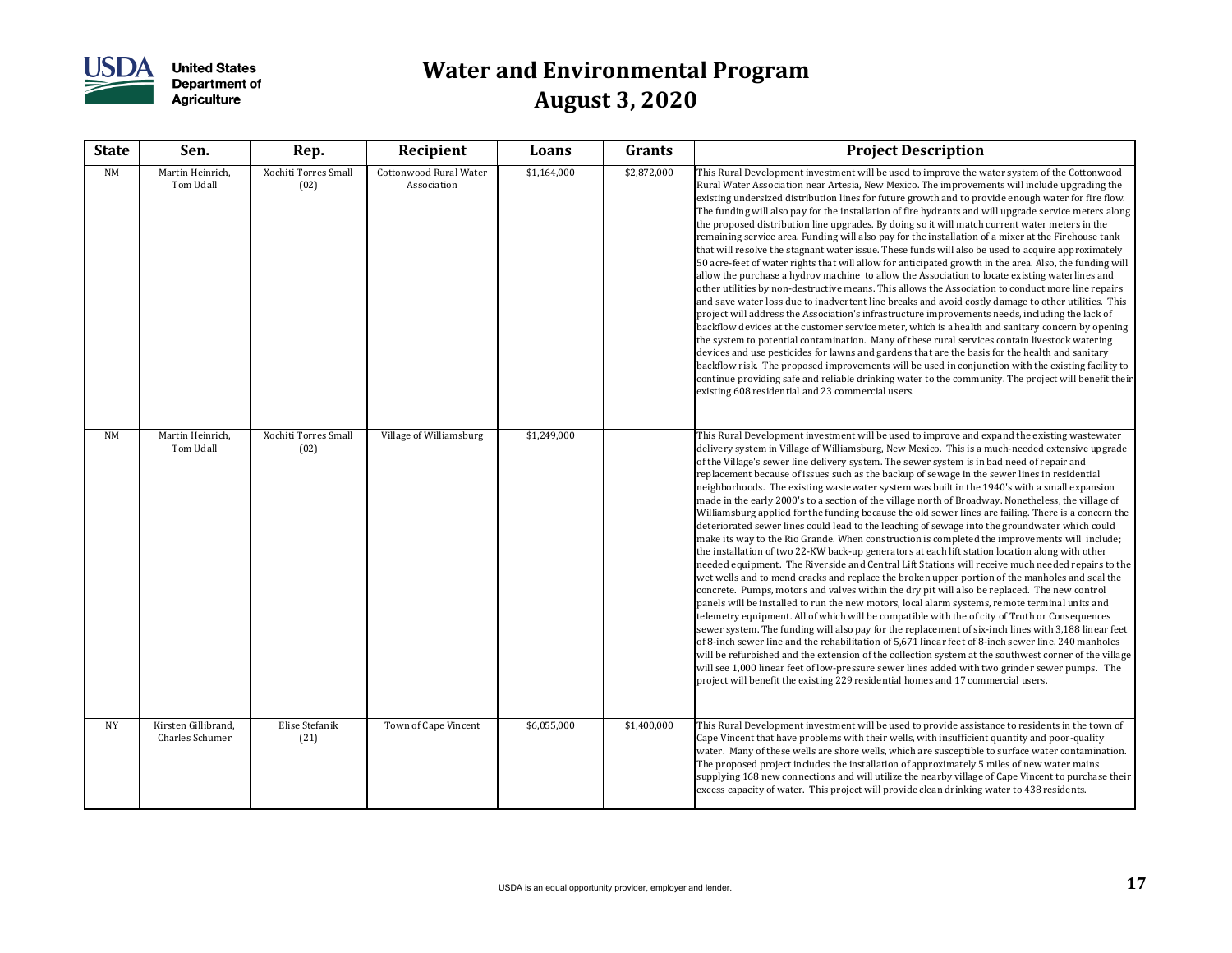

| <b>State</b> | Sen.                                   | Rep.                         | Recipient                           | Loans       | Grants      | <b>Project Description</b>                                                                                                                                                                                                                                                                                                                                                                                                                                                                                                                                                                                                                                                                                                                                                                                                                                                                                                                                                            |
|--------------|----------------------------------------|------------------------------|-------------------------------------|-------------|-------------|---------------------------------------------------------------------------------------------------------------------------------------------------------------------------------------------------------------------------------------------------------------------------------------------------------------------------------------------------------------------------------------------------------------------------------------------------------------------------------------------------------------------------------------------------------------------------------------------------------------------------------------------------------------------------------------------------------------------------------------------------------------------------------------------------------------------------------------------------------------------------------------------------------------------------------------------------------------------------------------|
| <b>NY</b>    | Kirsten Gillibrand,<br>Charles Schumer | Tom Reed<br>(23)             | Town of Phelps                      | \$1,040,000 | \$998,000   | This Rural Development investment will be used to provide a new distribution system for the<br>proposed town of Phelps Melvin Hill Water District Ext 2. It will provide a safe and reliable potable<br>water supply to 192 residents in the proposed district.                                                                                                                                                                                                                                                                                                                                                                                                                                                                                                                                                                                                                                                                                                                       |
| NY           | Kirsten Gillibrand,<br>Charles Schumer | Elise Stefanik<br>(21)       | Town of Massena                     | \$3,500,000 | \$503,000   | This Rural Development investment will be used to finance water main improvements in the town<br>of Massena's East Massena Consolidated Water District. This project includes replacing the<br>existing corroded ductile iron water mains on Haverstock Road, North Raquette River Road, Smith<br>Road, Trippany Road, O'Neil Road and NYS Route 131. In addition, hydrant assemblies and valves<br>would be replaced or restored as needed. The water main piping would generally be placed in the<br>same trench as the existing water main piping.                                                                                                                                                                                                                                                                                                                                                                                                                                 |
| <b>OH</b>    | Sherrod Brown,<br>Rob Portman          | <b>Brad Wenstrup</b><br>(02) | Clermont County<br>Commissioners    | \$4,000,000 | \$1,000,000 | This Rural Development investment will be used to offset costs associated with constructing a new<br>wastewater treatment system that will serve Newtonsville and the Little Miami Watershed that<br>surrounds it. Newtonsville is part of the East Fork Little Miami River Basin that connects to the<br>Little Miami River, which is protected by a State of Ohio Scenic River designation and included in<br>the National Wild and Scenic Rivers System. Wastewater from the Newtonsville area currently is<br>treated by onsite treatment systems, of which more than 40 percent have failed or are at risk of<br>failure. Downstream samples indicate untreated wastewater from these 171 systems are<br>negatively impacting the Little Miami River Watershed. The modernized wastewater treatment<br>plant will help bring Newtonsville into Environmental Protection Agency compliance, protecting<br>the health of the residents and wildlife in the Little Miami Watershed. |
| OK           | James Inhofe,<br>James Lankford        | Frank Lucas<br>(03)          | RWS & SWMD No. 1,<br>Beckham County | \$190,000   | \$80,000    | This Rural Development investment will be used to replace an 8-inch water line. This water line<br>crosses the North Fork of the Red River and was destroyed by flooding. The District made<br>temporary repairs to reinstate water service to their customers, but are now needing assistance for<br>permanent replacement. Approximately 3,500 residents will benefit from this project.                                                                                                                                                                                                                                                                                                                                                                                                                                                                                                                                                                                            |
| OK           | James Inhofe,<br>James Lankford        | Frank Lucas<br>(03)          | RWS & SWMD No. 1,<br>Beckham County | \$451,000   | \$190,000   | This Rural Development investment will be used to replace an 8-inch water line. This water line<br>crosses the North Fork of the Red River and was destroyed by flooding. The District made<br>temporary repairs to reinstate water service to their customers but are now needing assistance for<br>permanent replacement. Approximately 3,526 residents will benefit from this project.                                                                                                                                                                                                                                                                                                                                                                                                                                                                                                                                                                                             |
| OK           | James Inhofe,<br>James Lankford        | Tom Cole<br>(04)             | Maysville Municipal<br>Authority    | \$1,826,000 | \$805,000   | This Rural Development investment will be used to replace the water distribution system in the<br>town of Maysville. This system is almost 50 years old and has many leaking lines, inoperable valves<br>and pressure problems. They are under an Oklahoma Department of Environmental Quality (DEQ)<br>consent order. This investment will allow them to make the needed improvements to comply with<br>the DEQ regulations. These improvements will benefit the 1,232 residents of the Maysville<br>Municipal Authority with access to a safe and dependable supply of drinking water.                                                                                                                                                                                                                                                                                                                                                                                              |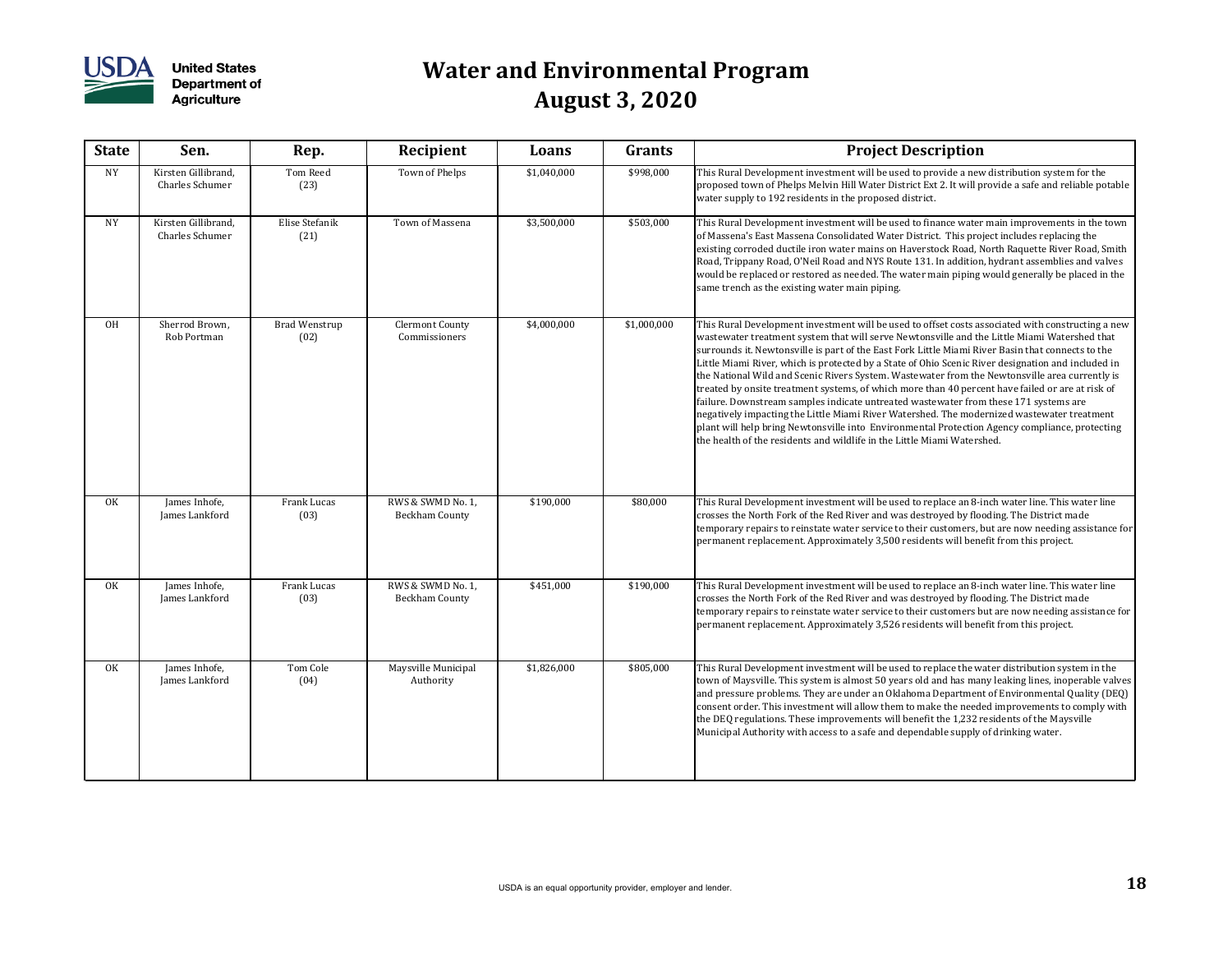

| <b>State</b> | Sen.                            | Rep.                      | Recipient                            | Loans       | Grants      | <b>Project Description</b>                                                                                                                                                                                                                                                                                                                                                                                                                                                                                                                                                                                                                                                                                                                                                                                                                                                                                                                                                                                                                                                                                                                                                                                                                                                                                                                                                                                                                                                                                                                                                        |
|--------------|---------------------------------|---------------------------|--------------------------------------|-------------|-------------|-----------------------------------------------------------------------------------------------------------------------------------------------------------------------------------------------------------------------------------------------------------------------------------------------------------------------------------------------------------------------------------------------------------------------------------------------------------------------------------------------------------------------------------------------------------------------------------------------------------------------------------------------------------------------------------------------------------------------------------------------------------------------------------------------------------------------------------------------------------------------------------------------------------------------------------------------------------------------------------------------------------------------------------------------------------------------------------------------------------------------------------------------------------------------------------------------------------------------------------------------------------------------------------------------------------------------------------------------------------------------------------------------------------------------------------------------------------------------------------------------------------------------------------------------------------------------------------|
| 0K           | James Inhofe,<br>James Lankford | Markwayne Mullin<br>(02)  | Porum Public Works<br>Authority      | \$3,554,000 |             | This Rural Development investment will be used to make water system improvements, to meet the<br>needs of the Porum, OK and their local service area. The Porum Public Works Authority (PWA)<br>owns and operates a conventional surface water treatment plant near Lake Eufaula, the water<br>source for the PWA. The plant is 6.6 miles west of the town of Porum and was built in the 1970's.<br>The PWA serves water to 2,094-meters, many of which are lakeside homes, businesses, and rural<br>customers around the town of Porum. The distribution system has approximately 230 miles of pipe<br>with piping that ranges from 2-inch to 8-inch. The system has four existing water storage tanks and<br>three pump stations. The system currently suffers from a 25-35 percent water loss situation. The<br>existing hydraulics are poor due to overgrowth and underrated piping. Low pressures are common<br>due to undersized line and frequent line breaks. Key line replacements need to occur throughout<br>the system as well as storage improvements. A new pump station is proposed to be constructed in<br>the rural area southeast of Porum. These improvements will alleviate health and sanitary issues<br>related to low pressures in the distribution system and addressing leaking water lines will correct<br>potential contamination sources. This investment will benefit the users of the system with a safe<br>and adequate supply of drinking water.                                                                                                  |
| <b>OR</b>    | Jeff Merkley,<br>Ron Wyden      | Greg Walden<br>(02)       | City of Echo                         | \$929,000   | \$769,875   | This Rural Development investment will be used to upgrade and improve the efficiency of the<br>wastewater treatment plant for the city of Echo, in northeast Oregon. The city's existing lagoon<br>wastewater treatment system has not seen any major improvements since 1985 and has several<br>deficiencies that contribute to the city's ongoing violation of its permit from the Environmental<br>Protection Agency for discharge into the Umatilla River. As a result, the city is under a Mutual<br>Agreement and Order from the Oregon Department of Environmental Quality to improve its<br>effluent quality. This project will bring the city back into compliance with its permit requirements,<br>as well as create the capacity to accommodate current and increased wastewater flows. By<br>performing several upgrades to the lift station and pressure main and installing a new fountain<br>system, this project will reduce the total amount of effluent that needs to be disposed of. This<br>project will also construct a pipeline to transport the effluent to the city of Stanfield's collection<br>system, eliminating the need for discharge to the Umatilla River. This also reduces the capital<br>outlay by eliminating the need for additional storage or treatment infrastructure while increasing<br>overall treatment capacity. Overall, this project will resolve outstanding permit violations, and<br>ensure that this rural community of 699 people has a safe, reliable wastewater treatment system to<br>meet their needs for years to come. |
| PA           | Robert Casey,<br>Patrick Toomey | Guy Reschenthaler<br>(14) | Redstone Township Sewer<br>Authority | \$7,748,000 | \$5,424,300 | This Rural Development investment will be used to construct gravity sewer lines, four pump<br>stations, force main and a 150,000 gallon per day expansion of the existing Redstone Township<br>Sewer Authority. This project will provide service to 460 new Equivalent Dwelling Units within the<br>township of Redstone. It is important to the Dunlap Creek because currently the project area<br>consists of wildcat or malfunctioning on-lot sewage systems that discharge raw or partially<br>untreated sewage into unnamed tributaries to the creek. This project will alleviate health and<br>sanitary problems in the proposed project areas.                                                                                                                                                                                                                                                                                                                                                                                                                                                                                                                                                                                                                                                                                                                                                                                                                                                                                                                            |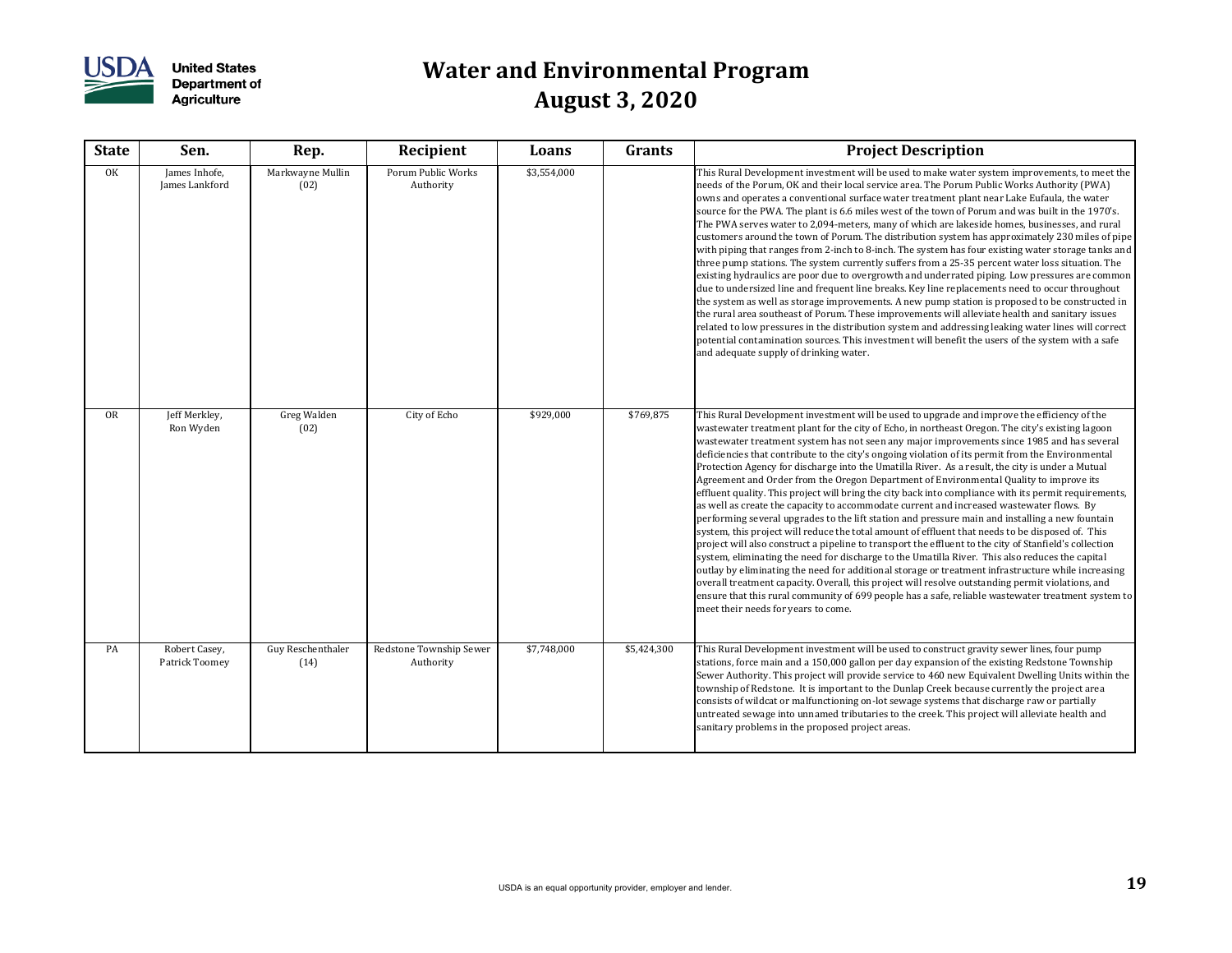

| <b>State</b> | Sen.                             | Rep.                        | Recipient                               | Loans       | Grants      | <b>Project Description</b>                                                                                                                                                                                                                                                                                                                                                                                                                                                                                                                                                                                                                                                                                                                                                                                                                                                                                                                        |
|--------------|----------------------------------|-----------------------------|-----------------------------------------|-------------|-------------|---------------------------------------------------------------------------------------------------------------------------------------------------------------------------------------------------------------------------------------------------------------------------------------------------------------------------------------------------------------------------------------------------------------------------------------------------------------------------------------------------------------------------------------------------------------------------------------------------------------------------------------------------------------------------------------------------------------------------------------------------------------------------------------------------------------------------------------------------------------------------------------------------------------------------------------------------|
| PA           | Robert Casey,<br>Patrick Toomey  | Glenn Thompson<br>(15)      | Brockway Borough<br>Municipal Authority | \$2,237,000 | \$396,000   | This Rural Development investment will be used to re-coat the interior and exterior walls of the<br>existing Whetstone High Street water tank and also install a mixer. In addition, there will be a new<br>ground storage tank installed beside the Whetstone entry point building along with a trailer<br>mounted diesel generator to park next to the building. This generator will address the emergency<br>power needs of the motor operated valve, and also maintain operation of the monitoring and<br>chemical feeds into the building that currently only use a battery for the monitoring panel. Funds<br>will also be used to replace the waterline pipes. This project will alleviate water issues found within<br>the authority boundaries.                                                                                                                                                                                          |
| PA           | Robert Casey,<br>Patrick Toomey  | Glenn Thompson<br>(15)      | Rouseville Borough                      | \$882,000   | \$590,000   | This Rural Development investment will be used to rehabilitate and upgrade the borough of<br>Rouseville's existing water treatment plant, water sources, storage, and distribution system. Funds<br>will also be used for several valve replacements and electrical upgrades. This project will fund the<br>replacement of the security fencing and the installation a new generator as required by<br>Pennsylvania Department of Environmental Protection (DEP) for well pumps elevated above flood<br>levels. The remaining funds will be used for several upgrades to the plant which include new<br>meters, block replacement on the same foundation, lab, and equipment. The water storage tank will<br>be sandblasted and painted along with a new generator installation that is required by PA DEP. The<br>distribution system will provide new residential water meter replacement and replacement of<br>water lines within the borough. |
| PA           | Robert Casey,<br>Patrick Toomey  | Scott Perry<br>(10)         | Central Wayne Regional<br>Authority     | \$2,987,000 | \$205,000   | This Rural Development investment will be used to replace sanitary sewer lines and manholes. The<br>funds will also be used to reinstate 134 lateral connections within the Crestmont area of Honesdale<br>borough. The existing pipe and manholes are to be removed and the lines abandoned in place are to<br>be filled and capped.                                                                                                                                                                                                                                                                                                                                                                                                                                                                                                                                                                                                             |
| RI           | Jack Reed,<br>Sheldon Whitehouse | Jim Langevin<br>(02)        | New Shoreham Town                       | \$1,343,000 | \$1,059,788 | This Rural Development investment will be used to replace approximately 3,800 linear feet of 10-<br>inch water main along Payne Road and High Street. The new water main will be installed in the<br>same trench as the existing water main. The new 10-inch water main will be polyvinyl chloride<br>(PVC) and will connect to the existing 10-inch PVC water main on High Street near 45 High Street.<br>This project represents a modest approach and the most reliable and cost effective solution to<br>provide a safe and reliable water distribution to the customers of the town.                                                                                                                                                                                                                                                                                                                                                         |
| SC           | Lindsay Graham,<br>Tim Scott     | Joe Cunningham<br>(01)      | Town of Awendaw                         | \$70,000    | \$63,200    | This Rural Development investment will be used to finance Phase II of a well site in the town of<br>Awendaw. Funds will provide water service to 1,247 residents and allow the town to bring their<br>system into compliance with DHEC requirements.                                                                                                                                                                                                                                                                                                                                                                                                                                                                                                                                                                                                                                                                                              |
| <b>SD</b>    | Mike Rounds,<br>John Thune       | Dusty Johnson<br>(At Large) | City of McIntosh                        | \$193,000   | \$302,000   | This Rural Development investment will be used to provide additional financing for a project to<br>install a pressure boosting station, water meters and meter pits, and water main replacement<br>where needed within the city of McIntosh, SD. This investment will result in better water pressure<br>for the city, and the capability of the city to accurately measure and bill for the water being used by<br>the citizens. Increased water pressure is needed to alleviate a potential health and sanitary concern<br>with sudden drops in the pressure levels within the system. This investment is required due to the<br>age and condition of the existing water system, including aged water meters. The residents of the<br>city will benefit from the increased water pressure in their homes, as well as reducing the<br>likelihood of any contamination issues from sudden drops in water pressure.                                |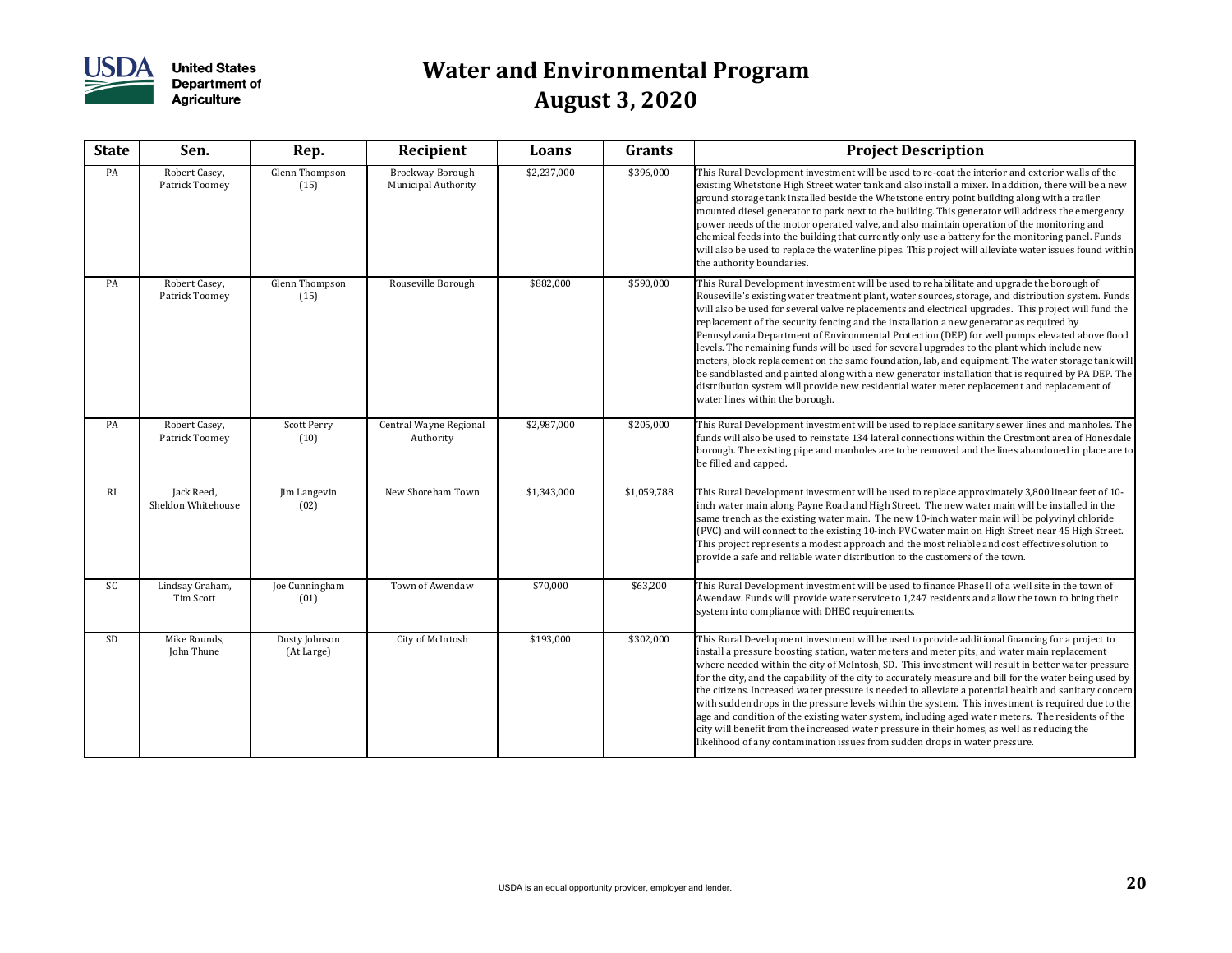

#### **United States Department of**

| <b>State</b> | Sen.                                 | Rep.                        | Recipient                                 | Loans       | Grants      | <b>Project Description</b>                                                                                                                                                                                                                                                                                                                                                                                                                                                                                                                                                                                                                                                                                                                                                                                                                                                                                          |
|--------------|--------------------------------------|-----------------------------|-------------------------------------------|-------------|-------------|---------------------------------------------------------------------------------------------------------------------------------------------------------------------------------------------------------------------------------------------------------------------------------------------------------------------------------------------------------------------------------------------------------------------------------------------------------------------------------------------------------------------------------------------------------------------------------------------------------------------------------------------------------------------------------------------------------------------------------------------------------------------------------------------------------------------------------------------------------------------------------------------------------------------|
| <b>SD</b>    | Mike Rounds,<br>John Thune           | Dusty Johnson<br>(At Large) | Town of Delmont                           | \$888,000   | \$763,800   | This Rural Development investment will be used to help alleviate major sewer infiltration and<br>inflow into the soil within the town of Delmont. The town of Delmont is in Douglas County, South<br>Dakota. This project has three different elements within the town of Delmont's sewer<br>infrastructure. First element includes the replacement or lining of approximately 18,500 feet of<br>deficient sewage mains throughout the community, including rehab or replacement of several<br>manholes and construction of three new manholes. The second element is Improvements at the<br>wastewater treatment facility, including installation of over 2,000 tons of riprap, embankment<br>construction, pond dike shaping, sludge removal, and improvements to the gravel service road<br>leading to the facility. The third element is to rehabilitate their lift station and to purchase a new<br>generator. |
| SD           | Mike Rounds,<br>John Thune           | Dusty Johnson<br>(At Large) | City of Madison                           | \$3,214,000 |             | This Rural Development investment will be used to help finance the wastewater system<br>improvements in Madison, SD. This aged system will have the existing clay pipe replaced or lined<br>with cured-in-place pipe. Through this funding, 33 manholes will also be replaced. The project will<br>improve the sewer services throughout the city of Madison and provide a rehabilitated collection<br>system. Madison is located in Lake County, South Dakota.                                                                                                                                                                                                                                                                                                                                                                                                                                                     |
| SD           | Mike Rounds,<br>John Thune           | Dusty Johnson<br>(At Large) | City of Madison                           | \$3,434,000 |             | This Rural Development investment will be used to help finance the storm sewer system<br>improvements in areas of Madison, SD. New storm sewer piping will be installed, the existing storm<br>sewer manholes, junction boxes, and drop inlets will be replaced. In these locations, intersections<br>will be made to meet ABAAS accessibility requirements. Madison is located in Lake County, South<br>Dakota.                                                                                                                                                                                                                                                                                                                                                                                                                                                                                                    |
| SD           | Mike Rounds,<br>John Thune           | Dusty Johnson<br>(At Large) | City of Eureka                            | \$3,577,000 | \$1,303,000 | This Rural Development investment will be used to finance improvements to the city of Eureka's<br>sewer collection system. Eureka will replace or reline outdated collection lines throughout the<br>community. These improvements will help alleviate inflow and infiltration caused by deficiencies<br>in the system and will provide a modernized sewer system for the community's residents. The<br>enhancements will provide a more unified sewer collection system for this rural South Dakota<br>community.                                                                                                                                                                                                                                                                                                                                                                                                  |
| TN           | Lamar Alexander,<br>Marsha Blackburn | Scott DesJarlais<br>(04)    | <b>Bedford County Utility</b><br>District | \$4,500,000 |             | This Rural Development Investment will be used to make improvements to the Bedford County<br>Utility District water system. Improvements will consist of the installation of ten-inch diameter<br>transmission line and six-inch and eight-inch diameter water lines. Upgrading the pumping<br>capacity will allow the District to deliver sufficient water to the growing customer base. Also,<br>upgrades to the water treatment plant to meet more stringent drinking water standards.                                                                                                                                                                                                                                                                                                                                                                                                                           |
| TN           | Lamar Alexander,<br>Marsha Blackburn | Jim Cooper<br>(05)          | Pleasant View Utility District            | \$3,400,000 |             | This Rural Development investment will be used to construct approximately 17,500 linear feet of<br>ten-inch force main between the Cheatham County High School and the Wastewater Treatment<br>Plant. Additionally, Pleasant View Utility District will purchase property adjacent to the existing<br>Wastewater Treatment Plant and develop the property to add approximately 272,000 gallons per<br>day of drip irrigation area. The projected is needed to accommodate the rapid growth of the service<br>area.                                                                                                                                                                                                                                                                                                                                                                                                  |
| TN           | Lamar Alexander,<br>Marsha Blackburn | David Kustoff<br>(08)       | Crockett Mills Utility District           | \$1,442,000 | \$528,000   | This Rural Development investment will be used to upgrade the high service pumps, clean and<br>service the raw water wells, and perform maintenance in the aerator at the Water Treatment Plant.<br>In the distribution system the old four-inch asbestos cement pipe will be replaced with new four-<br>inch polyvinyl chloride pipe and the old water meters will be upgraded to new Automated Read<br>Meters.                                                                                                                                                                                                                                                                                                                                                                                                                                                                                                    |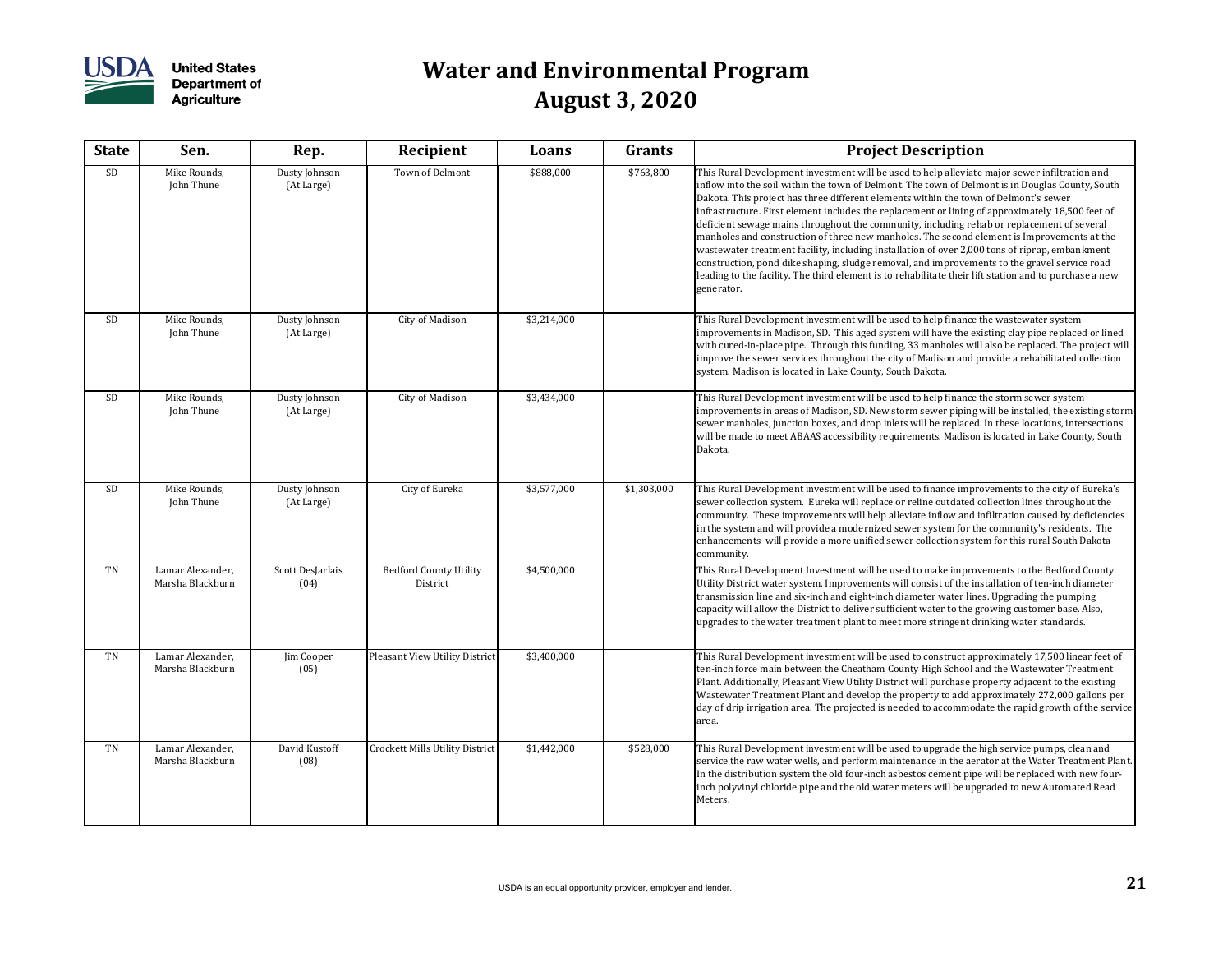

| <b>State</b> | Sen.                                 | Rep.                                                  | Recipient                                          | Loans       | Grants   | <b>Project Description</b>                                                                                                                                                                                                                                                                                                                                                                                                                                                                                                                                                                                                                                                                                                                                                                                                                                                        |
|--------------|--------------------------------------|-------------------------------------------------------|----------------------------------------------------|-------------|----------|-----------------------------------------------------------------------------------------------------------------------------------------------------------------------------------------------------------------------------------------------------------------------------------------------------------------------------------------------------------------------------------------------------------------------------------------------------------------------------------------------------------------------------------------------------------------------------------------------------------------------------------------------------------------------------------------------------------------------------------------------------------------------------------------------------------------------------------------------------------------------------------|
| TN           | Lamar Alexander,<br>Marsha Blackburn | Scott DesJarlais<br>(04)                              | <b>Big Creek Utility District</b>                  | \$300,000   |          | This Rural Development investment will be used to replace six-inch water line on State Routes 108<br>and 399 with a 12-inch ductile iron water line installed by open cut, along with the replacement of<br>service lines and reconnection of service meters. The goal of this rehabilitation project is to reduce<br>water loss, meet required maintenance, energy, increase pressure, and to decommission two<br>existing water tanks. It is believed that this project will ultimately lead to greater efficiency within<br>the water system, and a higher level of service to customers.                                                                                                                                                                                                                                                                                      |
| TN           | Lamar Alexander,<br>Marsha Blackburn | John Rose<br>(06)                                     | Old Gainesboro Road Utility<br>District            | \$2,800,000 |          | This Rural Development investment will be used to construct an additional 16-inch transmission<br>main to support the southern side of Old Gainesboro Road Utility District's service area. This line<br>will provide additional volume and pressure to the system as well as create a backup main to allow<br>repairs to the original main. Furthermore, this project will allow the Utility District to continue to<br>service this growing area.                                                                                                                                                                                                                                                                                                                                                                                                                               |
| TX           | John Cornyn,<br>Ted Cruz             | Henry Cuellar<br>(28)                                 | East Central SUD                                   | \$4,940,000 |          | This Rural Development investment will upgrade approximately 5 miles of distribution lines to 12-<br>inch polyvinyl chloride pipe which will aid in providing adequate flow and water pressure to<br>current and future residents along Highway 87, Cooksey Road and Loop 1604. East Central SUD<br>provides service to rural areas in Bexar, Guadalupe and Wilson counties.                                                                                                                                                                                                                                                                                                                                                                                                                                                                                                      |
| TX           | John Cornyn,<br>Ted Cruz             | Pete Olson<br>(22)                                    | Fort Bend County Fresh<br>Water Supply District #2 | \$4,150,000 |          | This Rural Development investment will improve the water quality and pressure in the Four<br>Corners and Rio Brazos service areas. The Four Corners area includes two water production<br>facilities, one with a water well, that process, store, and repressure surface water, including two<br>control buildings, the construction of 1,462-linear feet of 12-inch waterline to provide a looped<br>system that will allow the District operator to better isolate leaks and minimize the number of<br>homes without water during a waterline main break and repair. In the Rio Brazos area<br>improvements include the expansion of water production to better serve their customers and<br>drainage improvements within the District. Fort Bend County FWSD No. 2 provides service to the<br>communities in the Rio Brazos and Four Corners area located in Fort Bend County. |
| TX           | John Cornyn,<br>Ted Cruz             | Jodey Arrington<br>(19)                               | City of Seagraves                                  | \$4,099,000 |          | This Rural Development investment will be used to update the wastewater treatment plant and<br>reline the existing ponds. The proposed improvements include adding a mechanical clarifier,<br>electrical upgrades, replacing the sludge pump equipment. and sludge drying beds. The<br>improvements to the city's existing operation will bring the city into compliance with the state<br>regulatory permit requirements and allow additional flow.                                                                                                                                                                                                                                                                                                                                                                                                                              |
| TX           | John Cornyn,<br>Ted Cruz             | Henry Cuellar<br>$(28)$ ,<br>Vicente Gonzalez<br>(15) | <b>Green Valley Special Utility</b><br>District    | \$2,840,000 |          | This Rural Development investment will be used to provide additional financing for construction<br>for two 1-million-gallon elevated storage tanks at Plant 3 and Plant 4. Based on the projected<br>population and water service connections growth within Green Valley Special Utility District's<br>system, the proposed projects will help provide a system that can meet storage and distribution<br>requirements for the service area.                                                                                                                                                                                                                                                                                                                                                                                                                                      |
| TX           | John Cornyn,<br>Ted Cruz             | Louie Gohmert<br>(01)                                 | Rehobeth WSC                                       | \$117,000   | \$82,000 | This Rural Development investment will be used to remove and replace the existing undersized<br>waterlines and related appurtenances along County Road 302 with 4-inch diameter lines in order<br>to comply with state regulatory requirements. Rehobeth Water Supply Corporation is small rural<br>water system that faces compliance challenges of today's state and federal requirements, while<br>delivering fresh and reliable drinking water with an undersized and aging system.                                                                                                                                                                                                                                                                                                                                                                                           |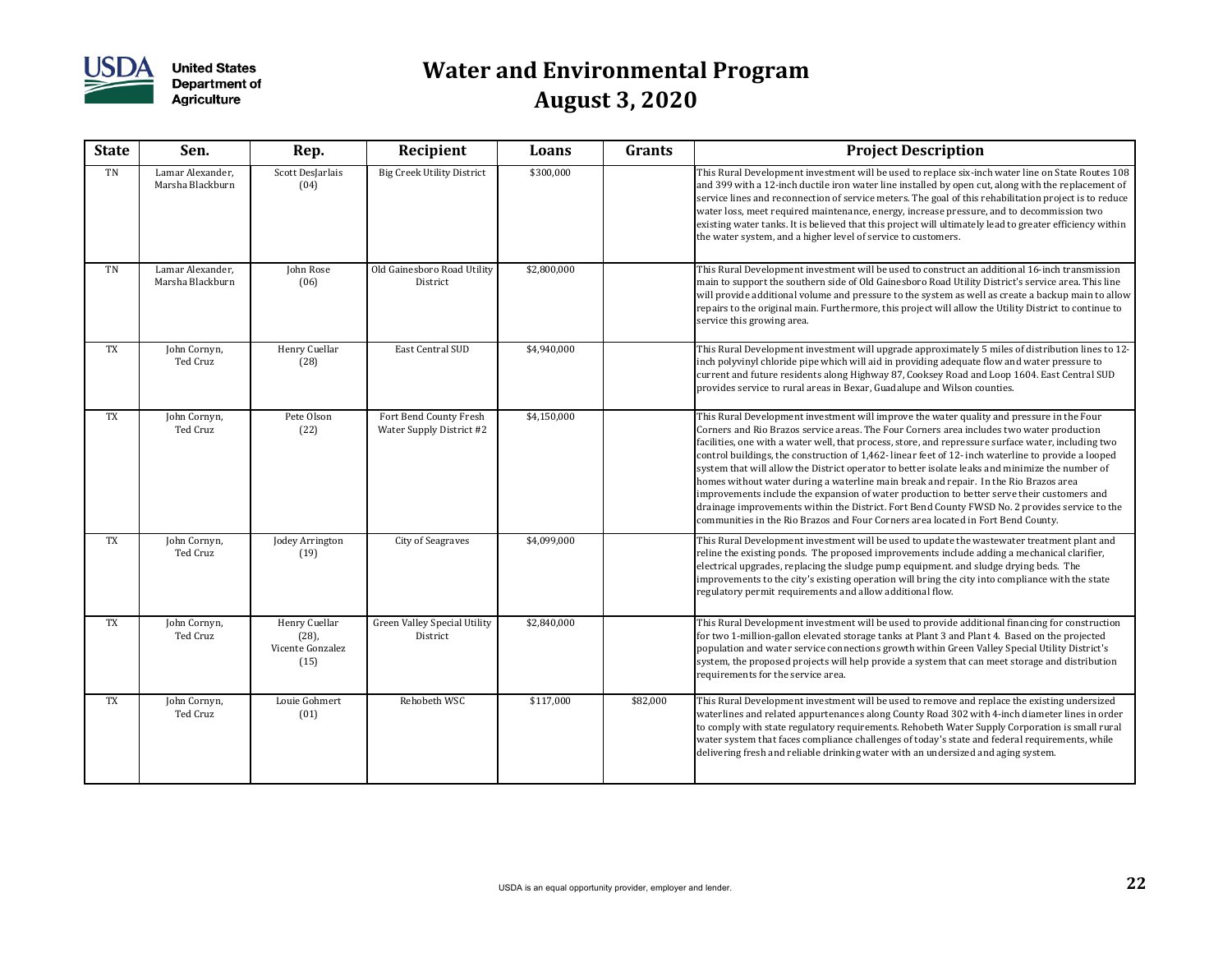

| <b>State</b> | Sen.                      | Rep.                       | Recipient                          | Loans       | Grants      | <b>Project Description</b>                                                                                                                                                                                                                                                                                                                                                                                                                                                                                                                                                                                                                                                                                                                                                                                                                                                                                                                                                                                                                                                                                                                                                                                                                                                                                                                                                                                                                                                                                                                                                |
|--------------|---------------------------|----------------------------|------------------------------------|-------------|-------------|---------------------------------------------------------------------------------------------------------------------------------------------------------------------------------------------------------------------------------------------------------------------------------------------------------------------------------------------------------------------------------------------------------------------------------------------------------------------------------------------------------------------------------------------------------------------------------------------------------------------------------------------------------------------------------------------------------------------------------------------------------------------------------------------------------------------------------------------------------------------------------------------------------------------------------------------------------------------------------------------------------------------------------------------------------------------------------------------------------------------------------------------------------------------------------------------------------------------------------------------------------------------------------------------------------------------------------------------------------------------------------------------------------------------------------------------------------------------------------------------------------------------------------------------------------------------------|
| TX           | John Cornyn,<br>Ted Cruz  | Jodey Arrington<br>(19)    | <b>IRA WSC</b>                     | \$550,000   | \$450,000   | This Rural Development investment will be used to provide additional financing to complete water<br>system improvements including replacing water lines, valves, constructing an elevated storage<br>tank a supervisory control and data acquisition system. The goal of the project is to meet the Texas<br>Commission on Environmental Quality requirement for line size, water flow and reduce the water<br>loss due to leaks. The Water Supply Corporation is located in rural Scurry County and serves a<br>population of about 6,200.                                                                                                                                                                                                                                                                                                                                                                                                                                                                                                                                                                                                                                                                                                                                                                                                                                                                                                                                                                                                                               |
| TX           | John Cornyn,<br>Ted Cruz  | Chip Roy<br>(21)           | <b>Nueces River Authority</b>      | \$359,000   | \$4,641,000 | This Rural Development investment will be used to provide wastewater service to 240 residents in<br>the Twin Forks area and other local subdivisions surrounding the city of Leakey. The Texas Water<br>Development Board will leverage funds to construct the collection lines.                                                                                                                                                                                                                                                                                                                                                                                                                                                                                                                                                                                                                                                                                                                                                                                                                                                                                                                                                                                                                                                                                                                                                                                                                                                                                          |
| UT           | Mike Lee,<br>Mitt Romney  | Rob Bishop<br>(01)         | Millville City                     | \$1,286,000 | \$587,000   | This Rural Development investment will used to improve the quality of its culinary water for<br>Millville City. This project will help the city drill a new well and construct a new well house with all<br>the modern facilities necessary to the system.                                                                                                                                                                                                                                                                                                                                                                                                                                                                                                                                                                                                                                                                                                                                                                                                                                                                                                                                                                                                                                                                                                                                                                                                                                                                                                                |
| UT           | Mike Lee,<br>Mitt Romney  | John Curtis<br>(03)        | <b>Wellington City Corporation</b> | \$3,000,000 | \$1,370,000 | This Rural Development investment will provide assistance in replacing Wellington City's aged and<br>failing wastewater treatment system. This project will construct and install a new system, which<br>includes replacing more than 90 percent of distribution lines.                                                                                                                                                                                                                                                                                                                                                                                                                                                                                                                                                                                                                                                                                                                                                                                                                                                                                                                                                                                                                                                                                                                                                                                                                                                                                                   |
| UT           | Mike Lee,<br>Mitt Romney  | Rob Bishop<br>(01)         | Woodland Mutual Water<br>Company   | \$598,000   | \$322,000   | This Rural Development investment will be used to provide additional financing to rehabilitate and<br>upgrade the water system for the community of Woodland, Utah. The existing water system for this<br>community does not provide adequate fire flow, pressure, or storage to meet state standards. This<br>project will improve all components of this water system, including storage, source and<br>distribution, which will create a more cohesive system to ensure a safe, reliable water supply. It<br>will also free residents from the cost of continual repairs required by the aged and<br>underperforming structure.                                                                                                                                                                                                                                                                                                                                                                                                                                                                                                                                                                                                                                                                                                                                                                                                                                                                                                                                        |
| VA           | Tim Kaine,<br>Mark Warner | Abigail Spanberger<br>(07) | Town of Blackstone                 | \$3,200,000 |             | This Rural Development investment will be used to make water and sewer system improvements.<br>Water improvements at the treatment plant include the replacement of gate valves that will not<br>close properly. In addition, the air diffuser piping in the media filter will be repaired, and the<br>media in all five filters will be replaced. Improvements in the distribution system include the<br>replacement (600 linear feet of 10-inch water main; 800 linear feet of 6-inch water line; and 1,200<br>linear feet of service line) of cast iron pipe with polyvinyl chloride pipe, thereby improving flow<br>and reducing the number of interruptions in service because of pipe breaks. This new pipe will<br>replace pipe with lead-soldered joints ensuring conformance to the Virginia Department of Health's<br>Waterworks Regulation 12 VAC5-590-375, thereby correcting the existing health hazard. In<br>addition, eight gate valves and two fire hydrants will be installed, and approximately 120<br>residential water meters will be replaced. These distribution improvements will improve<br>accountability, increase water pressure, improve fire flow, and reduce the amount of maintenance<br>time and associated costs fixing water line breaks. Sewer improvements include the installation of<br>1,500 linear feet of 8-inch collection line; 1,500 linear feet of 4-inch sewer lateral; 6 manholes; and<br>29 cleanouts. Project costs also include the refinancing of existing debt that cannot be negotiated at<br>lower interest rates. |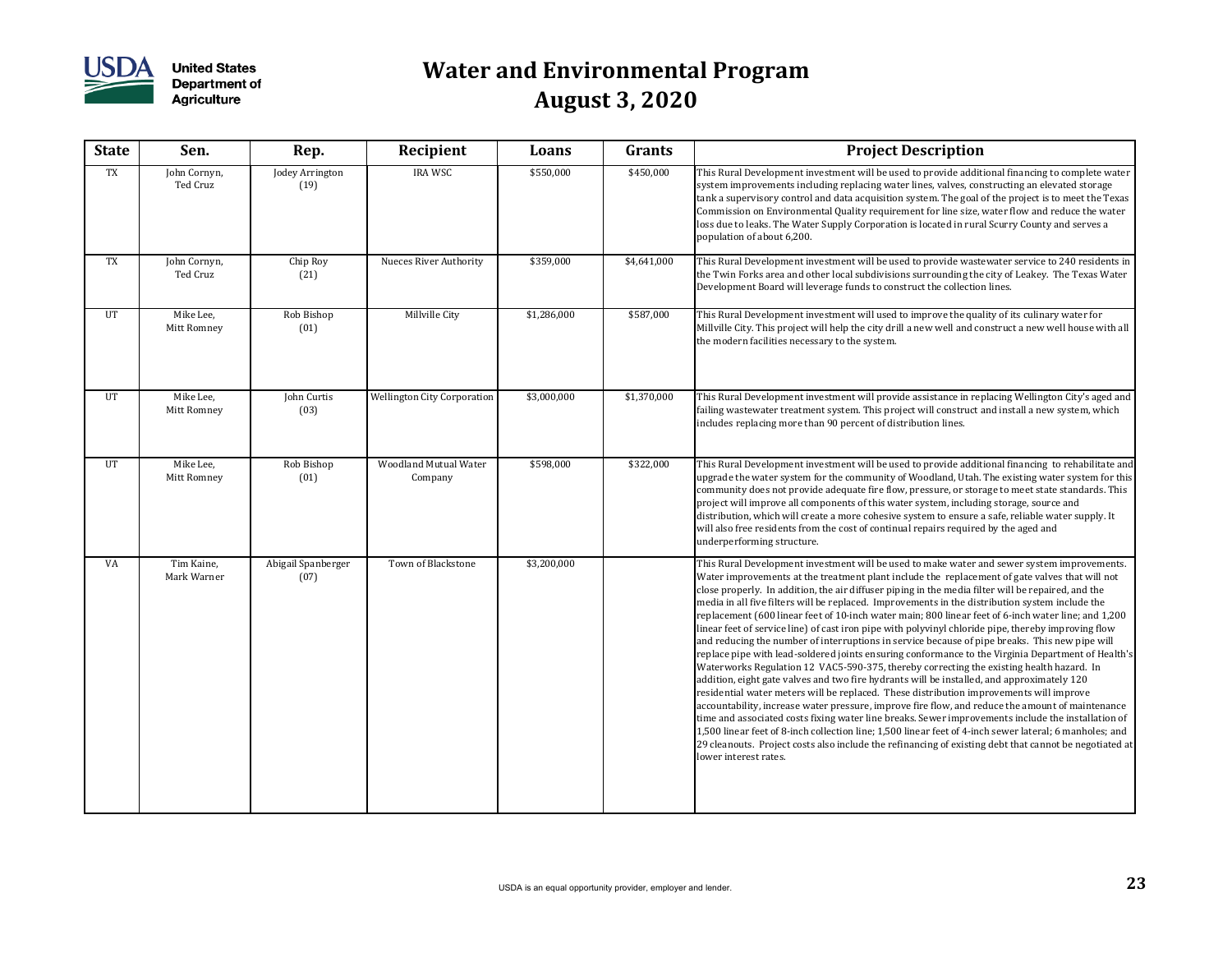

| <b>State</b> | Sen.                                     | Rep.                          | Recipient                             | Loans       | <b>Grants</b> | <b>Project Description</b>                                                                                                                                                                                                                                                                                                                                                                                                                                                                                                                                                                    |
|--------------|------------------------------------------|-------------------------------|---------------------------------------|-------------|---------------|-----------------------------------------------------------------------------------------------------------------------------------------------------------------------------------------------------------------------------------------------------------------------------------------------------------------------------------------------------------------------------------------------------------------------------------------------------------------------------------------------------------------------------------------------------------------------------------------------|
| <b>VT</b>    | Patrick Leahy,<br><b>Bernard Sanders</b> | Peter Welch<br>(At Large)     | Town of Fair Haven                    | \$3,720,000 | \$2,658,000   | This Rural Development investment will be used to improve the Fair Haven wastewater treatment<br>system to address issues of aging components in a facility built in 1968. Approximately 2,700<br>people will benefit from this urgently needed project which includes a more efficient processing<br>system, renovations to the operator's building, and installation of a computer-based supervisory<br>control and data acquisition (SCADA) system. These improvements will help reduce operating<br>costs, add redundancy, and lead to better pollution control for the community.        |
| WA           | Maria Cantwell,<br>Patty Murray          | Dan Newhouse<br>(04)          | City of Leavenworth                   | \$1,476,000 | \$3,967,000   | This Rural Development investment will be used to finance a wastewater treatment facility with a<br>primary focus to mitigate phosphorus levels in the Wenatchee River which have been determined<br>by the Washington State Department of Ecology to be higher than permitted in the waters of the<br>river. The subsequent funding was a result of higher than anticipated contractor bids received for<br>the project and costs for further enhancements to the treatment plant that were exposed during<br>the design phase.                                                              |
| WA           | Maria Cantwell,<br>Patty Murray          | Derek Kilmer<br>(06)          | City of Westport,<br>Washington       | \$3,039,000 |               | This Rural Development investment will be used to drill two new deep wells and connect them to<br>existing infrastructure. The new wells will provide sufficient high quality water to meet the City of<br>Westport's current demand for water for domestic, industrial and commercial supply. It will also<br>provide enough water to support expansion of water-intensive seafood processing industries in<br>Westport for the foreseeable future.                                                                                                                                          |
| <b>WA</b>    | Maria Cantwell,<br>Patty Murray          | Rick Larsen<br>(02)           | Rocky Point Heights<br>Community Club | \$450,000   |               | This Rural Development investment will be used to replace aging water distribution mains for the<br>Rocky Point Heights Community Club (RPCC), an incorporated homeowners association located at<br>Rocky Point Heights, a neighborhood on the northwest side of Camano Island. Their wells and<br>storage facilities are held jointly (Combined Water) with Brentwood, an adjoining neighborhood.<br>RPCC manages their own water distribution system, which was originated in 1960. The new<br>distribution system will improve water quality and capacity for approximately 200 residents. |
| WA           | Maria Cantwell,<br>Patty Murray          | Kim Schrier<br>(08)           | King County Water District<br>123     | \$2,333,600 |               | This Rural Development investment will be used to construct a new water reservoir. Preston is an<br>unincorporated historic mill town on the northeast edge of the large Tiger Mountain State Forest.<br>Their current water system is made up of a well, pump line, and the existing storage tank (which<br>will be replaced), plus water lines feeding the tank.                                                                                                                                                                                                                            |
| WA           | Maria Cantwell,<br>Patty Murray          | Kim Schrier<br>(08)           | Sallal Water Association              | \$6,528,500 |               | This Rural Development investment will be used to construct a reservoir, a new headquarter<br>building and equipping a new well for the Sallal Water Association, which supplies potable water to<br>about 1,700 connections serving approximately 5,000 people throughout the service area, including<br>the Wilderness Rim Association. The system currently supplies around 190 million gallons of water<br>each year using three wells to meet the demands of its members.                                                                                                                |
| <b>WA</b>    | Maria Cantwell,<br>Patty Murray          | Jamie Herrera Beutler<br>(03) | City of Stevenson                     | \$873,000   | \$70,600      | This Rural Development investment will be used to replace the Rock Creek, Kanaka, Cascade and<br>Fairgrounds Pump Stations, increase the sewer pipe size leading up to the Rock Creek Pump Station<br>and provide flood protection to the City of Stevenson's wastewater treatment plant. The result is an<br>increase in capacity to handle high-rain events, reduce energy costs with more efficient pumps,<br>improve resiliency with back-up power and increase flood protection with improved drainage at<br>the treatment plant.                                                        |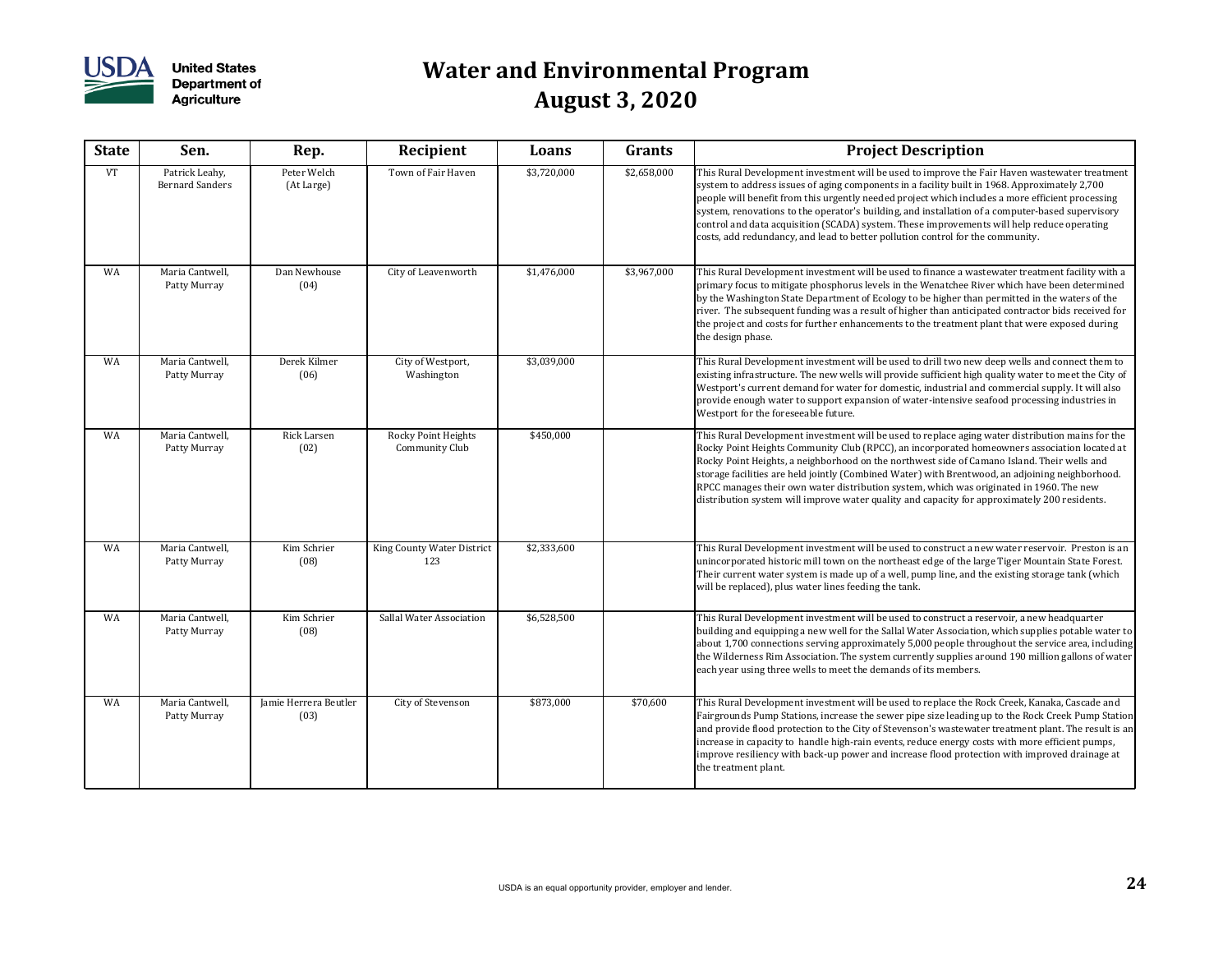

| <b>State</b> | Sen.                          | Rep.                   | Recipient               | Loans       | Grants      | <b>Project Description</b>                                                                                                                                                                                                                                                                                                                                                                                                                                                                                                                                                                                                                                                                                                                                                                                                                                                                                                                                                                                                                                                                                                                                                                |
|--------------|-------------------------------|------------------------|-------------------------|-------------|-------------|-------------------------------------------------------------------------------------------------------------------------------------------------------------------------------------------------------------------------------------------------------------------------------------------------------------------------------------------------------------------------------------------------------------------------------------------------------------------------------------------------------------------------------------------------------------------------------------------------------------------------------------------------------------------------------------------------------------------------------------------------------------------------------------------------------------------------------------------------------------------------------------------------------------------------------------------------------------------------------------------------------------------------------------------------------------------------------------------------------------------------------------------------------------------------------------------|
| WI           | Tammy Baldwin,<br>Ron Johnson | Tom Tiffany<br>(07)    | City of Cumberland      | \$6,124,000 | \$2,071,000 | This Rural Development investment will be used to upgrades to the city's gravity sewer system.<br>Upgrades include lining and replacement of priority sanitary sewer segments throughout the city<br>to reduce inflow and infiltration $[I/I]$ received at the wastewater treatment plant (WWTP),<br>investing in the sanitary sewer infrastructure to extend the useful life, upgrading aging manholes,<br>addition of chimney seals on all manholes to prevent infiltration, lift station upgrades or<br>replacement and replacing of force main that can no longer be rehabilitated. The city will also be<br>extending utilities to the location of a new hospital. This is a vital need for the hospital and is<br>critical for residential growth on the northwest side of the city.                                                                                                                                                                                                                                                                                                                                                                                                |
| WI           | Tammy Baldwin,<br>Ron Johnson | Mike Gallagher<br>(08) | Village of Sister Bay   | \$300,000   |             | This Rural Development investment will provide additional financing for the wastewater treatment<br>facility project funded in Fiscal Year 2019. This project will include the following improvements to<br>the facility: oxidation ditch drives and shafts, clarifier drive replacement, clarifier dome, painting<br>and septage handling, replacement of the electrical power distribution, HVAC equipment and a new<br>SCADA system. Expansion will also take place to the service building/garage including a 5-stall<br>garage, electrical room, maintenance room, upgrades to become ADA compliant, upgrades to<br>heating/HVAC, electrical and high-speed internet. The current facility, put into use in 1990, has<br>performed satisfactorily but is becoming increasing difficult to maintain critical equipment due to<br>unavailability of spare parts.                                                                                                                                                                                                                                                                                                                       |
| WI           | Tammy Baldwin,<br>Ron Johnson | Mike Gallagher<br>(08) | City of Gillett         | \$484,000   | \$82,000    | This Rural Development investment will be used to cover additional costs incurred on the following<br>project funded in 2017: Upgrades to the City of Gillett water distribution and sewer collection<br>systems. Water mains in the proposed area are comprised primarily of cast iron and are generally<br>in poor condition. The water mains are being replaced due to the number of water main breaks and<br>age. Sewer mains in the proposed area are comprised of clay tile that is in generally poor<br>condition. They have sustained excessive infiltration due cracks in the pipes, leaking joints and tree<br>root intrusion. Upgrades include replacing sewer mains on three streets to remove root<br>penetration, repair cracks and increase slopes in some areas to meet WI Department of Natural<br>Resources requirements.                                                                                                                                                                                                                                                                                                                                               |
| WI           | Tammy Baldwin,<br>Ron Johnson | Mark Pocan<br>(02)     | Village of Rock Springs | \$396,000   | \$228,000   | This Rural Development investment will be used for upgrades to the village sanitary sewer system<br>that was impacted by major reoccurring flooding in 2008, 2010, 2018 and 2019. The village has<br>three sanitary sewer lift stations of which #2 and #3 were impacted by the floodwaters causing<br>major damage to the equipment, resulting in backups into several basements and wastewater<br>bypass pumping into the Baraboo River. Due to the damage to the two upstream lift stations, lift<br>station #1 received excessive wear and tear. The problems with the lift stations are ongoing as<br>they are inundated every time the Baraboo River rises. The village plans to implement the<br>following sanitary sewer projects: replace lift stations #2 and #3 that were damaged in 2008 and<br>2018 floods, upgrade or replace lift station #1 which is located downstream of #2 and #3 to<br>increase the pumping capacity and handle wastewater flows during major flood events and<br>construct sanitary sewer mains to serve a residential area located outside of the floodplain for<br>single family homes and apartments that are relocating out of floodplain areas. |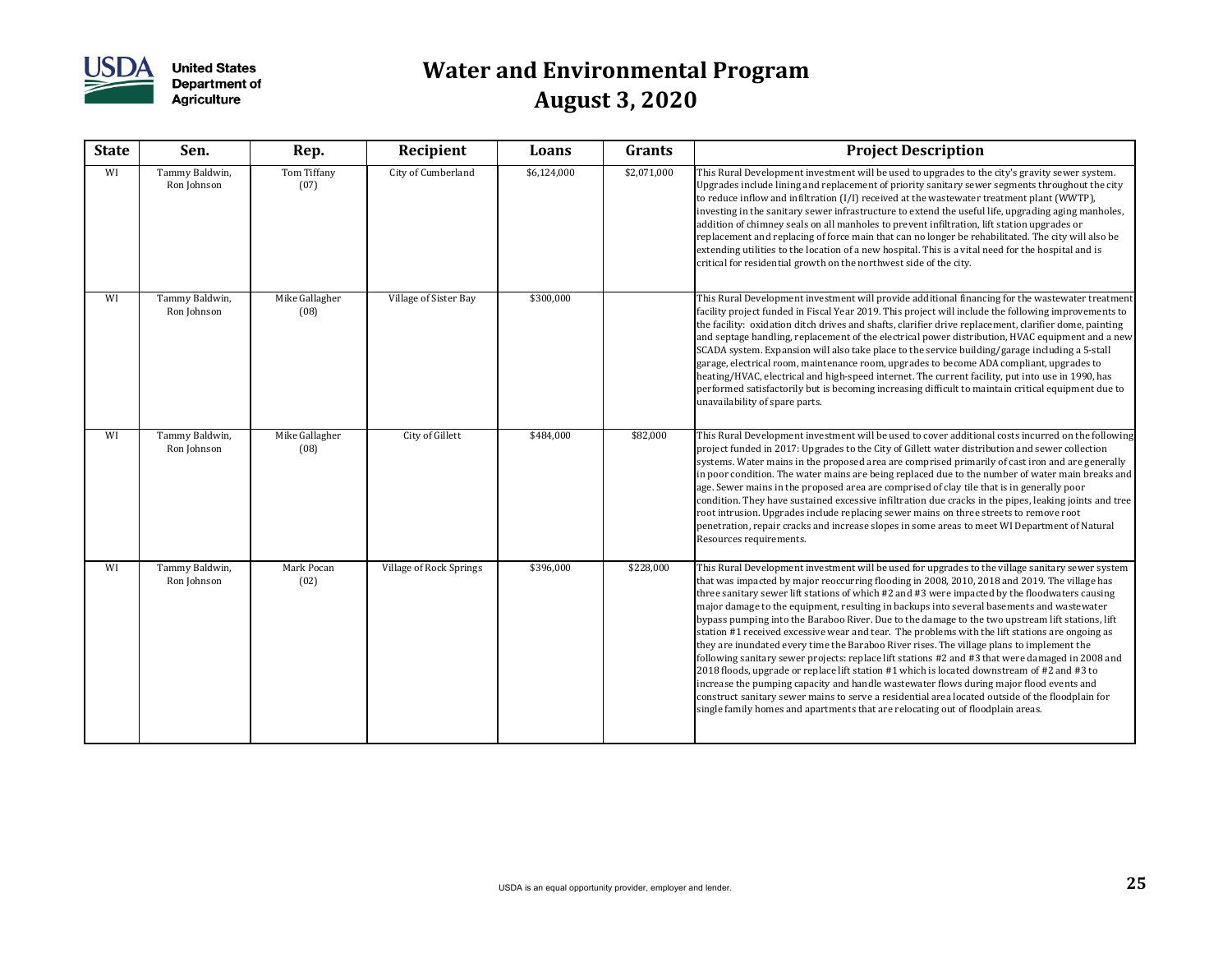

| <b>State</b> | Sen.                           | Rep.                        | Recipient                                      | Loans       | Grants      | <b>Project Description</b>                                                                                                                                                                                                                                                                                                                                                                                                                                                                                                                                                                                                                                                                                                                                                                                                                                                                                                                                                                                                 |
|--------------|--------------------------------|-----------------------------|------------------------------------------------|-------------|-------------|----------------------------------------------------------------------------------------------------------------------------------------------------------------------------------------------------------------------------------------------------------------------------------------------------------------------------------------------------------------------------------------------------------------------------------------------------------------------------------------------------------------------------------------------------------------------------------------------------------------------------------------------------------------------------------------------------------------------------------------------------------------------------------------------------------------------------------------------------------------------------------------------------------------------------------------------------------------------------------------------------------------------------|
| WI           | Tammy Baldwin,<br>Ron Johnson  | Ron Kind<br>(03)            | City of Viroqua                                | \$3,023,000 |             | This Rural Development investment will be used for water and sewer utility upgrades in the south<br>central area of the City of Viroqua. Funds will be used to replace cracked and missing sewer mains<br>in the affected areas with 8-inch polyvinyl chloride that will prevent leakage into the ground and<br>provide stability and reliability of the system. This project will address sewer overflows that are<br>significant health and sanitary issues. Funds will also be used to install 8" iron watermains and<br>replace main valves, hydrants and utility owned portions of the water service. This project will<br>address issues with undersized cast iron mains and fire flow that are significant health and sanitary<br>issues, lead gooseneck connected to galvanized lines, watermains that have lead joints, valves that<br>are hard to operate and don't hold water and requirements for minimum separation.                                                                                          |
| WI           | Tammy Baldwin,<br>Ron Johnson  | James Sensenbrenner<br>(05) | Village of Lannon                              | \$4,998,000 | \$3,493,000 | This Rural Development investment will be used to upgrade its water system. This project will<br>extend the water main and add 175 residential customers and one commercial customer to the<br>existing system. The project also includes the addition of an acquired well and well facility. This<br>project is essential by providing a backup water source in the event the well would become<br>contaminated or have a break down and to extend service to homeowners who have private wells<br>that are failing. Approximately 1,100 residents will benefit from this project.                                                                                                                                                                                                                                                                                                                                                                                                                                        |
| <b>WV</b>    | Shelley Capito,<br>Joe Manchin | David McKinley<br>(01)      | Town of Sand Fork                              | \$500,000   | \$500,000   | This Rural Development investment will be used to lay polyvinyl chloride (PVC) pipe beside the<br>alignment of the existing sanitary sewer collection system. The customers currently being served<br>by the existing collection system will be served by the new gravity collection system. The<br>conventional gravity collection system will be extended to serve the unserved customers within the<br>town limits of Sand Fork. This alignment includes one crossing of the Sand Fork River. The<br>alignment will be placed within West Virginia Department of Highways right-of-way when possible.<br>The new pump station will be installed adjacent to the existing pump station, which is reaching the<br>end of its useful life. A new PVC force main will be installed in the alignment of the existing force<br>main. This project will serve approximately 160 residents. The original lines were laid in 1938, and<br>much of the old system does not meet current requirements for public health standards. |
| <b>WV</b>    | Shelley Capito,<br>Joe Manchin | David McKinley<br>(01)      | <b>Grant County Public Service</b><br>District | \$3,608,000 | \$750,000   | This Rural Development investment will allow the Grant County Public Service District to provide<br>public water and limited fire protection service to 45 new customers in the Knobley Road area and<br>26 new customers in the Eston Carr Buckbee-Hollow area. There will be 72,235 linear feet of six-<br>inch, four-inch, three-inch, and two-inch lines. One booster station and one tank will also be needed<br>for the Eston-Carr Buckbee Hollow area. Additionally, it will replace approximately 6,900 linear<br>feet of badly failing, thin walled PVC pipe along Jordan Run Road. The Eston-Carr Buckbee Hollow<br>and Knobley Road areas are plagued with dry and erratic water wells that result in poor quality<br>water, limited farming activities, and lowered property values. The existing water line along<br>Jordan Run is a thin walled PVC pipe that was laid in rocky soil and has continual breaks that drain<br>the maintenance resources of the District.                                       |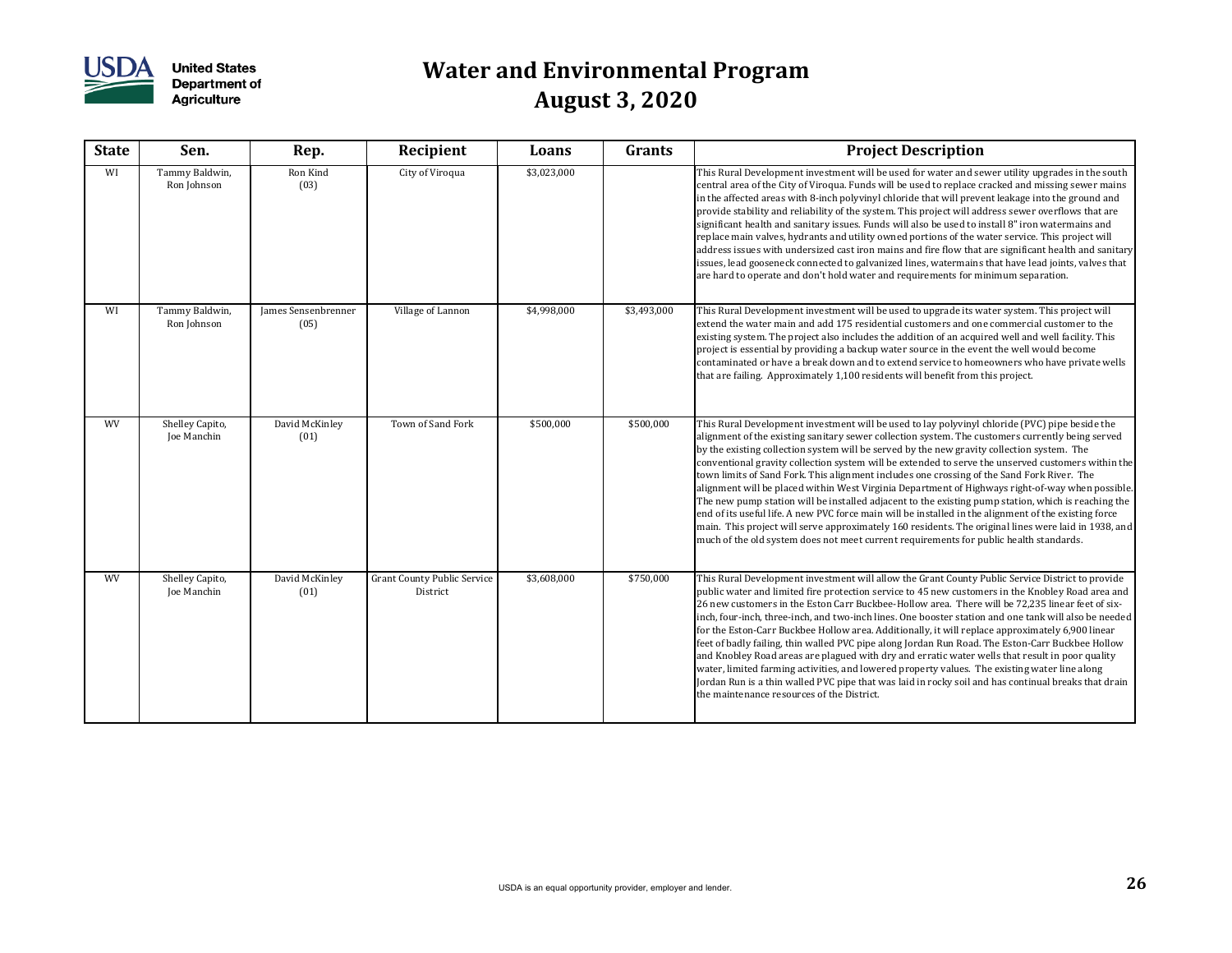

| <b>State</b> | Sen.                           | Rep.                     | Recipient                                      | Loans       | Grants      | <b>Project Description</b>                                                                                                                                                                                                                                                                                                                                                                                                                                                                                                                                                                                                                                                                                                                                                                                                                                                                                                                                                                                                                                                                                                                                                                                                                                                                                       |
|--------------|--------------------------------|--------------------------|------------------------------------------------|-------------|-------------|------------------------------------------------------------------------------------------------------------------------------------------------------------------------------------------------------------------------------------------------------------------------------------------------------------------------------------------------------------------------------------------------------------------------------------------------------------------------------------------------------------------------------------------------------------------------------------------------------------------------------------------------------------------------------------------------------------------------------------------------------------------------------------------------------------------------------------------------------------------------------------------------------------------------------------------------------------------------------------------------------------------------------------------------------------------------------------------------------------------------------------------------------------------------------------------------------------------------------------------------------------------------------------------------------------------|
| WV           | Shelley Capito,<br>Joe Manchin | Alex Mooney<br>(02)      | City of Ripley                                 | \$3,800,000 | \$1,000,000 | This Rural Development investment will be used by the City of Ripley to correct deficiencies at the<br>treatment ponds and failure to meet the permitted effluent limits. The City of Ripley currently<br>owns and operates two separate sanitary sewer collection and treatment systems in Ripley and<br>Evans. Combined, the systems serve a total of 2,243 residential customers and 16 business<br>customers in Jackson County, West Virginia. This project will consist of sludge removal at both the<br>Ripley and Evans ponds and modifications to the existing collection systems. There will be a new<br>pump station and force main to bring flows from Evans to Ripley. Among the improvements will be<br>site preparation, headworks consisting of screening and grit removal, and a headworks/lab<br>building. There will be two sequencing batch reactor basins with diffusers and blowers, a post-<br>equalization basin, and an aerobic digester. There will be a chlorination/dechlorination chamber<br>and a sludge press building complete with sludge press and polymer feed system. Also included<br>will be a standby generator with automatic transfer switch, site piping, structural concrete, grating,<br>and handrails. Approximately 3,200 residents will benefit from this project. |
| WV           | Shelley Capito,<br>Joe Manchin | David McKinley<br>(01)   | Little Creek Public Service<br>District        | \$818,000   |             | This Rural Development investment will be used to extend 3,000 feet of four-inch and six-inch<br>water line and install a fire hydrant and a below ground pressure-reducing station along Gillespie<br>Road. This project will provide water service to an additional 14 customers. Additionally,<br>approximately 5,000 feet of three-inch water line along Halleck Road will be replaced with four-<br>inch and six-inch water line. This upgrade will relieve high pressure issues and increase pumping<br>flow capacity to the water storage tanks. The system maintains 50 miles of main water distribution<br>lines, six water storage tanks, and five booster stations. This project will serve approximately 2,392<br>residents.                                                                                                                                                                                                                                                                                                                                                                                                                                                                                                                                                                         |
| WV           | Shelley Capito,<br>Joe Manchin | Carol Miller<br>(03)     | <b>Bluewell Public Service</b><br>District     | \$2,001,000 | \$962,000   | This Rural Development investment will extend Bluewell Public Service District's water<br>distribution system to the Browning-Lambert Mountain and Montcalm areas in Mercer County,<br>West Virginia to provide public water service to 338 residents. The project will consist of installing<br>51,200 linear feet of water main, 28 fire hydrants, two pressure reducing stations, 125 meters,<br>three water pressure pumping systems, and other related work.                                                                                                                                                                                                                                                                                                                                                                                                                                                                                                                                                                                                                                                                                                                                                                                                                                                |
| WV           | Shelley Capito,<br>Joe Manchin | David McKinley<br>(01)   | <b>Tyler County Public Service</b><br>District | \$46,000    | \$134,000   | This Rural Development investment will be used to restore the wastewater treatment plant and<br>make numerous improvements to the system. The treatment plant was constructed in the late<br>1980's, and many components are original and need to be replaced. The system currently serves<br>287 residential customers in the Friendly and Ben's Run areas of Tyler County. Concrete will be<br>restored at the headworks, sludge drying bed, and chlorine contact chamber. The operations<br>building lab room will be repurposed for office space, and a new furnace and flooring will be<br>installed. This project will also support equipment replacements including discharge pumps,<br>problematic site piping and check valves, and improvements to the sludge drying bed and tank.                                                                                                                                                                                                                                                                                                                                                                                                                                                                                                                     |
| <b>WY</b>    | John Barrasso,<br>Michael Enzi | Liz Cheney<br>(At Large) | Town of Moorcroft                              | \$1,260,000 | \$446,349   | This Rural Development investment will be used to provide additional financing to continue the<br>replacement of the lagoon aeration equipment and installation of the new disinfection equipment<br>for Moorcroft's existing wastewater treatment facility in order to meet regulatory discharge<br>requirements.                                                                                                                                                                                                                                                                                                                                                                                                                                                                                                                                                                                                                                                                                                                                                                                                                                                                                                                                                                                               |